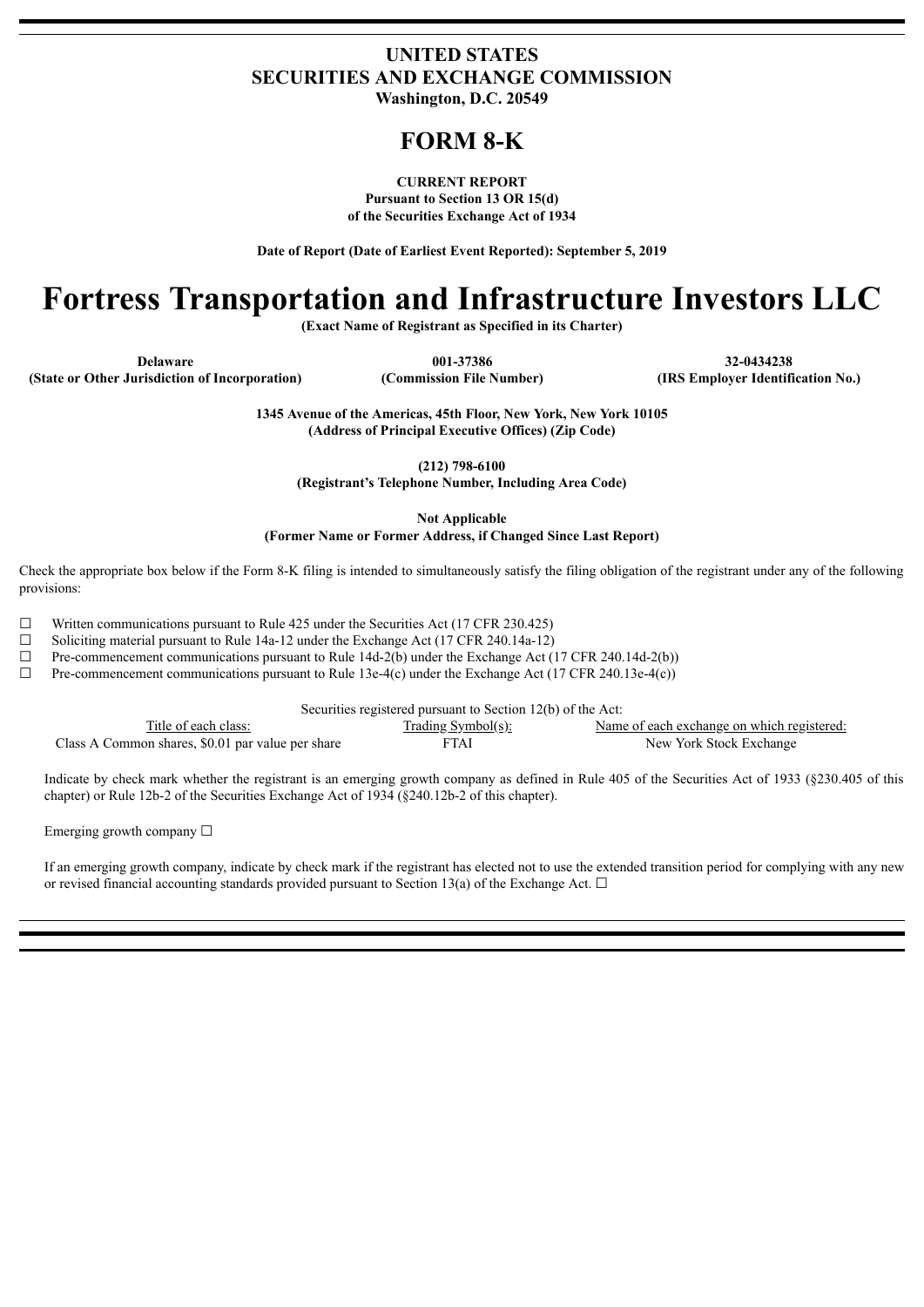#### **Item 1.01 Entry into a Material Definitive Agreement.**

On September 5, 2019, Fortress Transportation and Infrastructure Investors LLC (the "Company") entered into an underwriting agreement (the "Underwriting Agreement") with Morgan Stanley & Co. LLC, J.P. Morgan Securities LLC, UBS Securities LLC and Stifel, Nicolaus & Company, Incorporated, as underwriters (collectively, the "Underwriters"). The following summary of certain provisions of the Underwriting Agreement does not purport to be complete and is qualified in its entirety by reference to the complete Underwriting Agreement filed as Exhibit 1.1 hereto and incorporated herein by reference.

Pursuant to the Underwriting Agreement, subject to the terms and conditions expressed therein, the Company agreed to sell to the Underwriters an aggregate of 3,000,000 8.25% Fixed-to-Floating Rate Series A Cumulative Perpetual Redeemable Preferred Shares, par value \$0.01 per share, representing limited liability company interests in the Company, with a liquidation preference of \$25.00 per share ("Preferred Shares") in a registered public offering (the "Offering"), at a price to the public of \$25.00 per share (the "Offering Price"). In addition, the Company granted the Underwriters a 30-day option to purchase up to an additional 450,000 Preferred Shares at the Offering Price less the underwriting discount. The Preferred Shares are being sold pursuant to a prospectus supplement, dated September 5, 2019, and related prospectus, dated February 24, 2017, relating to the Company's automatic shelf registration statement on Form S-3 (File No. 333- 216247), each filed with the Securities and Exchange Commission.

The Company expects to use the net proceeds from the Offering for general corporate purposes, including the funding of future acquisitions and investments.

The Company has agreed to indemnify the Underwriters against certain liabilities, including certain liabilities under the Securities Act of 1933, as amended. If the Company is unable to provide the required indemnification, the Company has agreed to contribute to payments the Underwriters may be required to make in respect of those liabilities. In addition, the Underwriting Agreement contains customary representations, warranties and agreements of the Company, and customary conditions to closing. The offering is expected to close on September 12, 2019, in accordance with the terms and subject to the conditions stated in the Underwriting Agreement.

The foregoing description of the Underwriting Agreement is qualified in its entirety by reference to the Underwriting Agreement, which is filed as Exhibit 1.1 to this Current Report on Form 8-K and is incorporated herein by reference.

Certain of the Underwriters and their affiliates have in the past provided, are currently providing and may in the future from time to time provide, investment banking and other financing, trading, banking, research, transfer agent and trustee services to the Company, its subsidiaries and its affiliates, for which they have in the past received, and may currently or in the future receive, fees and expenses. Certain affiliates of the Underwriters are lenders and serve other roles under the credit agreement, dated as of June 16, 2017, among the Company, certain lenders and issuing banks and JPMorgan Chase Bank, N.A., as administrative agent, as amended as of August 2, 2018, as further amended as of February 8, 2019 and as further amended as of August 6, 2019, and receive fees in connection with such roles. Additionally, certain of the Underwriters and their affiliates may sell assets to the Company from time to time.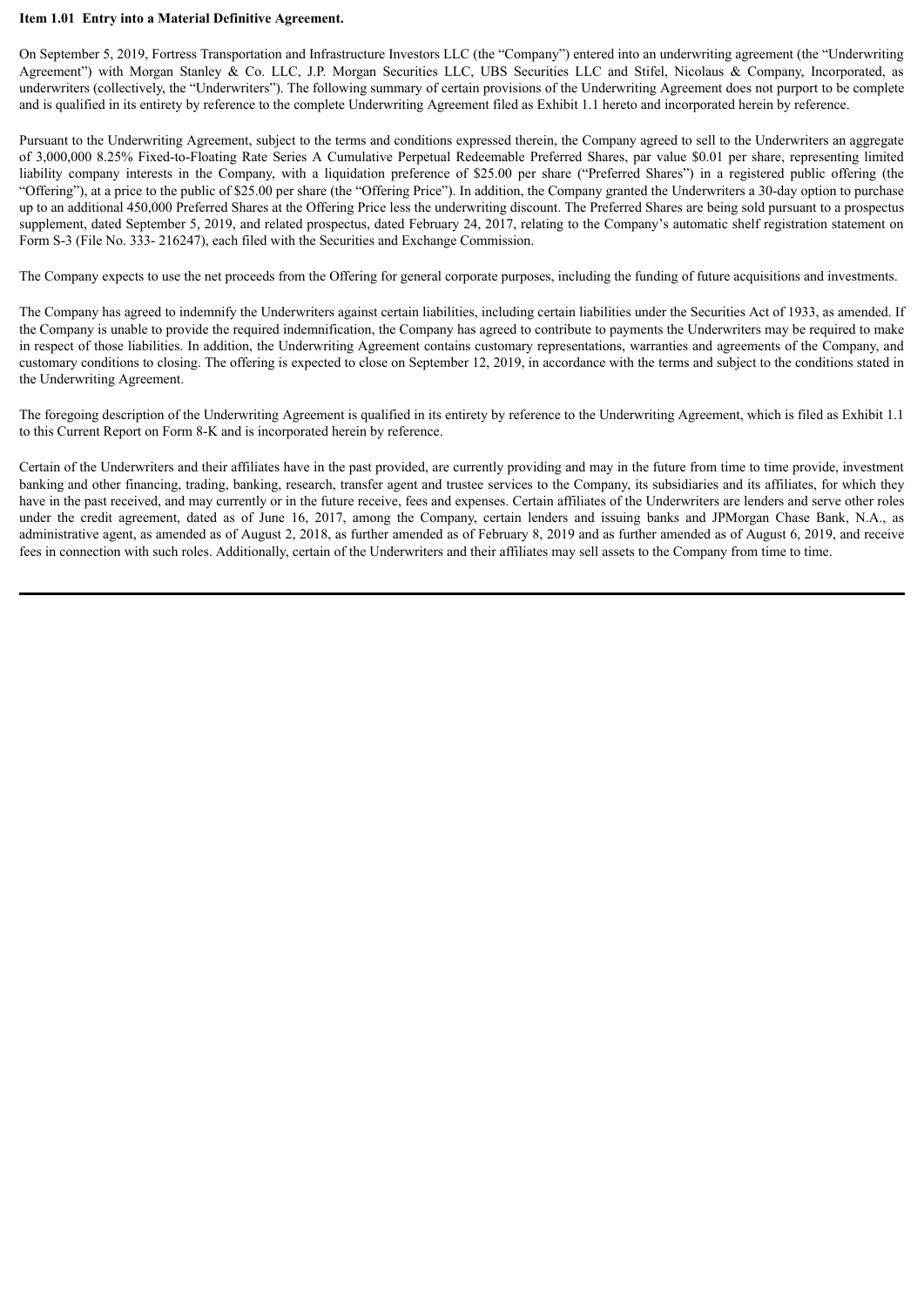#### **Item 9.01 Financial Statements and Exhibits.**

**(d) Exhibits.**

#### **Exhibit Index**

| Exhibit<br>Number | <b>Description</b>                                                                                                                                                                                                                               |
|-------------------|--------------------------------------------------------------------------------------------------------------------------------------------------------------------------------------------------------------------------------------------------|
| <u>1.1</u>        | Underwriting Agreement, dated September 5, 2019, among Fortress Transportation and Infrastructure Investors LLC and Morgan Stanley $\&$<br>Co. LLC, J.P. Morgan Securities LLC, UBS Securities LLC and Stifel, Nicolaus & Company, Incorporated. |

104 Cover Page Interactive Data File - the cover page XBRL tags are embedded within the Inline XBRL document.

#### **Cautionary Language Regarding Forward-Looking Statements**

This communication contains "forward-looking statements" within the meaning of the Private Securities Litigation Reform Act of 1995, including but not limited to statements regarding the consummation of the Offering or the Company's anticipated use of the net proceeds from the Offering. Forward-looking statements are not statements of historical fact but instead are based on our present beliefs and assumptions and on information currently available to the Company. You can identify these forward-looking statements by the use of forward-looking words such as "outlook," "believes," "expects," "potential," "continues," "may," "will," "should," "could," "seeks," "approximately," "predicts," "intends," "plans," "estimates," "anticipates," "target," "projects," "contemplates" or the negative version of those words or other comparable words. Any forward-looking statements contained in this communication are based upon our historical performance and on our current plans, estimates and expectations in light of information currently available to us. The inclusion of this forward-looking information should not be regarded as a representation by us, that the future plans, estimates or expectations contemplated by us will be achieved. Such forward-looking statements are subject to various risks and uncertainties and assumptions relating to our operations, financial results, financial condition, business, prospects, growth strategy and liquidity. Accordingly, there are or will be important factors that could cause our actual results to differ materially from those indicated in these statements, including, but not limited to, the risk factors set forth in Item 1A. "Risk Factors" of the Company's Annual Report on Form 10-K for the fiscal year ended December 31, 2018, as supplemented by the Company's Quarterly Report on Form 10-Q for the fiscal quarter ended June 30, 2019.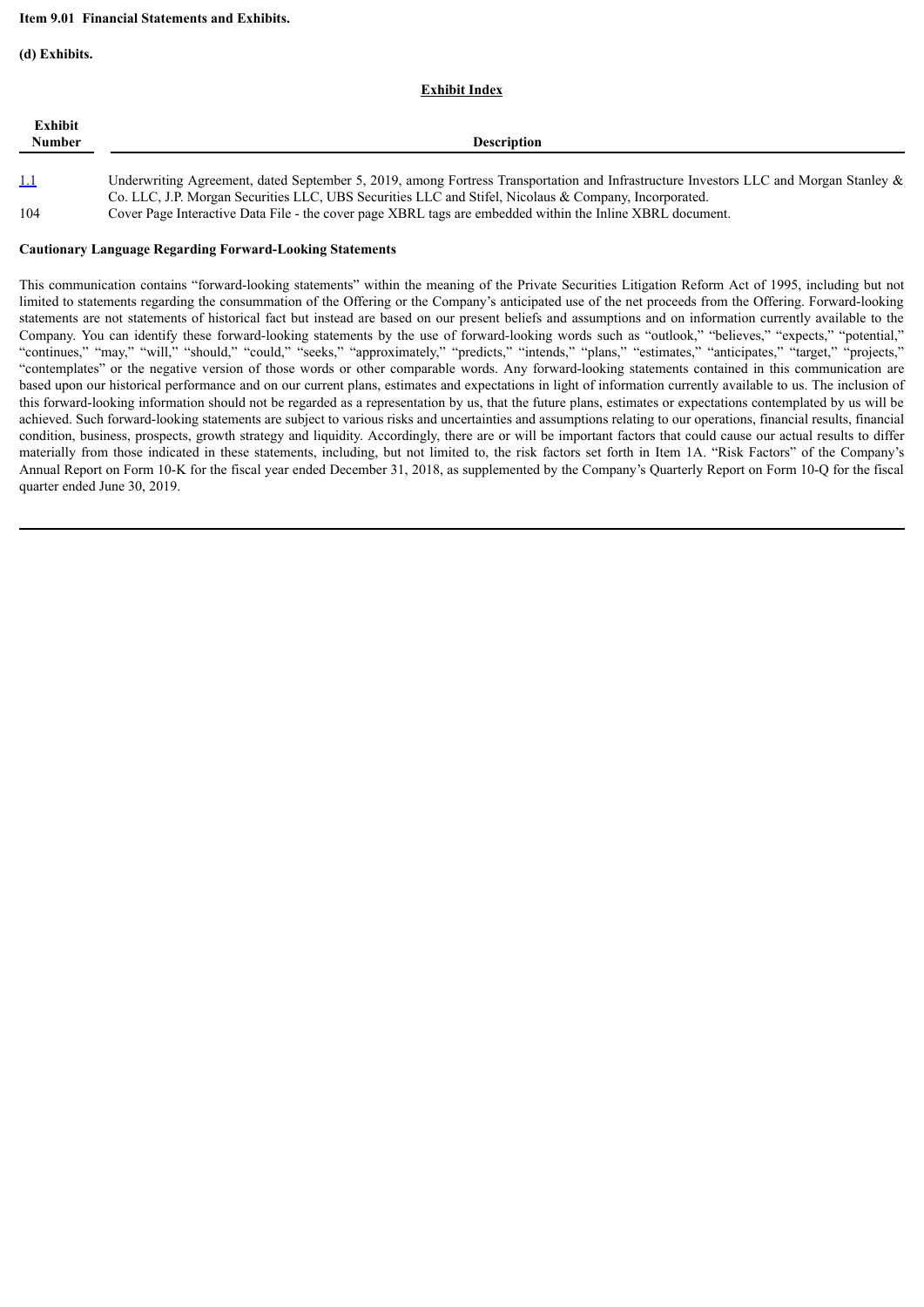#### **SIGNATURES**

Pursuant to the requirements of the Securities Exchange Act of 1934, the registrant has duly caused this report to be signed on its behalf by the undersigned hereunto duly authorized.

> FORTRESS TRANSPORTATION AND INFRASTRUCTURE INVESTORS LLC

By: /s/ Scott Christopher

Name: Scott Christopher

Title: Chief Financial Officer

Date: September 6, 2019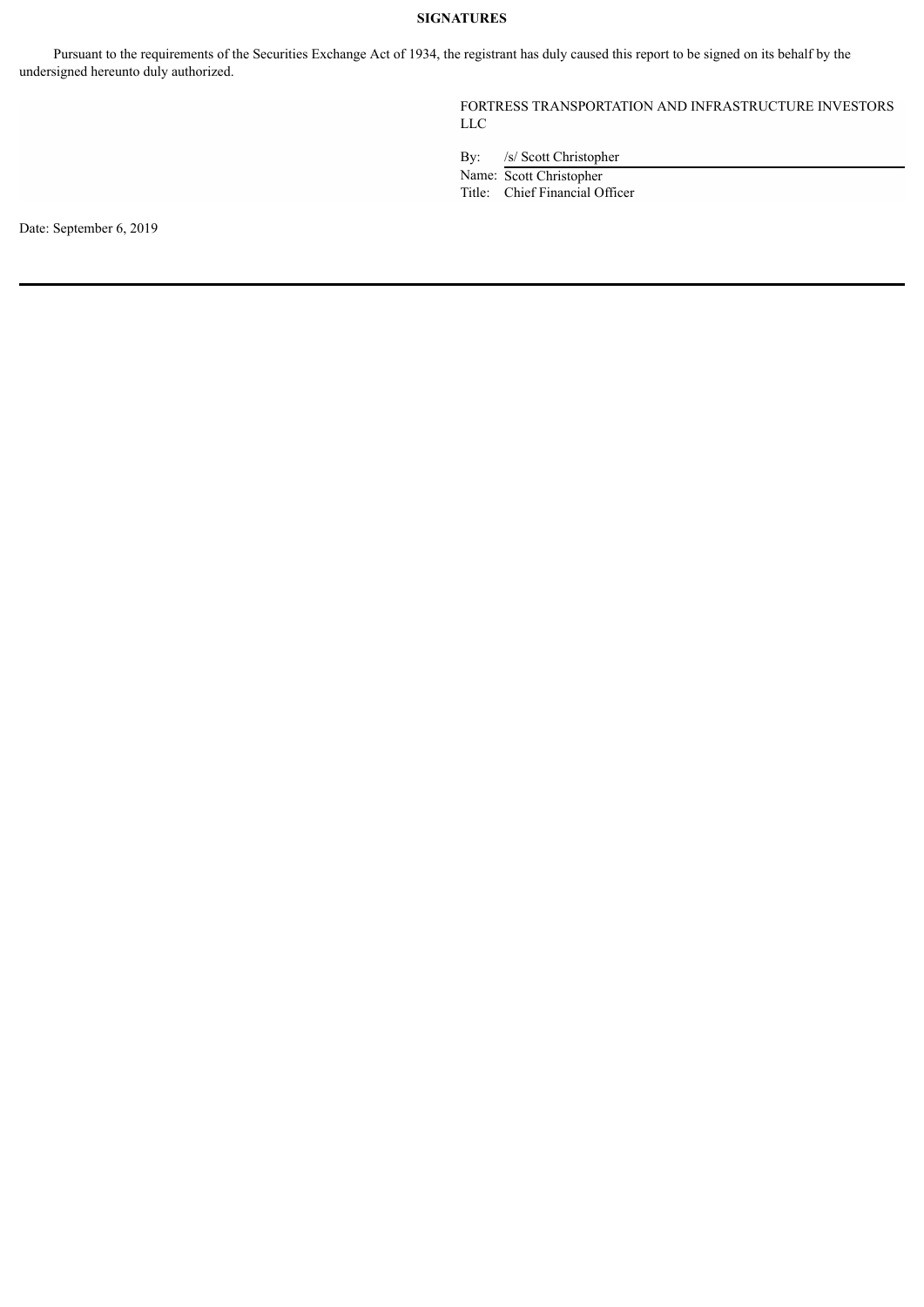#### **Exhibit 1.1**

#### **Execution Version**

#### <span id="page-4-0"></span>**FORTRESS TRANSPORTATION AND INFRASTRUCTURE INVESTORS LLC**

(a Delaware limited liability company)

3,000,000 8.25% Fixed-to-Floating Rate Series A Cumulative Perpetual Redeemable Preferred Shares (Liquidation Preference \$25.00 Per Share)

#### **UNDERWRITING AGREEMENT**

September 5, 2019

Morgan Stanley & Co. LLC 1585 Broadway New York, New York 10036

J.P. Morgan Securities LLC 383 Madison Avenue New York, New York 10179

UBS Securities LLC 1285 Avenue of the Americas New York, NY 10019

Stifel, Nicolaus & Company, Incorporated 787 7th Avenue New York, NY 10019

Ladies and Gentlemen:

Fortress Transportation and Infrastructure Investors LLC, a Delaware limited liability company (the "**Company**"), confirms its agreement with each of the Underwriters named in Schedule A hereto (collectively, the "**Underwriters**," which term shall include any underwriter substituted as hereinafter provided in Section 9 hereof), with respect to (A) the issue and sale by the Company, and the purchase by the Underwriters, acting severally and not jointly, from the Company of an aggregate of 3,000,000 8.25% Fixed-to-Floating Rate Series A Cumulative Perpetual Redeemable Preferred Shares (the "**Initial Shares**") representing limited liability interests of the Company, \$0.01 par value per share, of the Company (the "**Preferred Shares**"), at a purchase price to the Underwriters of \$24.2125 per Initial Share, and (B) the grant by the Company to the Underwriters of the option described in Section 2(b) hereof to purchase all or any part of an additional 450,000 Preferred Shares (the "**Option Shares**"), solely to cover over- allotments, if any, at a purchase price to the Underwriters of \$24.2125 per share. The terms of the Preferred Shares will be fixed by the Company's board of directors (the "**Board**") and reflected in a written designation authorized by the Company (the "**Share Designation**") and in the Company's limited liability company agreement (as in effect as of the date hereof, the "**LLC Agreement**"), which the Company intends to amend and restate at or prior to the Closing Time (as defined below) in order to effectuate the issuance of the Preferred Shares (as so amended and restated, the "**Amended LLC Agreement**"). The Initial Shares, together with all or any part of the Option Shares, are collectively hereinafter called the "**Shares**."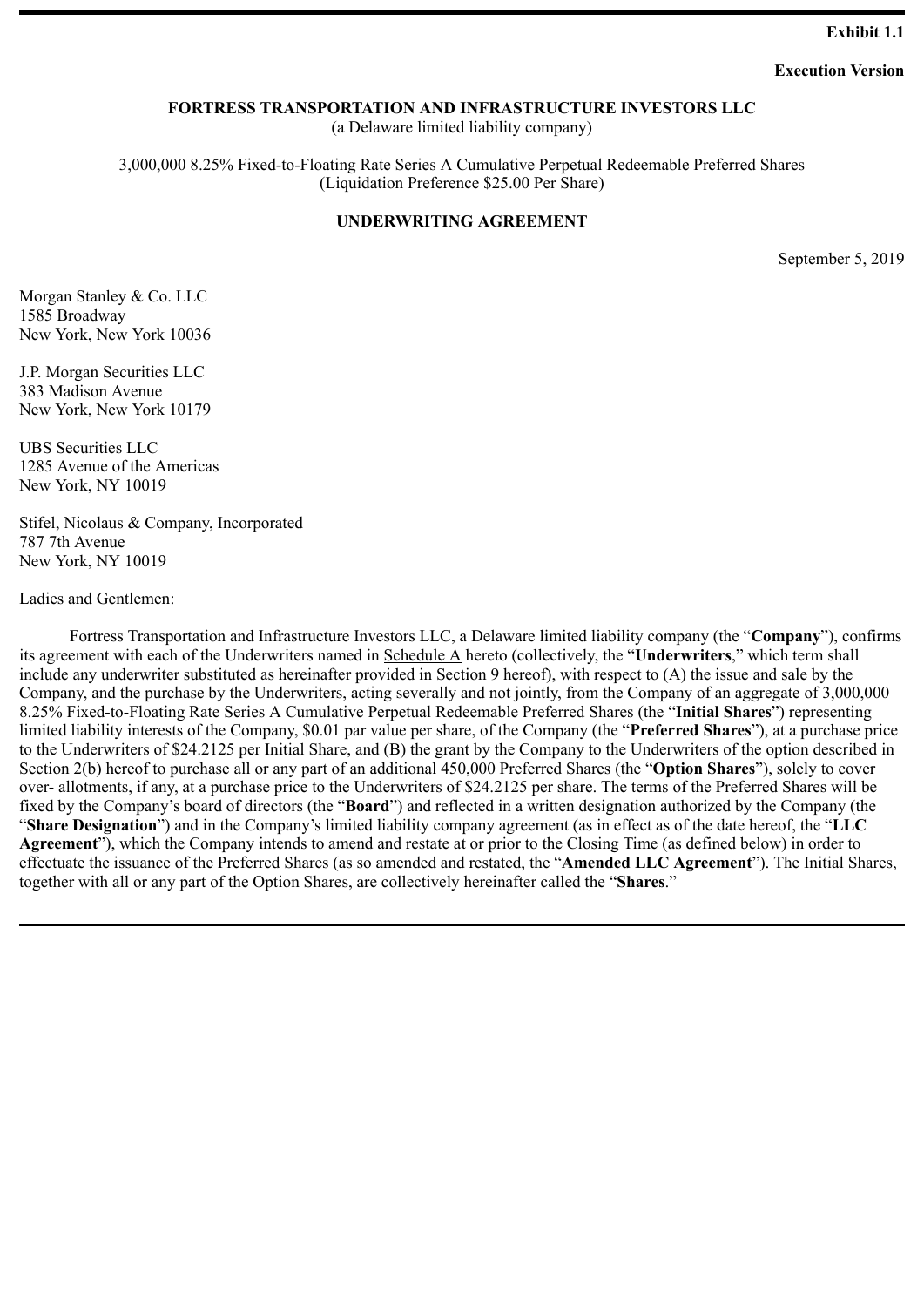The Company has filed with the Securities and Exchange Commission (the "**Commission**") an automatic shelf registration statement on Form S-3 (No. 333-216247), including the prospectus included therein (the "**base prospectus**"), covering the registration of the offer and sale of certain securities, including the Shares, under the Securities Act of 1933, as amended (the "**1933 Act**"), which became effective upon filing on February 27, 2017. Promptly after execution and delivery of this agreement (this "**Agreement**"), the Company will prepare and file with the Commission a prospectus supplement relating to the Shares in accordance with the provisions of Rule 430B ("**Rule 430B**") of the rules and regulations of the Commission under the 1933 Act (the "**1933 Act Regulations**") and paragraph (b) of Rule 424 ("**Rule 424(b)**") of the 1933 Act Regulations (without reliance on Rule 424(b)(8)). Any information included in such prospectus supplement that was omitted from such registration statement at the time it became effective but that is deemed to be part of and included in such registration statement pursuant to Rule 430B is referred to as "**Rule 430B Information**." The base prospectus and each prospectus supplement used in connection with the offering of the Shares that omitted Rule 430B Information, including the documents incorporated by reference therein, is herein called a "**preliminary prospectus**." Such registration statement, at any given time, including the amendments thereto at such time, the exhibits and any schedules thereto at such time, the documents incorporated by reference therein pursuant to Item 12 of Form S-3 under the 1933 Act at such time and the documents otherwise deemed to be a part thereof or included or incorporated therein by the 1933 Act Regulations, is herein called the "**Registration Statement**;" *provided* that the term "**Registration Statement**" without reference to a time means the Registration Statement as of the time of the first contract of sale for the Shares, which time shall be considered the "new effective date" of the Registration Statement with respect to the Underwriters and the Shares (within the meaning of Rule 430B(f)(2) of the 1933 Act Regulations). The Registration Statement at the time it originally became effective is herein called the "**Original Registration Statement**." The base prospectus as supplemented by the final prospectus supplement relating to the Shares, in the form first furnished or made available to the Underwriters for use in connection with the offering of the Shares, including the documents incorporated by reference therein pursuant to Item 12 of Form S-3 under the 1933 Act at the time of the execution of this Agreement, is herein called the "**Prospectus**."

All references in this Agreement to financial statements and schedules and other information which is "contained," "included" or "stated" in the Registration Statement, any preliminary prospectus or the Prospectus (and all other references of like import) shall be deemed to include all such financial statements and schedules and other information which is or is deemed to be incorporated by reference in the Registration Statement, any preliminary prospectus or the Prospectus, as the case may be; and all references in this Agreement to amendments or supplements to the Registration Statement, any preliminary prospectus or the Prospectus shall be deemed to include the filing of any document under the Securities Exchange Act of 1934, as amended (the "**1934 Act**"), which is or is deemed to be incorporated by reference in the Registration Statement, any preliminary prospectus or the Prospectus, as the case may be, after the most recent effective date prior to the execution of this Agreement, in the case of the Registration Statement, or the respective issue dates in the case of the Prospectus and any preliminary prospectus. All references in this Agreement to the Registration Statement, any preliminary prospectus or the Prospectus, or any amendments or supplements to any of the foregoing, shall be deemed to include any copy thereof filed with the Commission pursuant to its Electronic Data Gathering, Analysis and Retrieval System ("**EDGAR**").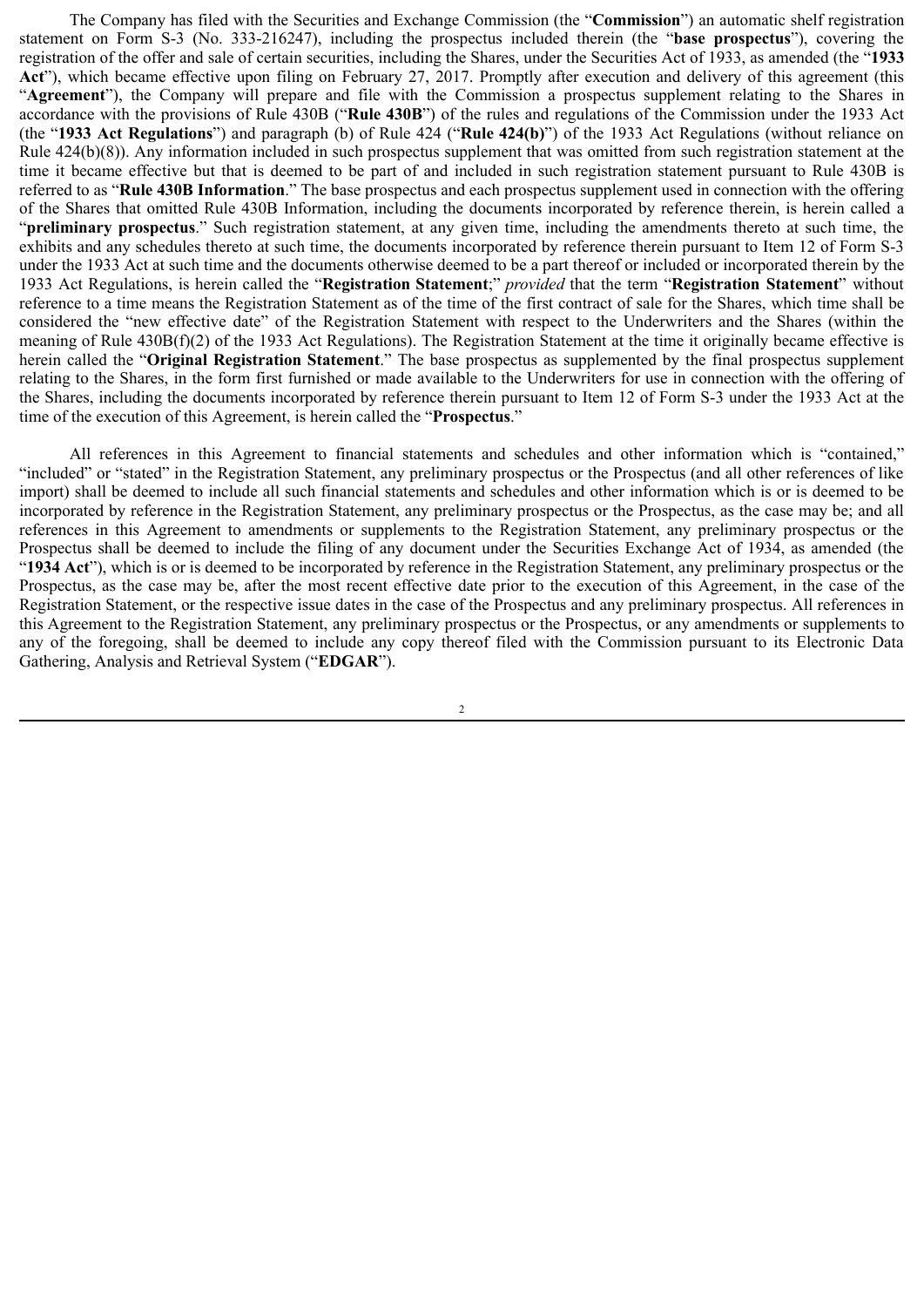SECTION 1. Representations and Warranties. (a) *Representations and Warranties by the Company*. The Company represents and warrants to each of the Underwriters, as of the date hereof, the Applicable Time (as hereinafter defined), the Closing Time (as hereinafter defined) and each Date of Delivery (as hereinafter defined), if any (in each case, a "**Representation Date**"), as follows:

(i) The Company meets the requirements for use of an "automatic shelf registration statement," as defined in Rule 405 of the 1933 Act Regulations ("**Rule 405**"), on Form S-3 in connection with the issuance of its securities, including the Shares. The Registration Statement became effective upon filing with the Commission under Rule 462(e) under the 1933 Act, and no stop order suspending the effectiveness of the Registration Statement or any part thereof has been issued under the 1933 Act and no proceedings for that purpose have been instituted or are pending or, to the knowledge of the Company, are contemplated by the Commission or by the state securities authority of any jurisdiction, and any request on the part of the Commission for additional information has been complied with.

Any offer that is a written communication relating to the Shares made prior to the filing of the Original Registration Statement by the Company or any person acting on its behalf (within the meaning, for this paragraph only, of Rule 163(c) of the 1933 Act Regulations) has been filed with the Commission in accordance with the exemption provided by Rule 163 of the 1933 Act Regulations ("**Rule 163**") and otherwise complied with the requirements of Rule 163, including, without limitation, the legending requirement, to qualify such offer for the exemption from Section 5(c) of the 1933 Act provided by Rule 163.

At the respective times the Original Registration Statement and any post-effective amendments thereto became effective and at each deemed effective date with respect to the Underwriters pursuant to Rule 430B(f)(2) of the 1933 Act Regulations, the Registration Statement and any amendments and supplements thereto complied, comply and will comply in all material respects with the requirements of the 1933 Act and the 1933 Act Regulations, and did not, do not and will not contain an untrue statement of a material fact or omit to state a material fact required to be stated therein or necessary to make the statements therein not misleading. Neither the Prospectus nor any amendments or supplements thereto, at the time the Prospectus or any such amendment or supplement was first used, at the Closing Time and at any Date of Delivery, included, includes or will include an untrue statement of a material fact or omitted, omits or will omit to state a material fact necessary in order to make the statements therein, in the light of the circumstances under which they were made, not misleading.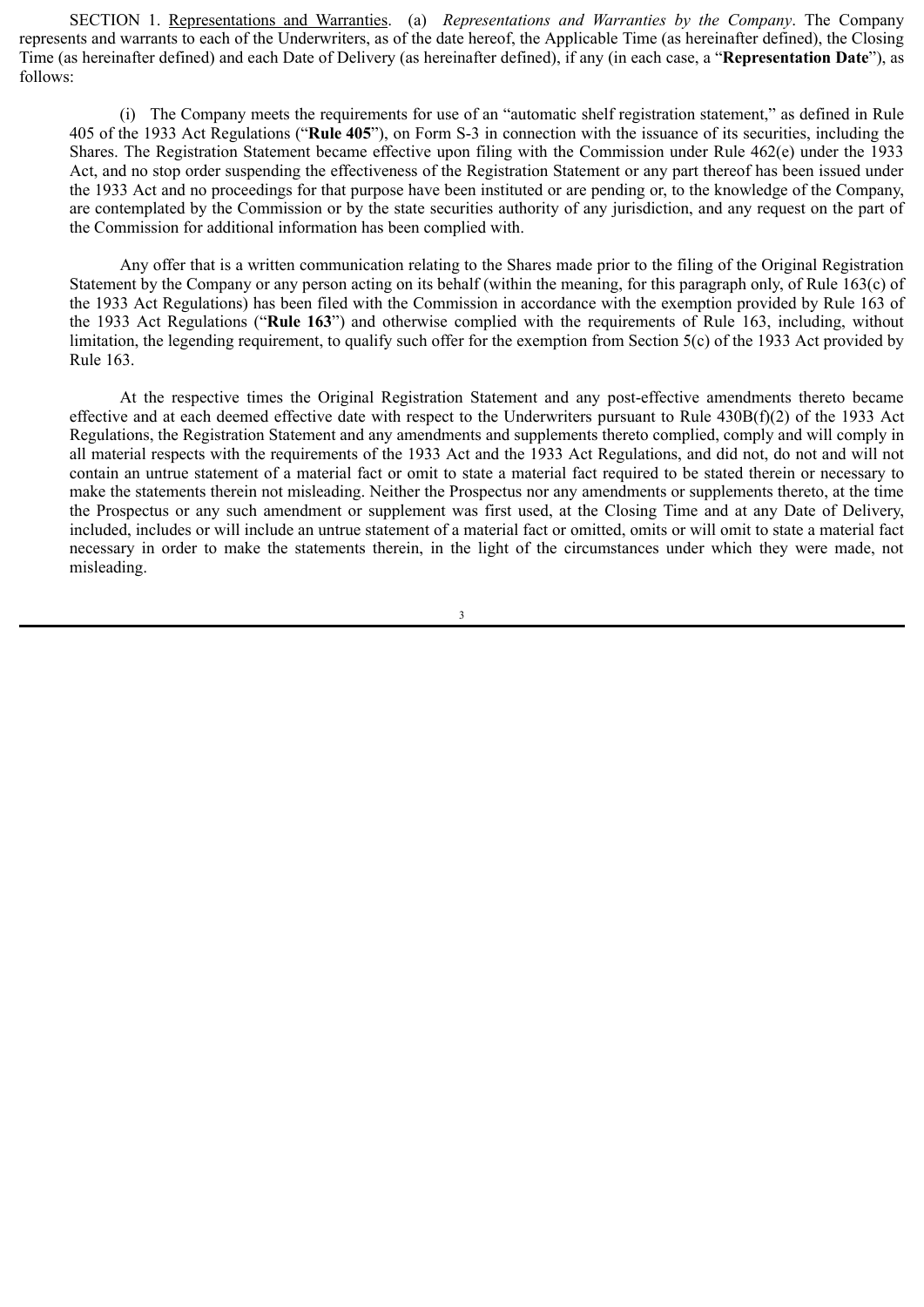Upon filing with the Commission, each preliminary prospectus (including the base prospectus) complied, and when filed with the Commission and on each Date of Delivery the Prospectus (including the base prospectus) will comply, in all material respects with the 1933 Act and the 1933 Act Regulations and any such preliminary prospectus was, and the Prospectus delivered or made available to the Underwriters for use in connection with this offering will be at the time of such delivery, identical to the electronically transmitted copies thereof filed with the Commission pursuant to EDGAR, except to the extent permitted by Regulation S-T.

(ii) As of the Applicable Time, neither (x) any Issuer Free Writing Prospectus (as defined below) identified on Schedule B hereto issued at or prior to the Applicable Time, the Statutory Prospectus (as defined below) and the term sheet as set forth in Schedule C hereto, all considered together (collectively, the "**General Disclosure Package**"), nor (y) any Issuer Free Writing Prospectus not identified on Schedule B hereto, when considered together with the General Disclosure Package, included any untrue statement of a material fact or omitted to state any material fact necessary in order to make the statements therein, in the light of the circumstances under which they were made, not misleading.

The representations and warranties in the immediately preceding three paragraphs shall not apply to statements in or omissions from the Registration Statement or any post- effective amendment thereto, any preliminary prospectus, the Prospectus, or any amendments or supplements thereto, any Issuer Free Writing Prospectus or the General Disclosure Package made in reliance upon and in conformity with information furnished to the Company in writing by or on behalf of any Underwriter expressly for use in the Registration Statement (including the base prospectus) or any post-effective amendment thereto, any preliminary prospectus, the Prospectus, or any amendments or supplements thereto, any Issuer Free Writing Prospectus or the General Disclosure Package, which information is specified in Section 6(d).

As used in this subsection and elsewhere in this Agreement:

"**Applicable Time**" means 4:40 p.m. (New York City time) on September 5, 2019 or such other time as agreed by the Company and the Underwriters.

"**Issuer Free Writing Prospectus**" means any "issuer free writing prospectus," as defined in Rule 433 of the 1933 Act Regulations ("**Rule 433**"), relating to the Shares (including any issuer free writing prospectus identified on Schedule B hereto) that (A) is required to be filed with the Commission by the Company, (B) is a "road show that is a written communication" within the meaning of Rule 433(d)(8)(i), whether or not required to be filed with the Commission, or (C) is exempt from filing pursuant to Rule 433(d)(5)(i) because it contains a description of the Shares or of the offering that does not reflect the final terms of the offering, in each case in the form filed or required to be filed with the Commission or, if not required to be filed, in the form retained in the Company's records pursuant to Rule 433(g).

"**Statutory Prospectus**" as of any time means the base prospectus that is included in the Registration Statement immediately prior to that time and the preliminary prospectus supplement relating to the Shares, including the documents incorporated by reference therein and any preliminary or other prospectus deemed to be a part thereof.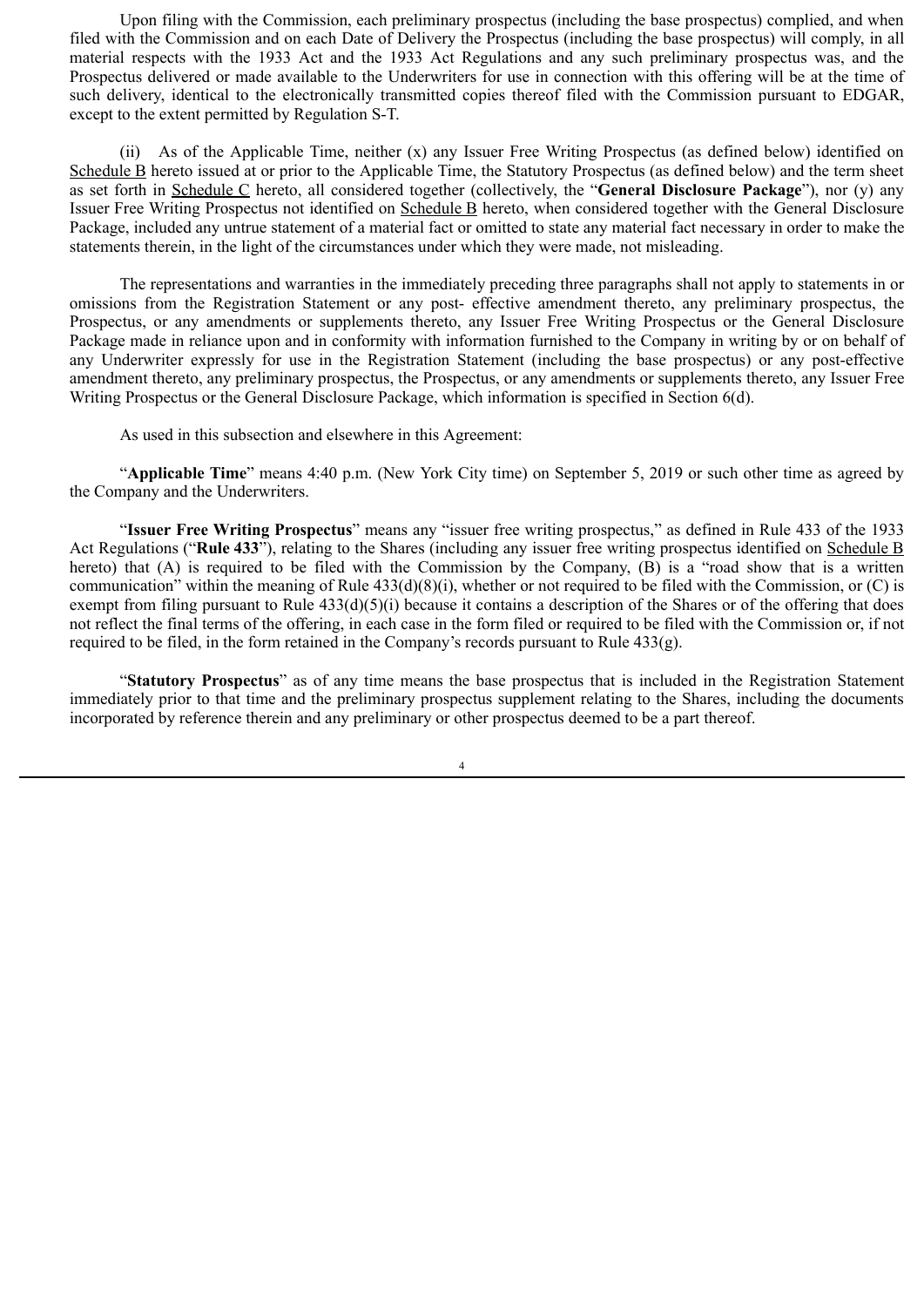(iii) (A) At the time of filing of the Original Registration Statement, (B) at the time of the most recent amendment thereto for the purposes of complying with Section  $10(a)(3)$  of the 1933 Act (whether such amendment was by posteffective amendment, incorporated report filed pursuant to Section 13 or 15(d) of the 1934 Act or form of prospectus), (C) at the time the Company or any person acting on its behalf (within the meaning, for this clause only, of Rule 163(c) of the 1933 Act Regulations) made any offer relating to the Shares in reliance on the exemption of Rule 163 of the 1933 Act Regulations, and (D) as of the Applicable Time and each Date of Delivery, the Company was and is a "well-known seasoned issuer" within the meaning of Rule 405. The Registration Statement is an "automatic shelf registration statement," as defined in Rule 405, and the Shares, since their registration on the Registration Statement, have been and remain eligible for registration by the Company on a Rule 405 "automatic shelf registration statement." The Company has not received from the Commission any notice pursuant to Rule  $401(g)(2)$  of the 1933 Act Regulations objecting to the use of the automatic shelf registration statement form.

(iv) At the time of filing the Original Registration Statement, at the earliest time thereafter that the Company or another offering participant made a bona fide offer (within the meaning of Rule 164(h)(2) of the 1933 Act Regulations) of the Shares and at the date hereof and each Date of Delivery, the Company was not and is not an "ineligible issuer," as defined in Rule 405.

(v) The documents incorporated or deemed to be incorporated by reference in the Registration Statement, the General Disclosure Package and the Prospectus, at the time they were or hereafter are filed with the Commission, complied and will comply in all material respects with the requirements of the 1934 Act and the rules and regulations of the Commission under the 1934 Act (the "**1934 Act Regulations**"), and when read together with the other information in the Registration Statement, the General Disclosure Package or the Prospectus, as applicable, (A) at the time the Registration Statement became effective, (B) at the earlier of the time the Prospectus was first used and the date and time of the first contract of sale of Shares in this offering and (C) as of the applicable Representation Date or during the period specified in Section  $3(a)(ix)$  did not and will not include an untrue statement of a material fact or omit to state a material fact required to be stated therein or necessary in order to make the statements therein, in the light of the circumstances under which they were or will be made, not misleading.

(vi) Each Issuer Free Writing Prospectus, if any, as of its date of first use and at all subsequent times through the completion of the public offer and sale of the Shares or until any earlier date that the Company notified or notifies the Underwriters as described in Section  $3(a)(vi)$ , did not, does not and will not include any information that conflicted, conflicts or will conflict with the information contained in the Registration Statement, the General Disclosure Package or the Prospectus, including any document incorporated by reference therein and any preliminary or other prospectus deemed to be a part thereof that has not been superseded or modified. The foregoing sentence does not apply to statements in or omissions from any such Issuer Free Writing Prospectus based upon and in conformity with written information furnished to the Company by or on behalf of any Underwriter expressly for use therein, which information is set forth in Section 6(d).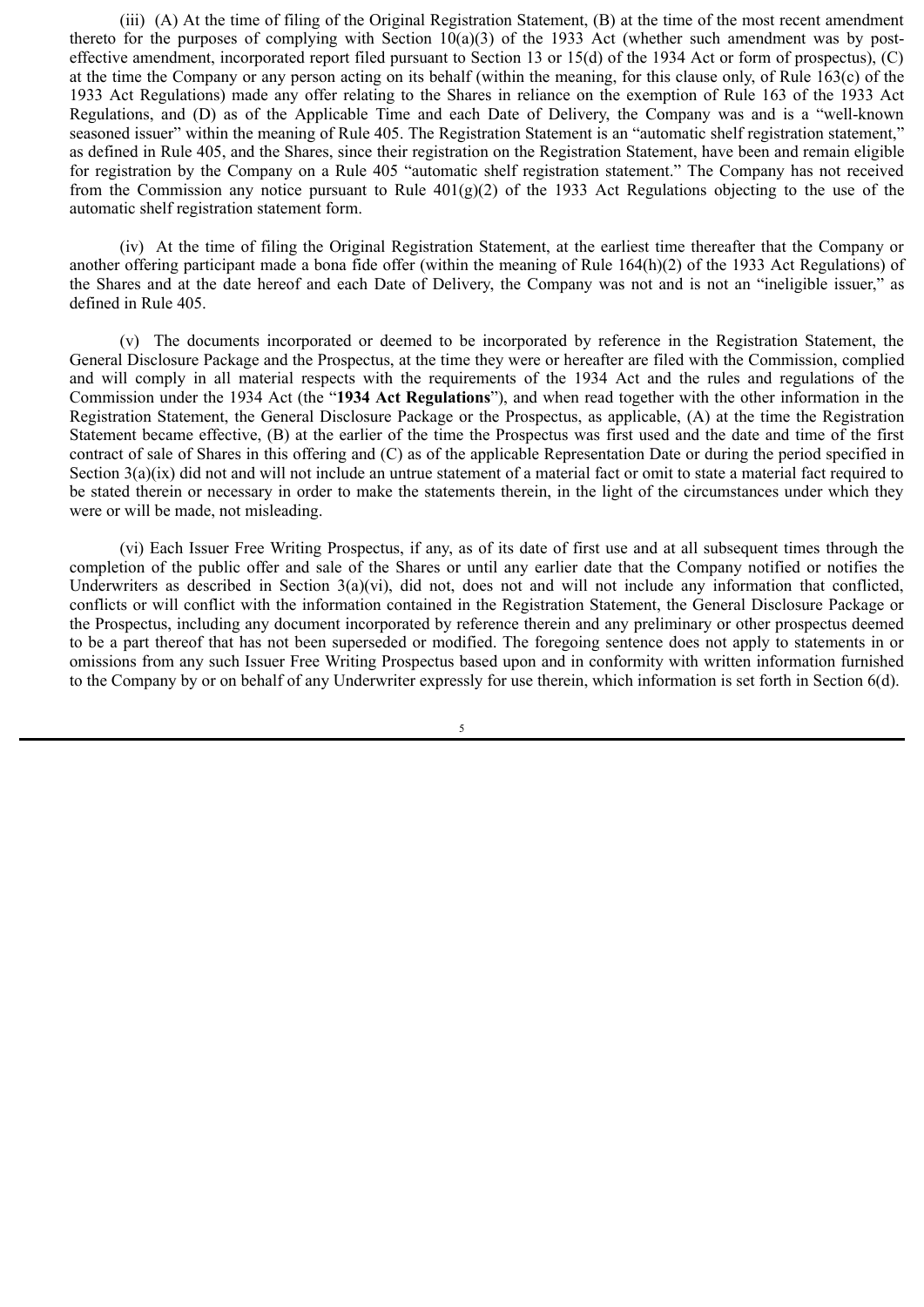(vii) Ernst & Young LLP, which has certified certain financial statements of the Company and its subsidiaries, is an independent public accounting firm with respect to the Company and its subsidiaries within the applicable rules and regulations adopted by the Commission and the Public Company Accounting Oversight Board (United States) as required by the Securities Act.

(viii) Except as set forth in the most recent preliminary prospectus, since the date of the latest audited financial statements of the Company included or incorporated by reference in such preliminary prospectus, neither the Company nor any of its subsidiaries has (A) sustained any loss or interference with its business from fire, explosion, flood or other calamity, whether or not covered by insurance, or from any labor dispute or court or governmental action, order or decree, (B) issued or granted any securities, (C) incurred any material liability or obligation, direct or contingent, other than liabilities and obligations that were incurred in the ordinary course of business, (D) entered into any material transaction not in the ordinary course of business, or (E) declared or paid any dividend on its equity securities, and since such date, there has not been any change in the equity capital, partnership or limited liability interests, as applicable, net current assets, short-term debt or long-term debt of the Company or any of its subsidiaries or any adverse change in or affecting the condition (financial or otherwise), results of operations, properties, management, operations or business of the Company and its subsidiaries taken as a whole, in each case except as would not, in the aggregate, reasonably be expected to have a Material Adverse Effect (as defined below).

(ix) The Company has all requisite limited liability company power and authority to execute, deliver and perform its obligations under this Agreement; and all action required to be taken for the due and proper authorization, execution and delivery of this Agreement has been duly and validly taken. This Agreement has been duly executed and delivered by the Company.

(x) The Shares to be purchased by the Underwriters from the Company have been duly authorized for issuance and sale to the Underwriters pursuant to this Agreement and, when issued and delivered by the Company pursuant to this Agreement against payment of the consideration set forth herein, will be validly issued and fully paid and non- assessable (except as such non-assessability may be affected by Sections 18-607 and 18- 804 of the Delaware Limited Liability Company Act); and the issuance of the Shares is not subject to the preemptive or other similar rights of any securityholder of the Company. The Shares conform in all material respects to all statements relating thereto contained in the General Disclosure Package and the Prospectus.

(xi) The statements made in each of the General Disclosure Package and the Prospectus under the caption "Prospectus Supplement Summary—Our Company," insofar as they purport to constitute summaries of the terms of contracts and other documents, constitute accurate summaries of the terms of such contracts and other documents in all material respects.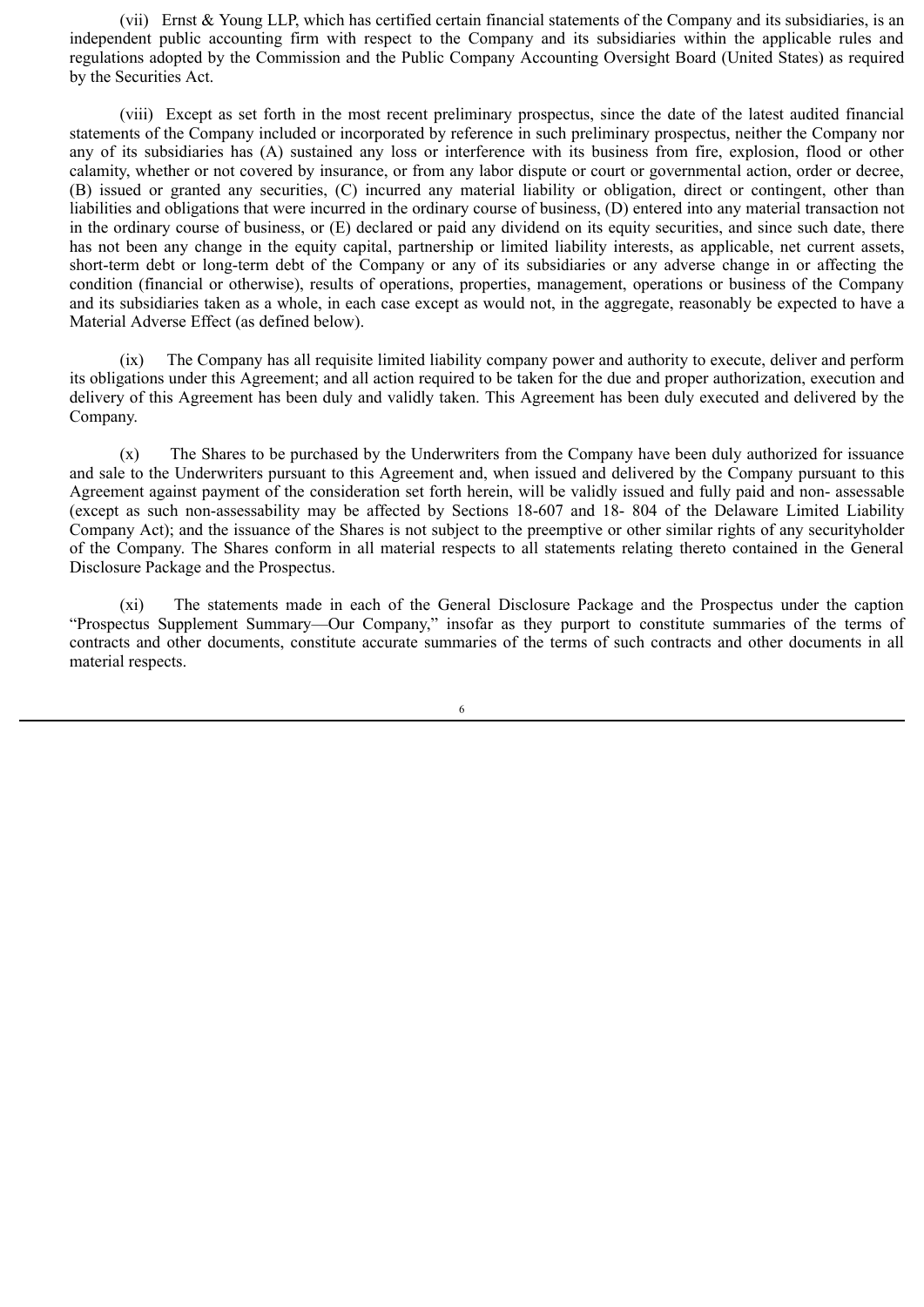(xii) From the time of the filing of the Original Registration Statement with the Commission through December 31, 2017, the Company was an "emerging growth company," as defined in Section 2(a) of the 1933 Act.

(xiii) The issuance and sale of the Shares, the execution, delivery and performance of this Agreement by the Company and the consummation of the transactions contemplated hereby will not (i) conflict with or result in a breach or violation of any of the terms or provisions of, impose any Lien (as defined below) upon any property or assets of the Company and its subsidiaries, or constitute a default under, any indenture, mortgage, deed of trust, loan agreement, license, lease or other agreement or instrument to which the Company or any of its subsidiaries is a party or by which the Company or any of its subsidiaries is bound or to which any of the property or assets of the Company or any of its subsidiaries is subject; (ii) result in any violation of the provisions of the organizational documents of the Company or any of its subsidiaries listed on Schedule D hereto; or (iii) result in any violation of any statute or any judgment, order, decree, rule or regulation of any court or governmental agency or body having jurisdiction over the Company or any of its subsidiaries or any of their properties or assets, except, with respect to clauses (i) and (iii), as would not, individually or in the aggregate, reasonably be expected to have a material adverse effect on the condition (financial or otherwise), results of operations, properties, prospects, operations or business of the Company and its subsidiaries taken as a whole (a "**Material Adverse Effect**") or have a material adverse effect on the performance of the Company of its obligations hereunder.

(xiv) The Company has no significant subsidiaries (as such term is defined in Rule 1-02 of Regulation S-X) that are not included among the subsidiaries listed on Schedule D hereto.

(xv) No consent, approval, authorization or order of, or filing, registration or qualification with, any court or governmental agency or body having jurisdiction over the Company or any of its subsidiaries or any of their properties or assets is required for the issue and sale of the Shares, the execution, delivery and performance of this Agreement by the Company and the consummation of the transactions contemplated hereby, except (A) such as have been already obtained or as may be required under the 1933 Act, the 1933 Act Regulations, the rules of the New York Stock Exchange (the "**NYSE**"), state securities or Blue Sky laws or the rules of the Financial Industry Regulatory Authority ("**FINRA**") and (B) such consents, approvals, authorizations or orders, of which the failure to obtain would not, individually or in the aggregate, reasonably be expected to have a Material Adverse Effect.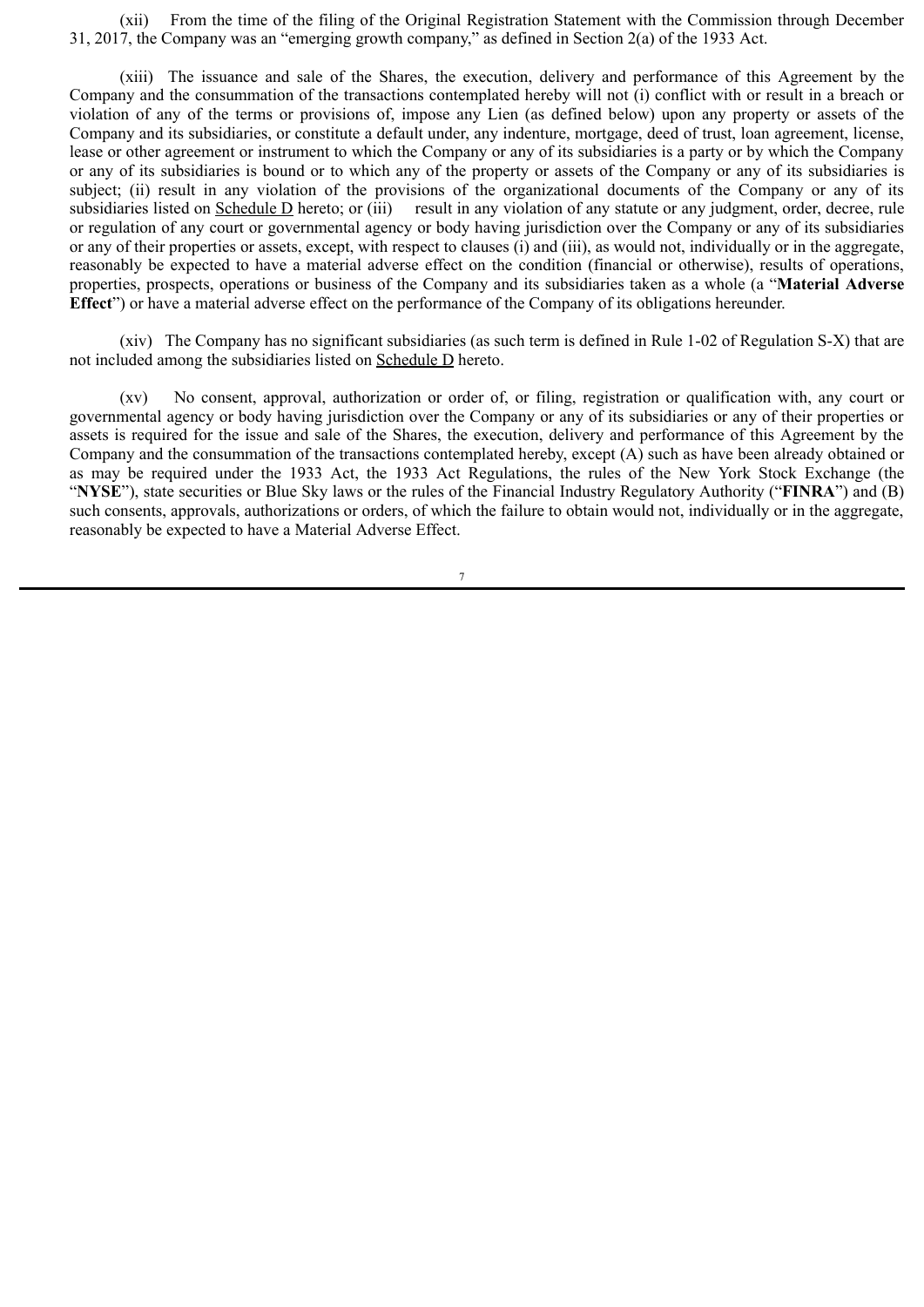(xvi) The Company has an authorized capitalization as set forth in each of the Registration Statement, the General Disclosure Package and the Prospectus. All of the issued and outstanding shares of capital stock or other equity interests of each subsidiary of the Company have been duly authorized and validly issued, are fully paid and non-assessable and, except as described in each of the Registration Statement, the General Disclosure Package and the Prospectus, are owned directly or indirectly by the Company, free and clear of all liens, encumbrances, equities, security interests or claims (collectively, "**Liens**"), except for (i) Liens under the Credit Agreement, dated as of June 16, 2017 (as amended, amended and restated or replaced from time to time, the "**Credit Agreement**"), between the Company, JPMorgan Chase Bank, N.A., as administrative agent, and the lenders party thereto from time to time and (ii) such Liens as would not, in the aggregate, reasonably be expected to have a Material Adverse Effect.

(xvii) Each of the Company and each of its subsidiaries has been duly organized, is validly existing and in good standing as a corporation or other business entity under the laws of its jurisdiction of organization and is duly qualified to do business and in good standing as a foreign corporation or other business entity in each jurisdiction in which its ownership or lease of property or the conduct of its businesses requires such qualification, except where the failure to be so qualified or in good standing would not, in the aggregate, reasonably be expected to have a Material Adverse Effect. The Company and each of its subsidiaries have all power and authority necessary to own or hold its properties and to conduct the businesses in which it is engaged as described in each of the Registration Statement, the General Disclosure Package and the Prospectus, except where the failure to have such power and authority would not, in the aggregate, reasonably be expected to have a Material Adverse Effect.

(xviii) Except as described in each of the Registration Statement, the General Disclosure Package and the Prospectus, there are no legal or governmental or regulatory investigations, actions, demands, claims, suits, arbitrations, inquiries or proceedings pending to which the Company or any of its subsidiaries is a party or of which any property or assets of the Company or any of its subsidiaries is the subject that would, individually or in the aggregate, if determined adversely to the Company or any of its subsidiaries, reasonably be expected to have a Material Adverse Effect; and to the Company's knowledge, no such proceedings are threatened by governmental authorities, regulatory authorities or others.

(xix) The Company has not taken, directly or indirectly, any action designed to or that has constituted or that would reasonably be expected to cause or result in the stabilization or manipulation of the price of the Preferred Shares in connection with the offering of the Shares.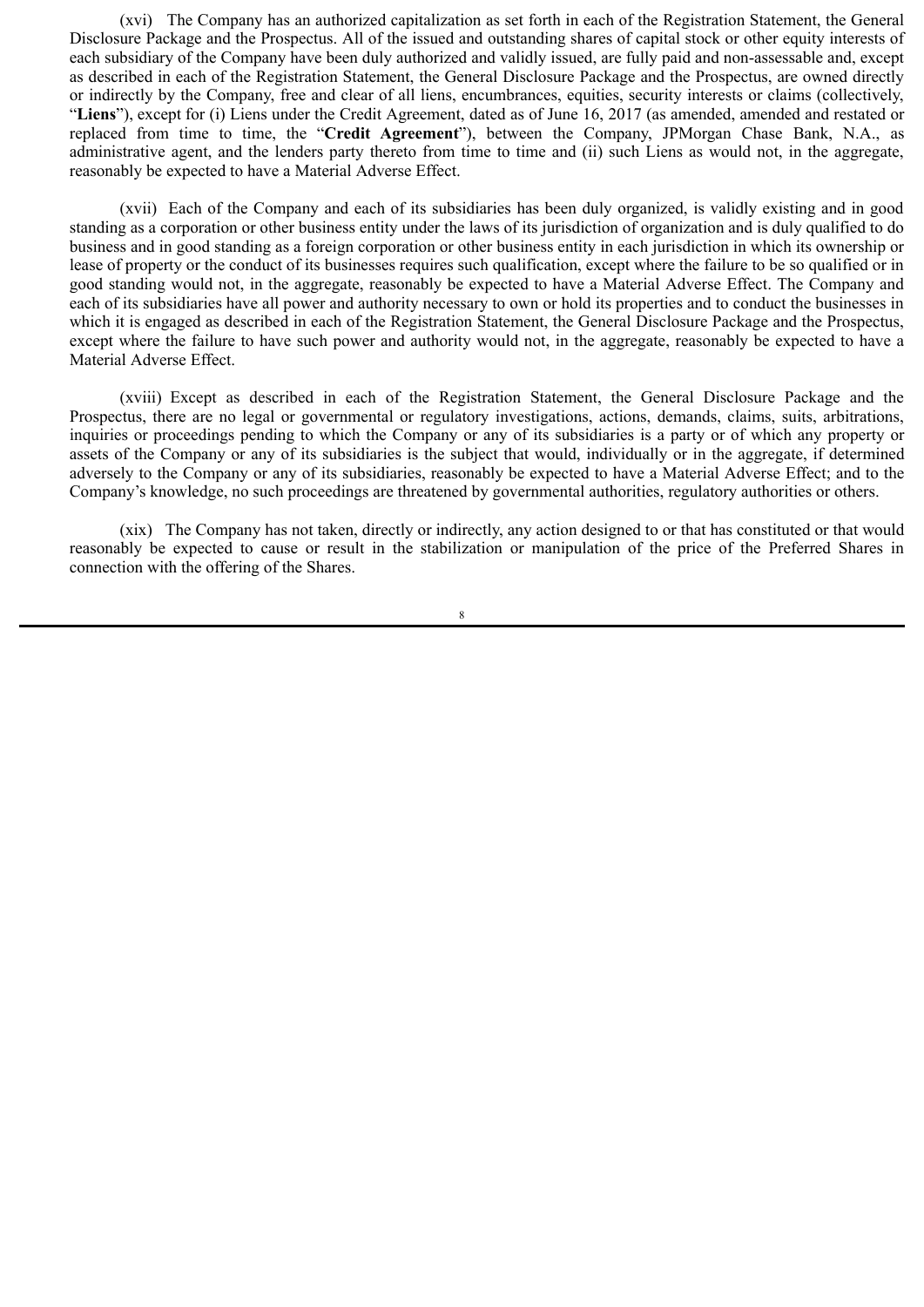(xx) The historical financial statements (including the related notes thereto) included or incorporated by reference in each of the Registration Statement, the General Disclosure Package and the Prospectus present fairly in all material respects the financial condition, results of operations and cash flows of the entities purported to be shown thereby at the dates and for the periods indicated and have been prepared in conformity with accounting principles generally accepted in the United States ("**GAAP**") applied on a consistent basis throughout the periods involved, except for any annual year-end adjustment, the adoption of new accounting principles, and except as otherwise noted therein. The supporting schedules, if any, present fairly the information required to be stated therein. The selected financial data and the summary financial information included in each of the Registration Statement, the General Disclosure Package and the Prospectus present fairly the information shown therein and have been compiled on a basis consistent with that of the audited financial statements included therein. All disclosures contained in the Registration Statement, the General Disclosure Package and the Prospectus regarding "non-GAAP financial measures" (as such term is defined by the rules and regulations of the Commission) comply with Regulation G of the 1934 Act and Item 10(e) of Regulation S-K of the 1933 Act, to the extent applicable. The interactive data in eXtensible Business Reporting Language included in the Registration Statement, the General Disclosure Package and the Prospectus fairly presents the information called for in all material respects and has been prepared in all material respects in accordance with the Commission's rules and guidelines applicable thereto.

(xxi) The Share Designation has been authorized by the Board and, at or prior to the Closing Time, will have been adopted by the Board as required by the Delaware Limited Liability Company Act and the LLC Agreement, as applicable. The Amended LLC Agreement has been authorized by the Board and, at or prior to the Closing Time, will have been duly authorized, executed and delivered by the Company as required by the Delaware Limited Liability Company Act and the LLC Agreement, as applicable.

(xxii) No relationship, direct or indirect, exists between or among the Company or its affiliates, on the one hand, and the directors, officers, shareholders, customers or suppliers of the Company, on the other hand, that is required by the 1933 Act and the 1933 Act Regulations to be described in the Registration Statement, the General Disclosure Package or the Prospectus which is not so described.

(xxiii) The Company maintains effective internal control over consolidated financial reporting (as defined under Rule 13a-15 and 15d-15 under the rules and regulations of the Commission under the 1934 Act) and a system of internal accounting controls sufficient to provide reasonable assurances that (A) transactions are executed in accordance with management's general or specific authorization; (B) transactions are recorded as necessary to permit preparation of consolidated financial statements in conformity with GAAP and to maintain accountability for assets; (C) access to assets is permitted only in accordance with management's general or specific authorization; (D) the recorded accountability for assets is compared with the existing assets at reasonable intervals and appropriate action is taken with respect to any differences; and (E) interactive data in eXtensible Business Reporting Language included or incorporated by reference in each of the Registration Statement, the General Disclosure Package and the Prospectus is prepared in accordance with the Commission's rules and guidelines applicable thereto. Since the end of the Company's most recent audited fiscal year, there has been (1) no material weakness or significant deficiency in the Company's internal control over consolidated financial reporting (whether or not remediated) other than as disclosed to the Underwriters prior to the date hereof and (2) no change in the Company's internal control over consolidated financial reporting that has materially affected, or is reasonably likely to materially affect, the Company's internal control over consolidated financial reporting.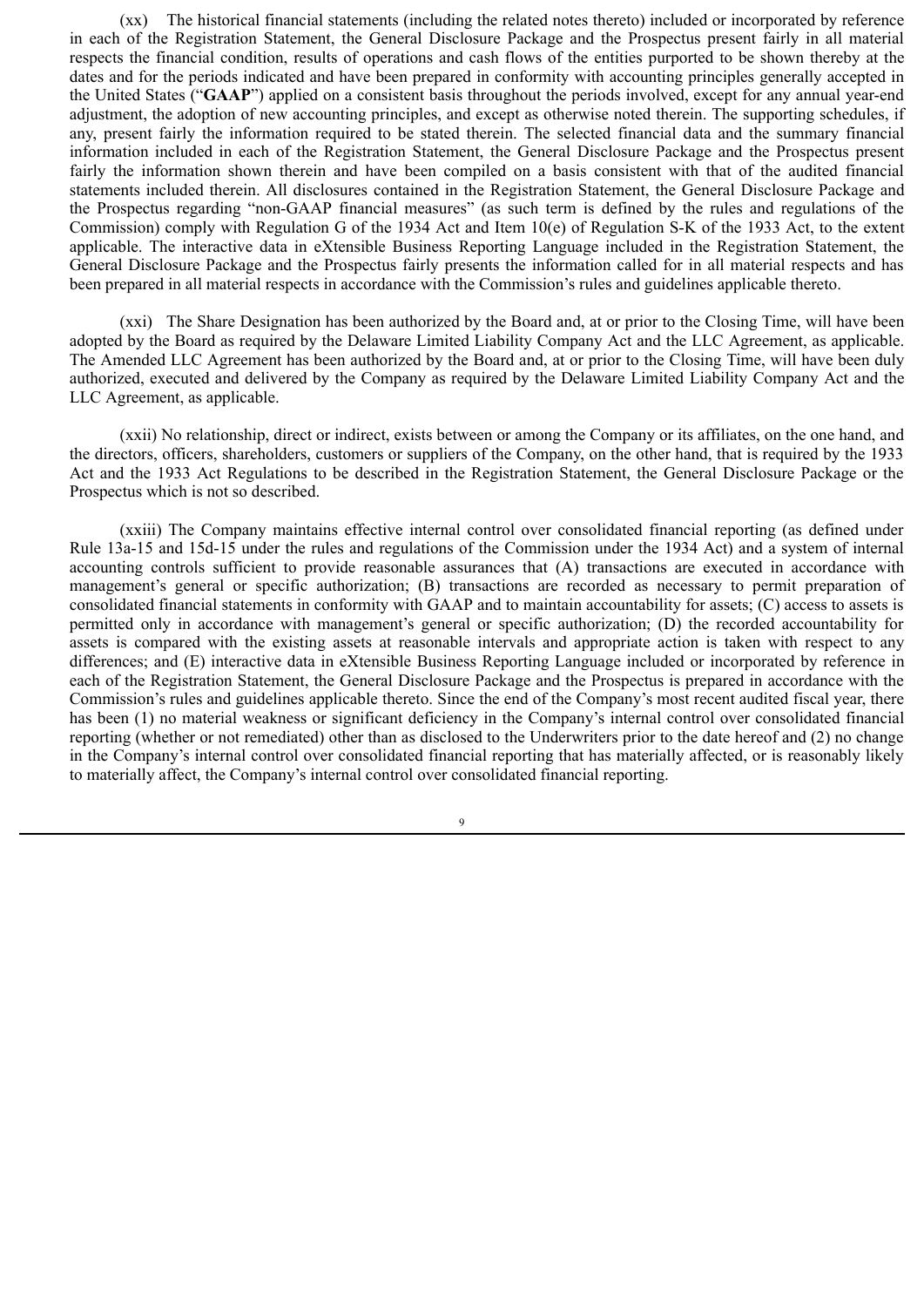(xxiv) Except as described in the Registration Statement, the General Disclosure Package and the Prospectus, there are no contracts, agreements or understandings between the Company and any person granting such person the right to require the Company to file a registration statement under the 1933 Act with respect to any securities of the Company owned or to be owned by such person or to require the Company to include such securities in the securities registered pursuant to the Registration Statement, other than any such rights that have been waived prior to the date hereof.

(xxv) Neither the Company nor any of its subsidiaries is, and after giving effect to the offering and sale of the Shares and the application of the proceeds thereof as described under "Use of Proceeds" in each of the General Disclosure Package and the Prospectus, none of them will be, an "investment company" or a company "controlled" by an "investment company" within the meaning of the Investment Company Act of 1940, as amended, and the rules and regulations of the Commission thereunder.

(xxvi) The Company and each of its subsidiaries have good and marketable title in fee simple to all real property and good and marketable title to all personal property owned by them, in each case free and clear of all Liens, except such Liens (i) as are described in each of the Registration Statement, the General Disclosure Package and the Prospectus or which would not reasonably be expected to have a Material Adverse Effect or (ii) that secure borrowings under the Credit Agreement. All assets held under lease by the Company and its subsidiaries are held by them under valid, subsisting and enforceable leases, with such exceptions as do not interfere with the use made and proposed to be made of such assets by the Company and its subsidiaries, except where the invalidity or unenforceability of any such lease would not, in the aggregate, reasonably be expected to have a Material Adverse Effect.

(xxvii) Except as described in each of the Registration Statement, the General Disclosure Package and the Prospectus, (i) there are no proceedings that are pending, or to the knowledge of the Company, threatened, against the Company or any of its subsidiaries under any laws, regulations, ordinances, rules, orders, judgments, decrees, permits or other legal requirements of any governmental authority, including without limitation any international, foreign, national, state, provincial, regional, or local authority, relating to pollution, the protection of human health or safety, the environment, or natural resources, or to use, handling, storage, manufacturing, transportation, treatment, discharge, disposal or release of hazardous or toxic substances or wastes, pollutants or contaminants ("**Environmental Laws**") in which a governmental authority is also a party, (ii) the Company and its subsidiaries are not aware of any material issues regarding compliance with Environmental Laws, including any pending or proposed Environmental Laws, or liabilities or other obligations under Environmental Laws or concerning hazardous or toxic substances or wastes, pollutants or contaminants, and (iii) none of the Company and its subsidiaries anticipates material capital expenditures relating to Environmental Laws, except, in the case of (i), (ii) and (iii) above, as would not, individually or in the aggregate, reasonably be expected to have a Material Adverse Effect.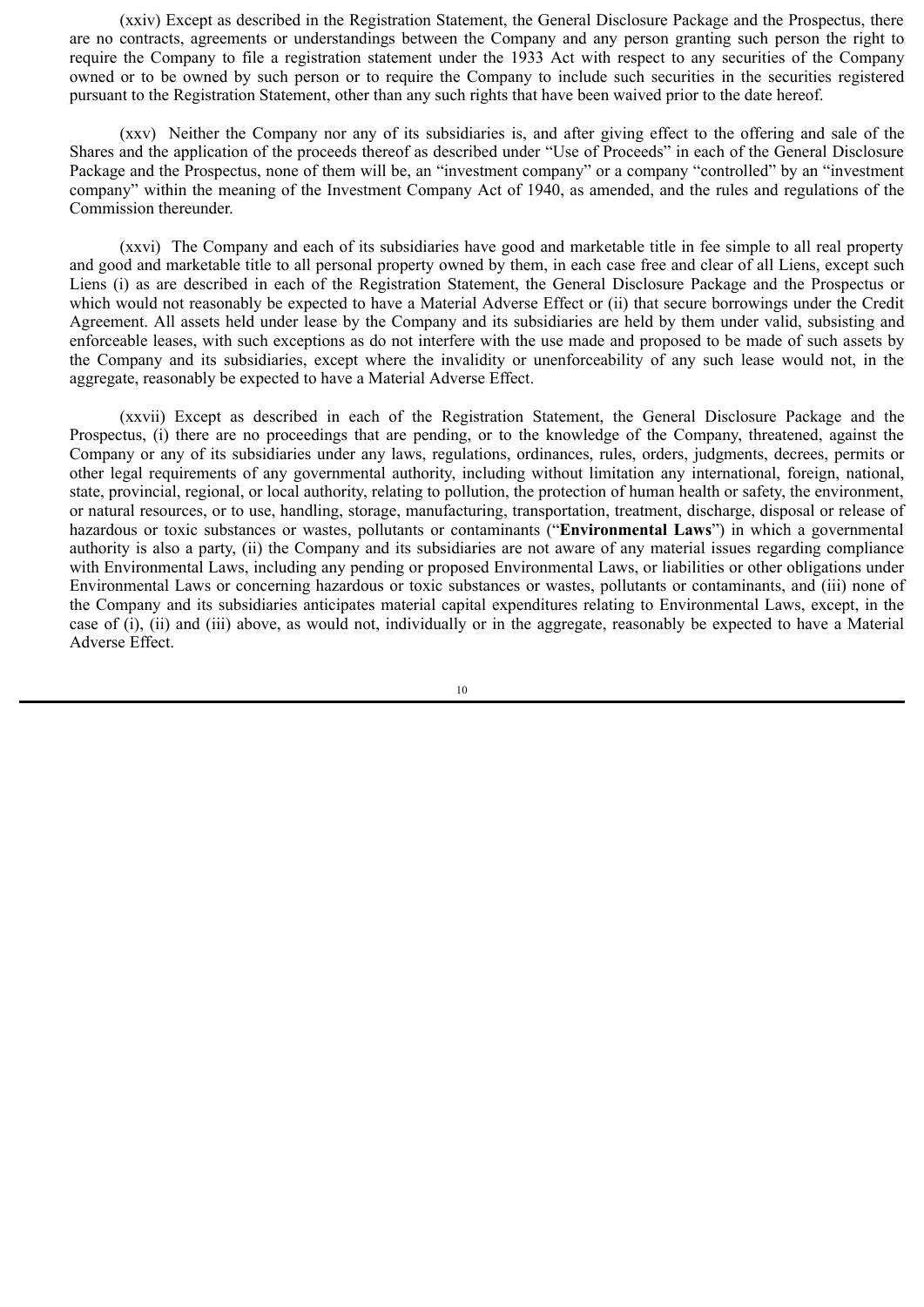(xxviii) The Company and each of its subsidiaries have filed all federal, state, local and foreign tax returns required to be filed through the date hereof, subject to permitted extensions, and have paid all taxes due, and no tax deficiency has been determined adversely to the Company or any of its subsidiaries, nor does the Company have any knowledge of any tax deficiencies that have been, or would reasonably be expected to be asserted against the Company and any of its subsidiaries, except any of the foregoing that would not, individually or in the aggregate, reasonably be expected to have a Material Adverse Effect.

(xxix) Neither the Company nor any of its subsidiaries (i) is in violation of its charter or certificate of formation, bylaws, limited partnership agreement or limited liability company agreement (or similar organizational documents), (ii) is in default, and no event has occurred that, with notice or lapse of time or both, would constitute such a default, in the due performance or observance of any term, covenant, condition or other obligation contained in any indenture, mortgage, deed of trust, loan agreement, license or other agreement or instrument to which it is a party or by which it is bound or to which any of its properties or assets is subject, or (iii) is in violation of any statute or any order, rule or regulation of any court or governmental agency or body having jurisdiction over it or its property or assets or has failed to obtain any license, permit, certificate, franchise or other governmental authorization or permit necessary to the ownership of its property or to the conduct of its business, except in the case of clauses (ii) and (iii), as would not, individually or in the aggregate, reasonably be expected to have a Material Adverse Effect.

(xxx) The Company and its subsidiaries own or possess adequate rights to use all material patents, patent applications, trademarks, service marks, trade names, trademark registrations, service mark registrations, copyrights, licenses, know-how, software, systems and technology (including trade secrets and other unpatented and/or unpatentable proprietary or confidential information, systems or procedures) necessary for the conduct of their respective businesses, as being conducted and as described in each of the Registration Statement, the General Disclosure Package and the Prospectus, and have no reason to believe that the conduct of their respective businesses will conflict with, and have not received any notice of any claim of conflict with, any such rights of others, except as would not, individually or in the aggregate, reasonably be expected to have a Material Adverse Effect.

(xxxi) Except as would not reasonably be expected to result in material liability to the Company or any of its subsidiaries, (A) each "employee benefit plan" (within the meaning of Section 3(3) of the Employee Retirement Security Act of 1974, as amended ("**ERISA**"), other than a "multiemployer plan," within the meaning of Section 4001(c)(3) of ERISA), that is sponsored, maintained or contributed to, or required to be contributed to, by the Company or any member of its "Controlled Group" (defined as any organization which is a member of a controlled group of corporations with the Company within the meaning of Section 414 of the Internal Revenue Code of 1986, as amended (the "**Code**")) (each a "**Plan**") has been maintained in compliance with its terms and with the requirements of all applicable statutes, rules and regulations, including ERISA and the Code; (B) no prohibited transaction, within the meaning of Section 406 of ERISA or Section 4975 of the Code, has occurred with respect to any Plan, excluding transactions effected pursuant to a statutory or administrative exemption; and (C) each Plan that is intended to be qualified under Section 401(a) of the Code is so qualified, and to the knowledge of the Company, nothing has occurred, whether by action or by failure to act, which would cause the loss of such qualification. Neither the Company nor any of its subsidiaries has incurred, or reasonably expects to incur, any material liability under Title IV of ERISA (other than contributions to the Plan or premiums to the Pension Benefit Guaranty Corporation in the ordinary course and without default) in respect of a Plan or a "multiemployer plan," within the meaning of Section 4001(c)(3) of ERISA.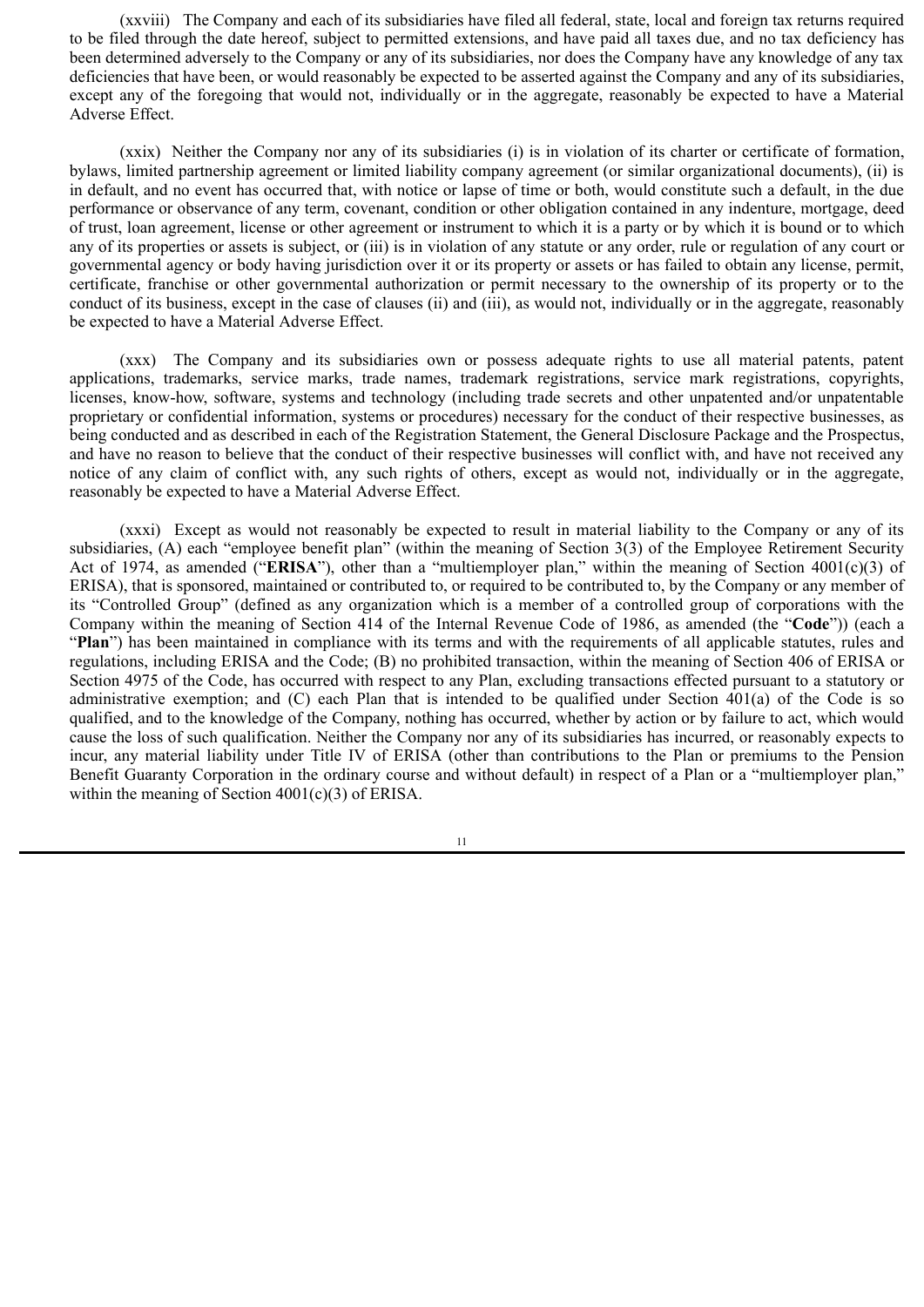(xxxii) The statistical and market-related data included or incorporated by reference in each of the Registration Statement, the General Disclosure Package and the Prospectus are based on or derived from sources that the Company believes to be reliable in all material respects and, to the extent required, the Company has obtained the written consent to the use of such data from such sources.

(xxxiii) Neither the Company nor any of its subsidiaries nor, to the knowledge of the Company, any director, officer, agent, employee or affiliate of the Company or any of its subsidiaries is (i) currently subject to any sanctions administered by the U.S. Department of the Treasury's Office of Foreign Assets Control ("**OFAC**"), the U.S. Department of State, the United Nations Security Council, the European Union, Her Majesty's Treasury, or other relevant sanctions authority (collectively, "**Sanctions**"); or (ii) located, organized or resident in a country, region or territory that is the subject of Sanctions (including, without limitation, Crimea, Cuba, Iran, North Korea and Syria). The Company will not directly or indirectly use the proceeds of the offering, or lend, contribute or otherwise make available such proceeds to any subsidiary, joint venture partner or other person or entity, for the purpose of financing the activities of or business with any person, or in any country, region or territory, that is currently the subject or target of Sanctions. Since the Company's formation, the Company and its subsidiaries have not knowingly engaged in, are not now knowingly engaged in, and will not plan to engage in, any dealings or transactions with any individual or entity, or in any country or territory, that at the time of the dealing or transaction is or was the subject or target of Sanctions.

(xxxiv) Neither the Company nor any of its subsidiaries, nor, to the knowledge of the Company, any director, officer, agent, employee, affiliate or other person acting on behalf of the Company or any of its subsidiaries, has, in the course of its actions for, or on behalf of, the Company or any of its subsidiaries (i) used any corporate funds for any unlawful contribution, gift, entertainment or other unlawful expense relating to political activity; (ii) made any direct or indirect unlawful payment to any domestic government official, "foreign official" (as defined in the U.S. Foreign Corrupt Practices Act of 1977, as amended, and the rules and regulations thereunder (collectively, the "**FCPA**")) or employee from corporate funds; (iii) violated or is in violation of any provision of the FCPA, U.K. Bribery Act 2010, or any other applicable anti-bribery statute or regulation; or (iv) made any bribe, rebate, payoff, influence payment, kickback or other unlawful payment; and the Company and its subsidiaries and, to the knowledge of the Company, the Company's affiliates have conducted their respective businesses in compliance with the FCPA, U.K. Bribery Act 2010, and all other applicable anti-bribery statutes and regulations and have instituted and maintain policies and procedures designed to ensure continued compliance therewith.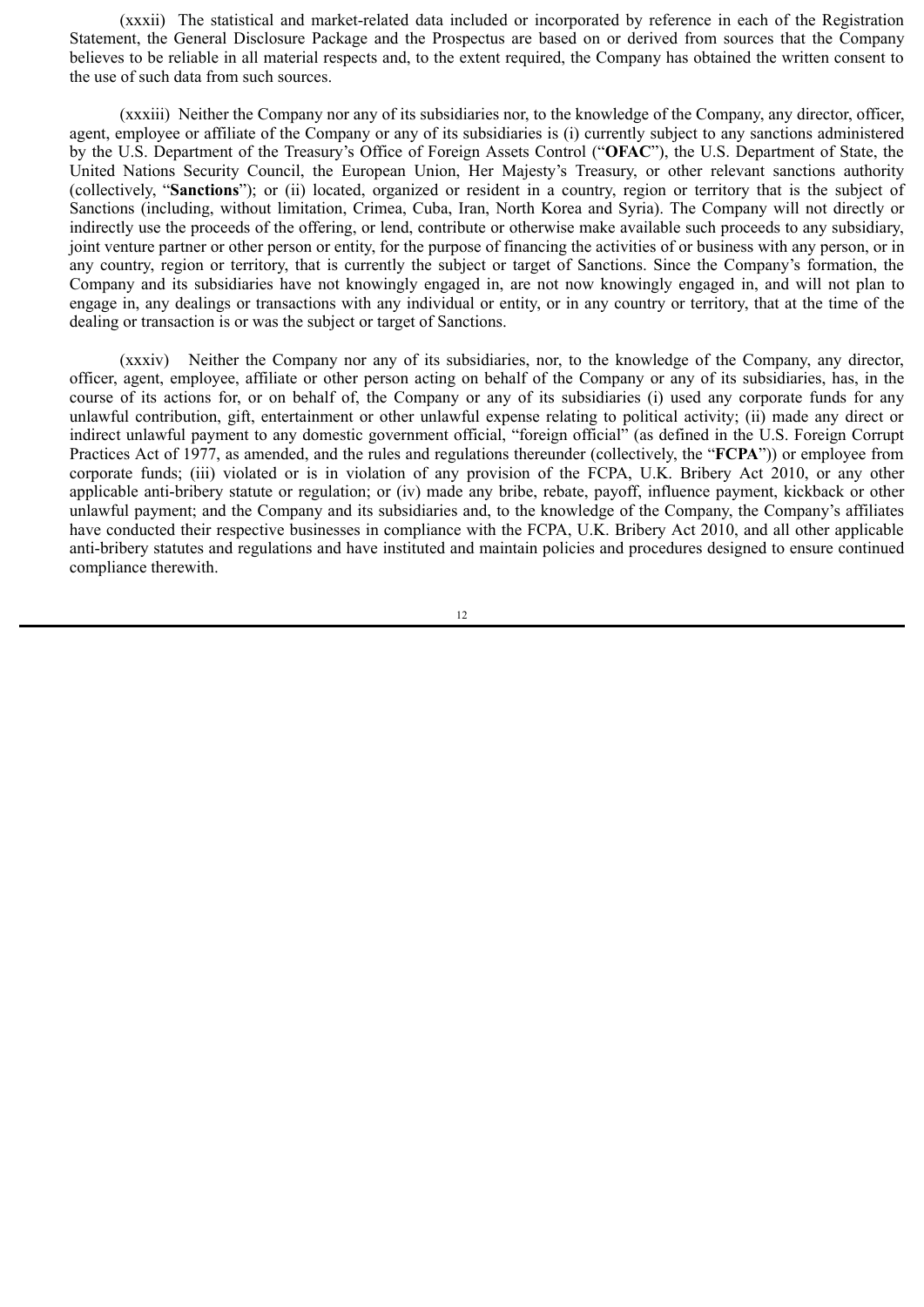(xxxv) The operations of the Company and its subsidiaries are and have been conducted at all times in compliance with applicable financial recordkeeping and reporting requirements of the Currency and Foreign Transactions Reporting Act of 1970, as amended, the money laundering statutes of all jurisdictions, the rules and regulations thereunder and any related or similar rules, regulations or guidelines, issued, administered or enforced by any governmental agency (collectively, the "**Money Laundering Laws**") and no action, suit or proceeding by or before any court or governmental agency, authority or body or any arbitrator involving the Company or any of its subsidiaries with respect to the Money Laundering Laws is pending or, to the knowledge of the Company, threatened.

(xxxvi) The Company acknowledges and agrees that the Underwriters are acting solely in the capacity of an arm's length contractual counterparty to the Company with respect to the offering of Shares contemplated hereby (including in connection with determining the terms of the offering) and not as financial advisors or fiduciaries to, or agents of, the Company or any other person. Additionally, no Underwriter is advising the Company or any other person as to any legal, tax, investment, accounting or regulatory matters in any jurisdiction. The Company shall consult with its own advisors concerning such matters and shall be responsible for making their own independent investigation and appraisal of the transactions contemplated hereby, and no Underwriter shall have any responsibility or liability to the Company with respect thereto. Any review by an Underwriter of the Company and the transactions contemplated hereby or other matters relating to such transactions will be performed solely for the benefit of such Underwriter, as the case may be, and shall not be on behalf of the Company or any other person.

(xxxvii) The Company and each of its subsidiaries carry, or are covered by, insurance from insurers of recognized financial responsibility in such amounts and covering such risks as management believes is adequate in all material respects for the conduct of their respective businesses and the value of their respective properties. All policies of insurance of the Company and its subsidiaries are in full force and effect; the Company and each of its subsidiaries are in compliance with the terms of such policies in all material respects; and neither the Company nor any of its subsidiaries has received notice from any insurer or agent of such insurer that material capital improvements or other material expenditures are required or necessary to be made in order to continue such insurance and there are no material claims by the Company or any of its subsidiaries under any such policy or instrument as to which any insurance company is denying liability or defending under a reservation of rights clause. Neither the Company nor any such subsidiary has any reason to believe that it will not be able to renew its existing insurance coverage as and when such coverage expires or to obtain similar coverage from similar insurers as may be necessary to continue its business at a cost that would not reasonably be expected to have a Material Adverse Effect.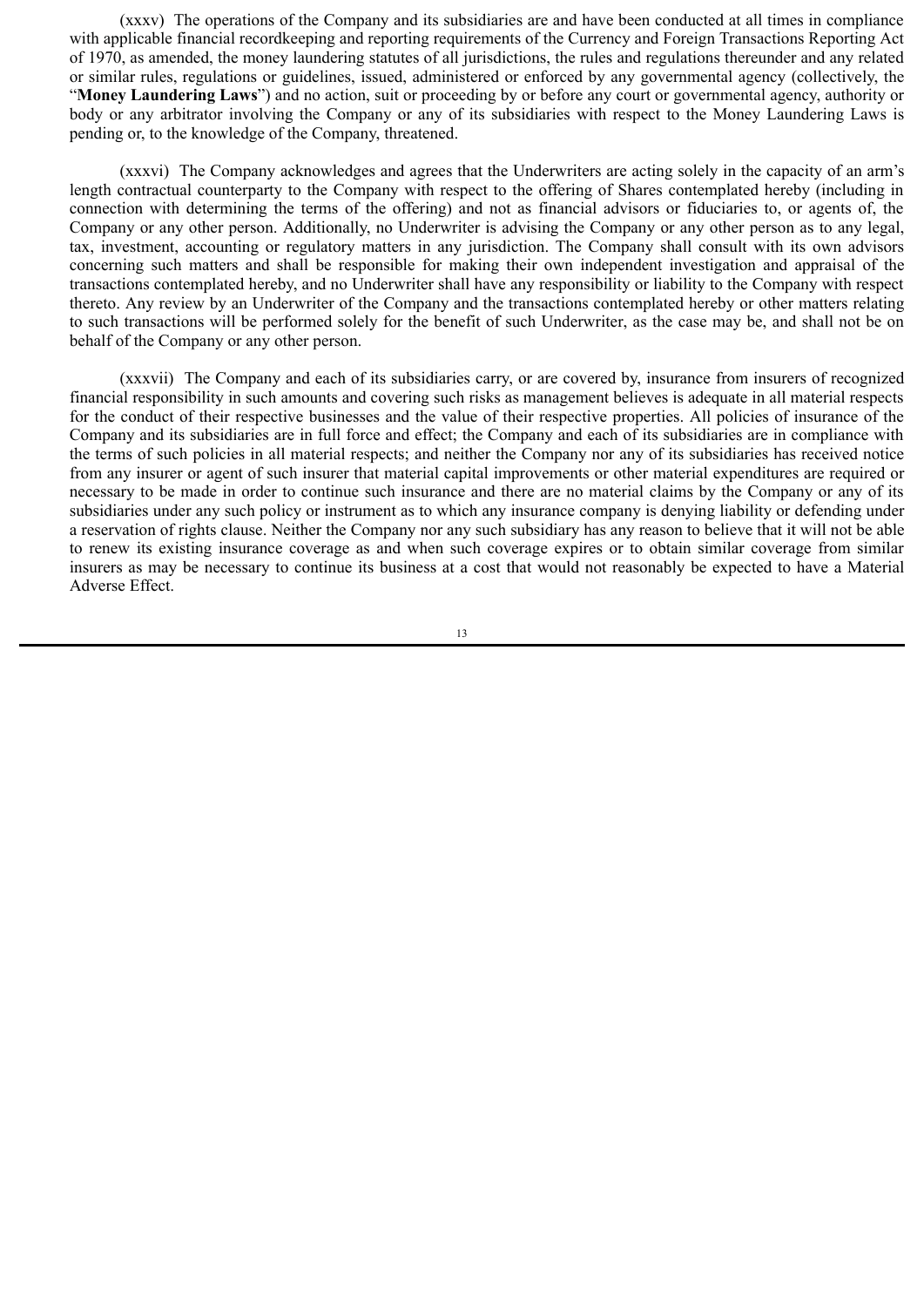(xxxviii) Except (A) as described in each of the Registration Statement, the General Disclosure Package and the Prospectus or (B) as would not reasonably be expected to have a Material Adverse Effect, no labor disturbance by or dispute with the employees of the Company or any of its subsidiaries exists or, to the knowledge of the Company, is threatened.

(xxxix) The Company and its subsidiaries have such permits, licenses, sub- licenses, patents, franchises, certificates of need and other approvals or authorizations of governmental or regulatory authorities ("**Permits**") as are necessary under applicable law to own or lease their properties and conduct their businesses in the manner described in each of the General Disclosure Package and the Prospectus, except for any of the foregoing that would not, individually or in the aggregate, reasonably be expected to have a Material Adverse Effect, or except as described in each of the General Disclosure Package and the Prospectus. The Company and each of its subsidiaries have fulfilled and performed all of its obligations with respect to the Permits, and no event has occurred that allows, or after notice or lapse of time would allow, revocation or termination thereof or results in any other impairment of the rights of the holder or any such Permits, except for any of the foregoing that would not reasonably be expected to have a Material Adverse Effect. Except as described in each of the General Disclosure Package and the Prospectus, neither the Company nor any of its subsidiaries has received notice of any revocation or modification of any such Permits or has any reason to believe that any such Permits will not be renewed in the ordinary course, except for any of the foregoing that would not reasonably be expected to have a Material Adverse Effect.

(xl) The statements set forth in each of the Registration Statement, the General Disclosure Package and the Prospectus under the captions "Description of the Series A Preferred Shares" and "United States Federal Income Tax Considerations", insofar as they purport to summarize the provisions of the laws and documents referred to therein, are accurate summaries in all material respects.

(xli) Neither the Company nor any of its subsidiaries is a party to any contract, agreement or understanding with any person (other than this Agreement) that would give rise to a valid claim against any of them or the Underwriters for a brokerage commission, finder's fee or like payment in connection with the offering and sale of the Shares.

(b) Any certificate signed by any officer of the Company or any of its subsidiaries delivered to the Underwriters or to counsel for the Underwriters shall be deemed a representation and warranty by the Company to the Underwriters as to the matters covered thereby.

SECTION 2. Purchase, Sale and Delivery of the Shares. (a) *Initial Shares*. On the basis of the representations, warranties and agreements, and subject to the terms and conditions herein set forth, the Company agrees to sell to each Underwriter, and each Underwriter, severally and not jointly, agrees to purchase from the Company, at the price per share set forth in the first paragraph of this Agreement, that number of Initial Shares set forth opposite such underwriter's name on Schedule A of this Agreement, plus any additional number of Initial Shares which such Underwriter may become obligated to purchase pursuant to the provisions of Section 9 hereof.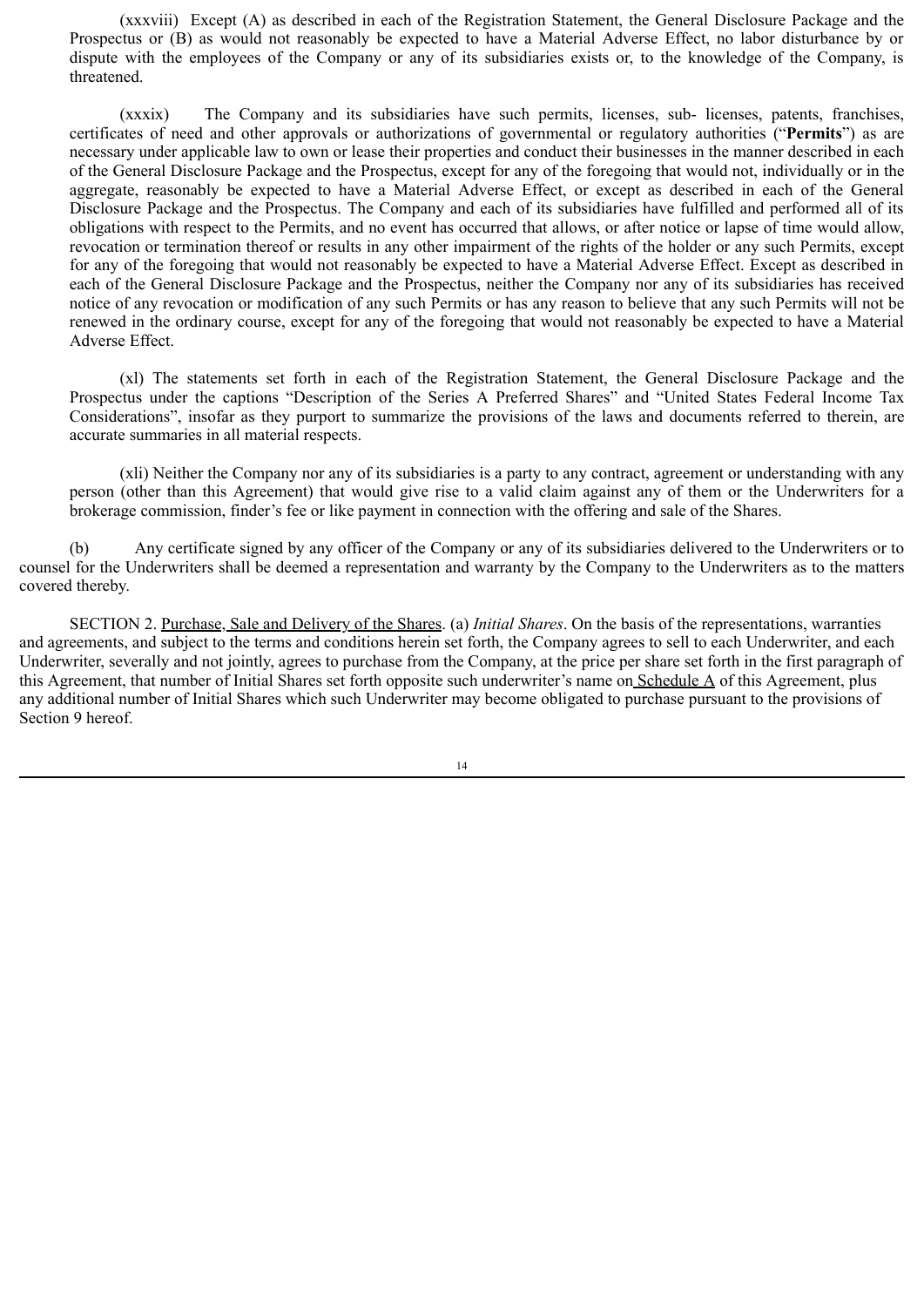(b) *Option to Purchase Additional Shares*. In addition, on the basis of the representations and warranties herein included, and subject to the terms and conditions herein set forth, the Company hereby grants an option to the Underwriters to purchase up to an additional 450,000 Option Shares solely to cover over-allotments, if any, at the purchase price set forth on the first page of this Agreement less the amount of any distribution payable with respect to an Initial Share but not payable with respect to an Option Share. The option hereby granted will expire 30 days after the date of this Agreement (or, if such 30th day is not a business day, on the next succeeding business day) and may be exercised in whole or in part from time to time prior to such expiration and which may be exercised in connection with the offering and distribution of the Initial Shares upon notice by the Underwriters to the Company setting forth the number of Option Shares as to which the Underwriters are then exercising the option and the time, date and place of payment and delivery for such Option Shares. Any such time and date of delivery (a "**Date of Delivery**") shall be determined by the Underwriters but shall not be later than ten full business days, nor earlier than two full business days, after the exercise of said option, nor in any event prior to the Closing Time, unless otherwise agreed upon by the Underwriters and the Company; *provided* that the Date of Delivery shall be the Closing Time if the exercise of said option shall occur prior to the Closing Time, unless otherwise agreed upon by the Underwriters and the Company. If the option is exercised as to all or any portion of the Option Shares, each of the Underwriters, acting severally and not jointly, will purchase that proportion of the total number of Option Shares then being purchased which the number of Initial Shares each such Underwriter has severally agreed to purchase as set forth in Schedule A hereto bears to the total number of Initial Shares, subject to such adjustments as the Underwriters in their discretion shall make to eliminate any sales or purchases of fractional Shares.

(c) *Payment and Delivery of Shares*. Payment of the purchase price for, and delivery of certificates for, or other evidence of, the Initial Shares shall be made at the offices of Cahill Gordon & Reindel LLP, or at such other place as shall be agreed upon by the Underwriters and the Company, at 10:00 A.M. (New York City time) on September 12, 2019 (unless postponed in accordance with the provisions of Section 9), or such other time not later than five business days after such date as shall be agreed upon by the Underwriters and the Company (such time and date of payment and delivery being herein called the "**Closing Time**"). The Company shall deliver the Shares through the facilities of The Depository Trust Company unless the Underwriters shall otherwise instruct.

In addition, in the event that the option to purchase Option Shares is exercised by the Underwriters, payment of the purchase price for, and delivery of certificates for, or other evidence of, the Option Shares shall be made at the above-mentioned offices, or at such other place as shall be agreed upon by the Underwriters and the Company, on each Date of Delivery as specified in the notice from the Underwriters to the Company.

Payment shall be made to the Company by wire transfer of immediately available funds to bank accounts designated by the Company against delivery to the Underwriters for the several accounts of the Underwriters of certificates for, or other evidence of, the Shares to be purchased by them.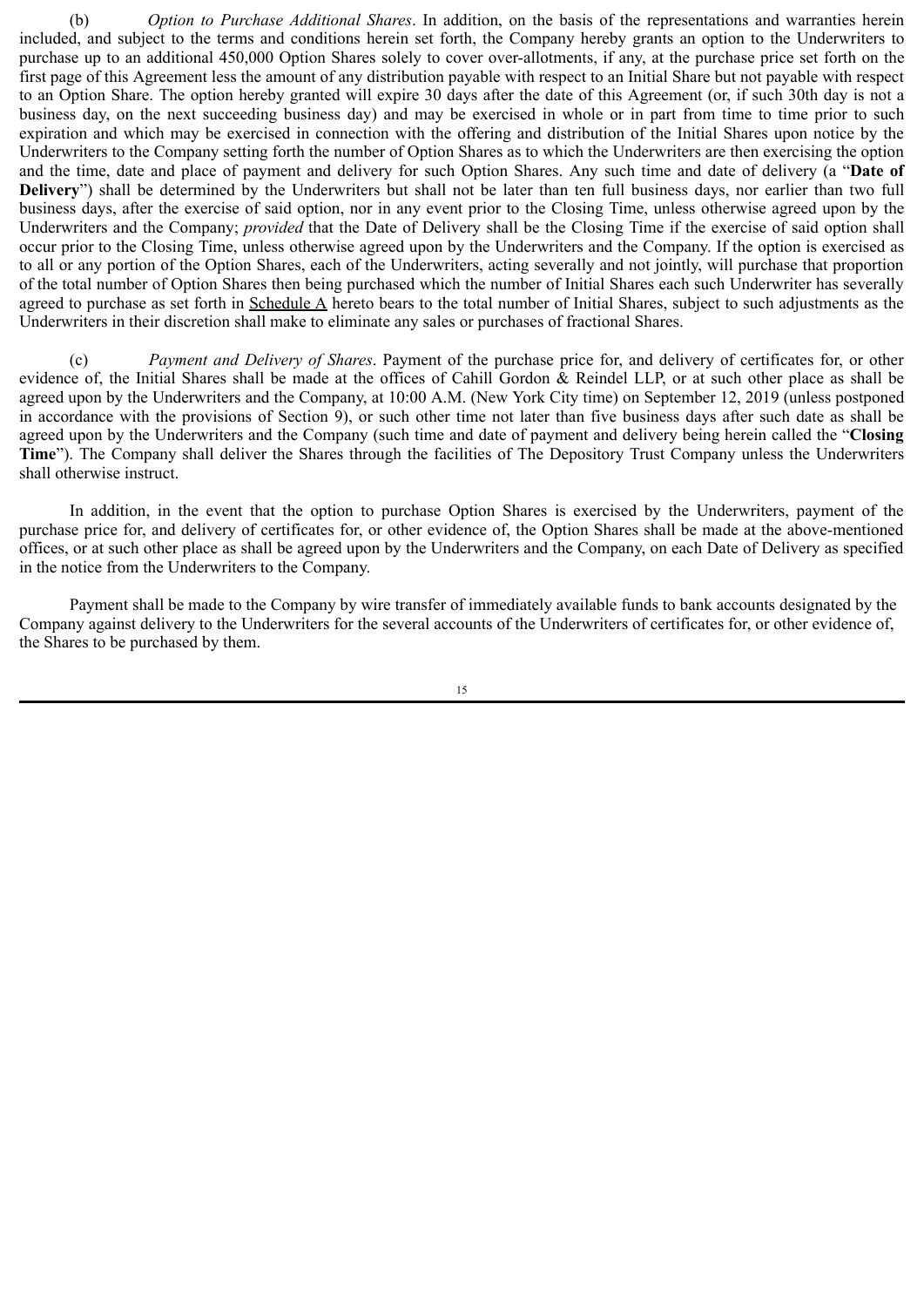(d) *Registration*. The certificates for, or other evidence of, the Initial Shares and the Option Shares, if any, shall be in such denominations and registered in such names as the Underwriters shall request not later than two business days prior to the Closing Time or the relevant Date of Delivery, as the case may be. The certificates for, or other evidence of, the Initial Shares and the Option Shares, if any, shall be made available for inspection not later than 10:00 a.m. (New York City time) on the business day prior to the Closing Time or the relevant Date of Delivery, as the case may be, at the office of The Depository Trust Company or its designated custodian.

SECTION 3. Covenants. (a) *Covenants of the Company*. The Company covenants and agrees with each Underwriter as follows:

(i) The Company will comply with the requirements of Rule 430B. The Company will promptly transmit copies of the Prospectus, properly completed, and any supplement thereto, to the Commission for filing pursuant to the applicable paragraph of Rule 424(b) within the time period prescribed therein (without reliance on Rule 424(b)(8)), and will take such steps as it deems necessary to ascertain promptly whether the Prospectus transmitted for filing under Rule 424(b) was received for filing by the Commission and, in the event that it was not, it will promptly file such Prospectus. The Company will furnish to the Underwriters as many copies of the Prospectus as the Underwriters shall reasonably request. The Company shall pay the required Commission filing fees relating to the Shares within the time required by Rule 456(b)(1)(i) of the 1933 Act Regulations without regard to the proviso therein and otherwise in accordance with Rules 456(b) and 457(r) of the 1933 Act Regulations (including, if applicable, by updating the "Calculation of Registration Fee" table in accordance with Rule 456(b)(1)(ii) either in a post-effective amendment to the Registration Statement or on the cover page of a prospectus filed pursuant to Rule 424(b)).

(ii) The Company will notify the Underwriters immediately, and if written notice is requested by the Underwriters, confirm such notice in writing as soon as reasonably practicable, of (i) the effectiveness of any amendment to the Registration Statement, (ii) the transmittal to the Commission for filing of any supplement or amendment to the Prospectus or any document to be filed pursuant to the 1934 Act, (iii) the receipt of any comments from the Commission, (iv) any request by the Commission for any amendment to the Registration Statement or any amendment or supplement to the Prospectus or for additional information, and (v) the issuance by the Commission of any stop order suspending the effectiveness of the Registration Statement or the initiation of any proceedings for that purpose or the Company's receipt of any notice from the Commission of its objection to the use of an automatic shelf registration statement pursuant to Rule  $401(g)(2)$  under the 1933 Act; and the Company will make every reasonable effort to prevent the issuance of any stop order and, if any stop order is issued, to obtain the lifting thereof at the earliest possible moment.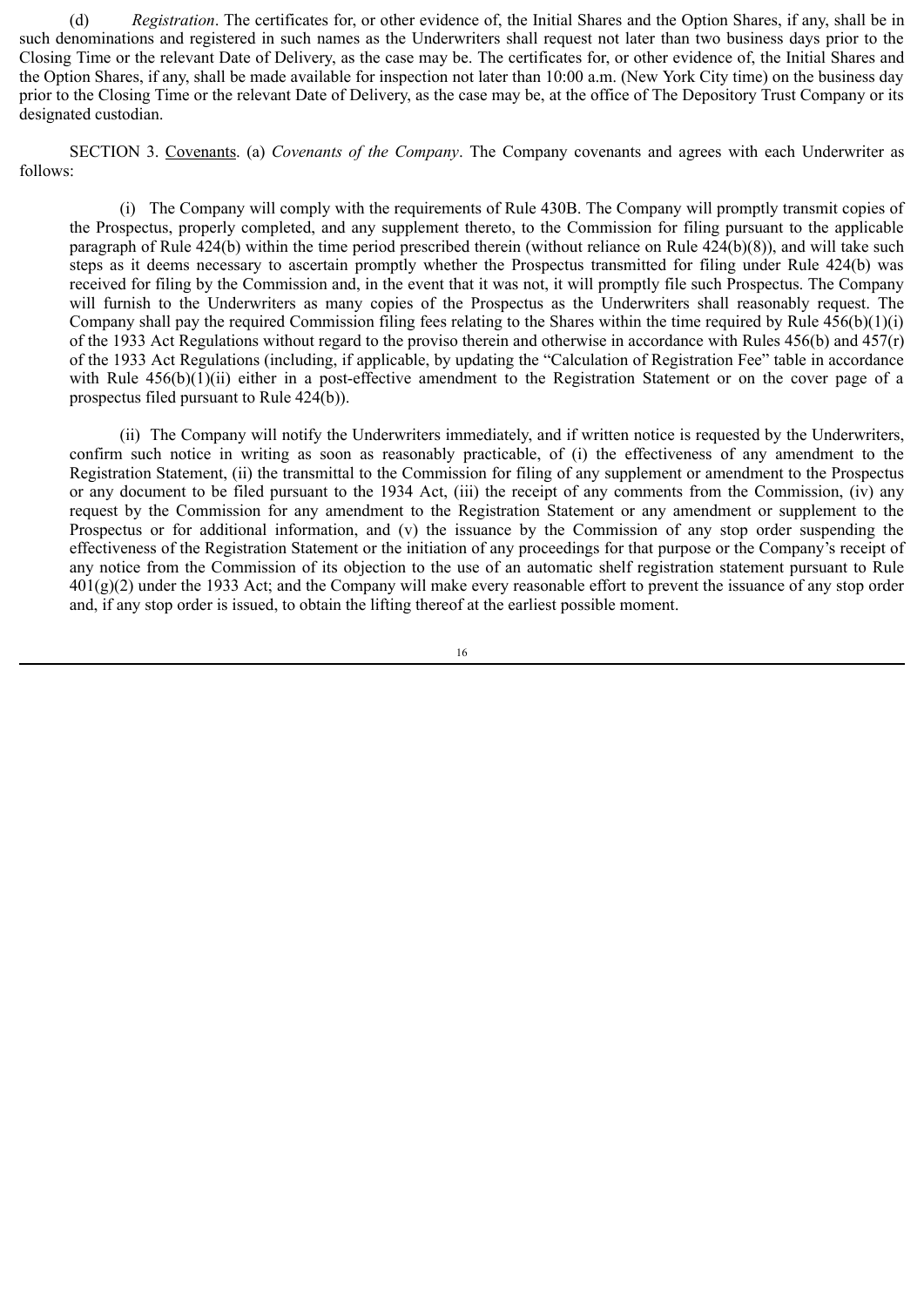(iii) The Company has given the Underwriters notice of any filings made pursuant to the 1934 Act or 1934 Act Regulations that were made within 48 hours prior to the Applicable Time; the Company will give the Underwriters notice of its intention to make any such filing from the Applicable Time to the Closing Time and will furnish the Underwriters with copies of any such documents a reasonable amount of time prior to such proposed filing and will not file or use any such document to which the Underwriters or counsel for the Underwriters shall reasonably object. At any time when the Prospectus is required to be delivered (or, but for the exemption in Rule 172 under the 1933 Act, would be required to be delivered) under the 1933 Act or the 1934 Act in connection with sales of the Shares, the Company will give the Underwriters notice of its intention to file or prepare any amendment to the Registration Statement or any amendment, supplement or any revision to either any preliminary prospectus (including any prospectus included in the Registration Statement at the time the Original Registration Statement was filed or any amendment thereto at the time it became effective) or the Prospectus, whether pursuant to the 1933 Act, the 1934 Act or otherwise, and the Company will furnish the Underwriters with copies of any such amendment or supplement or other documents proposed to be filed or used a reasonable amount of time prior to such proposed filing or use, as the case may be, and will not file any such amendment or supplement or other documents in a form to which the Underwriters or counsel for the Underwriters shall reasonably object. The Company will prepare a final term sheet substantially in the form set forth in Schedule C hereto (the "**Final Term Sheet**") reflecting the final terms of the offering and shall file with the Commission such Final Term Sheet as an "issuer free writing prospectus" pursuant to Rule 433 prior to the close of business within two business days after the date hereof; *provided* that the Company shall furnish the Underwriters with copies of such Final Term Sheet a reasonable amount of time prior to such proposed filing and will not use or file any such document to which the Underwriters or counsel to the Underwriters shall reasonably object.

(iv) The Company has furnished or will deliver to each Underwriter as many signed and conformed copies of the Original Registration Statement and of each amendment thereto, if any, filed prior to the termination of the initial offering of the Shares (including exhibits filed therewith or incorporated by reference therein and documents incorporated or deemed to be incorporated by reference therein) as such Underwriter reasonably requests.

(v) The Company has furnished to each Underwriter, without charge, as many copies of each preliminary prospectus as such Underwriter reasonably requested, and the Company has furnished to each Underwriter, without charge, as many copies of each Issuer Free Writing Prospectus, if any, as such Underwriter reasonably requested, and the Company hereby consents to the use of such copies of each preliminary prospectus and each Issuer Free Writing Prospectus, if any, by the Underwriters for purposes permitted by the 1933 Act. The Company will furnish to each Underwriter, from time to time during the period when the Prospectus is required to be delivered (or, but for the exemption in Rule 172 under the 1933 Act, would be required to be delivered) under the 1933 Act or the 1934 Act in connection with sales of the Shares, such number of copies of the Prospectus (as amended or supplemented) as such Underwriter may reasonably request for the purposes contemplated by the 1933 Act, the 1933 Act Regulations, the 1934 Act or the 1934 Act Regulations. The Prospectus and any amendments or supplements thereto furnished to the Underwriters will be identical to the electronically transmitted copies thereof filed with the Commission pursuant to EDGAR, except to the extent permitted by Regulation S-T.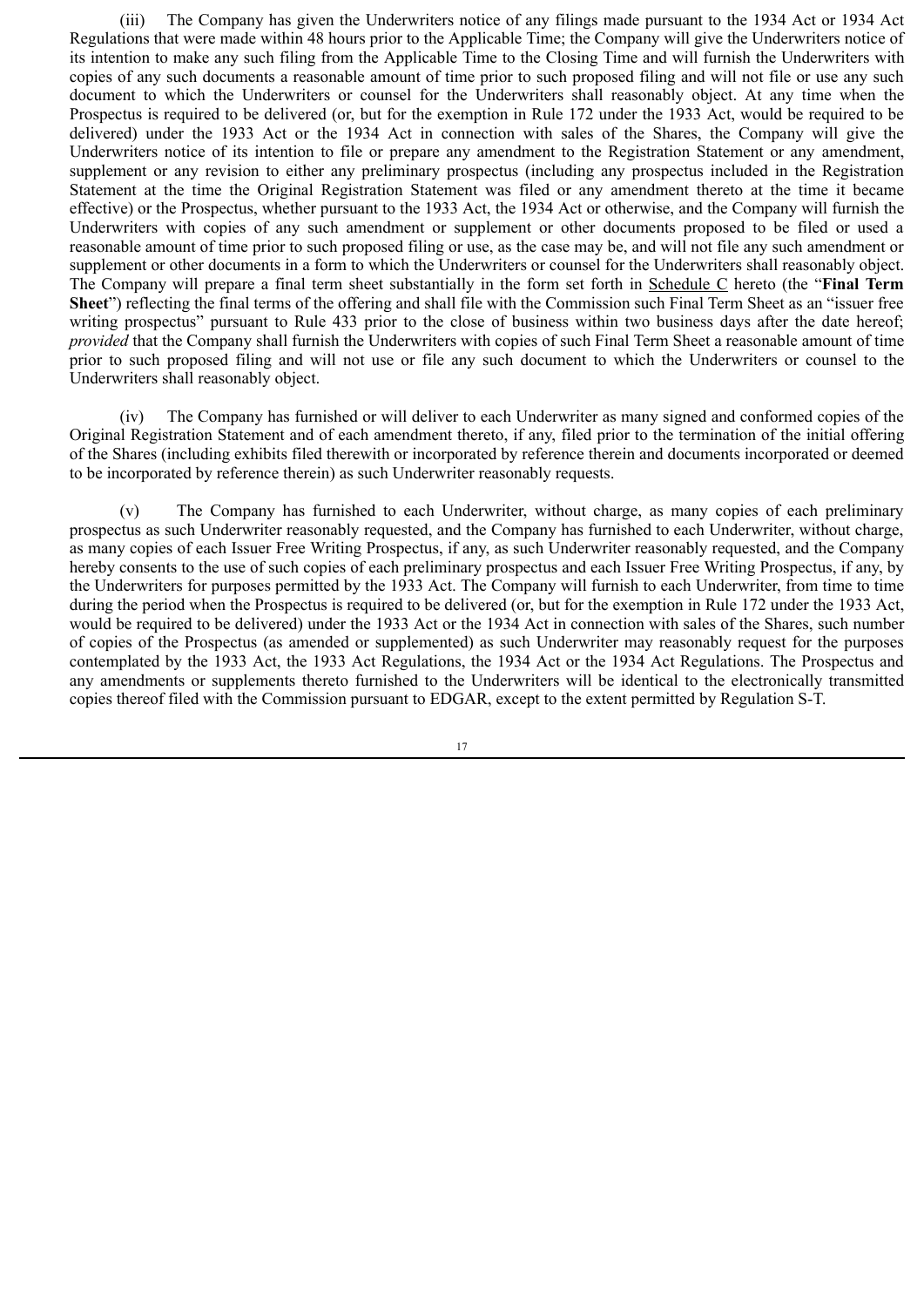(vi) If at any time when a prospectus is required to be delivered (or but for the exemption in Rule 172 under the 1933 Act would be required to be delivered) under the 1933 Act or the 1934 Act in connection with sales of the Shares any event shall occur or condition exist as a result of which it is necessary, upon the advice of counsel for the Underwriters or counsel for the Company, to amend or supplement the Prospectus in order that the Prospectus will not include an untrue statement of a material fact or omit to state any material fact necessary in order to make the statements therein not misleading in the light of the circumstances existing at the time it is delivered to a purchaser, or if it shall be necessary, upon the advice of either such counsel, at any such time to amend or supplement the Registration Statement or the Prospectus in order to comply with the requirements of the 1933 Act or the 1933 Act Regulations, then the Company will promptly prepare and, subject to Section 3(a)(iii), file with the Commission such amendment or supplement, whether by filing documents pursuant to the 1933 Act, the 1934 Act or otherwise, as may be necessary to correct such untrue statement or omission or to make the Registration Statement and Prospectus comply with such requirements, and the Company will furnish to the Underwriters a reasonable number of copies of such amendment or supplement. If an event or development occurs as a result of which the General Disclosure Package contains an untrue statement of a material fact or omits to state a material fact necessary in order to make the statements therein, in the light of the circumstances existing at the time it is used, not misleading, the Company will promptly notify the Underwriters and will promptly amend or supplement in a manner reasonably satisfactory to the Underwriters, at its own expense, the General Disclosure Package to eliminate or correct such untrue statement or omission. If at any time following the issuance of an Issuer Free Writing Prospectus there occurred or occurs an event or development as a result of which such Issuer Free Writing Prospectus conflicted or would conflict with the information contained in the Registration Statement (or any other registration statement relating to the Shares) or the Statutory Prospectus or any preliminary prospectus or included or would include an untrue statement of a material fact or omitted or would omit to state a material fact necessary in order to make the statements therein, in the light of the circumstances prevailing at that subsequent time, not misleading, the Company will promptly notify the Underwriters and will promptly amend or supplement, at its own expense, such Issuer Free Writing Prospectus to eliminate or correct such conflict, untrue statement or omission. The Underwriters' delivery of any such amendment or supplement shall not constitute a waiver of any of the conditions in Section 5 hereof.

(vii) The Company will cooperate with the Underwriters to qualify the Shares for offering and sale under the applicable securities laws of such states and other jurisdictions (domestic or foreign) as the Underwriters may designate and to maintain such qualifications in effect so long as required to complete the distribution of the Shares; *provided* that the Company shall not be obligated to file any general consent or otherwise subject itself to service of process or to qualify as a foreign corporation or as a dealer in securities in any jurisdiction in which it is not so qualified or to subject itself to taxation in respect of doing business in any jurisdiction in which it is not otherwise so subject.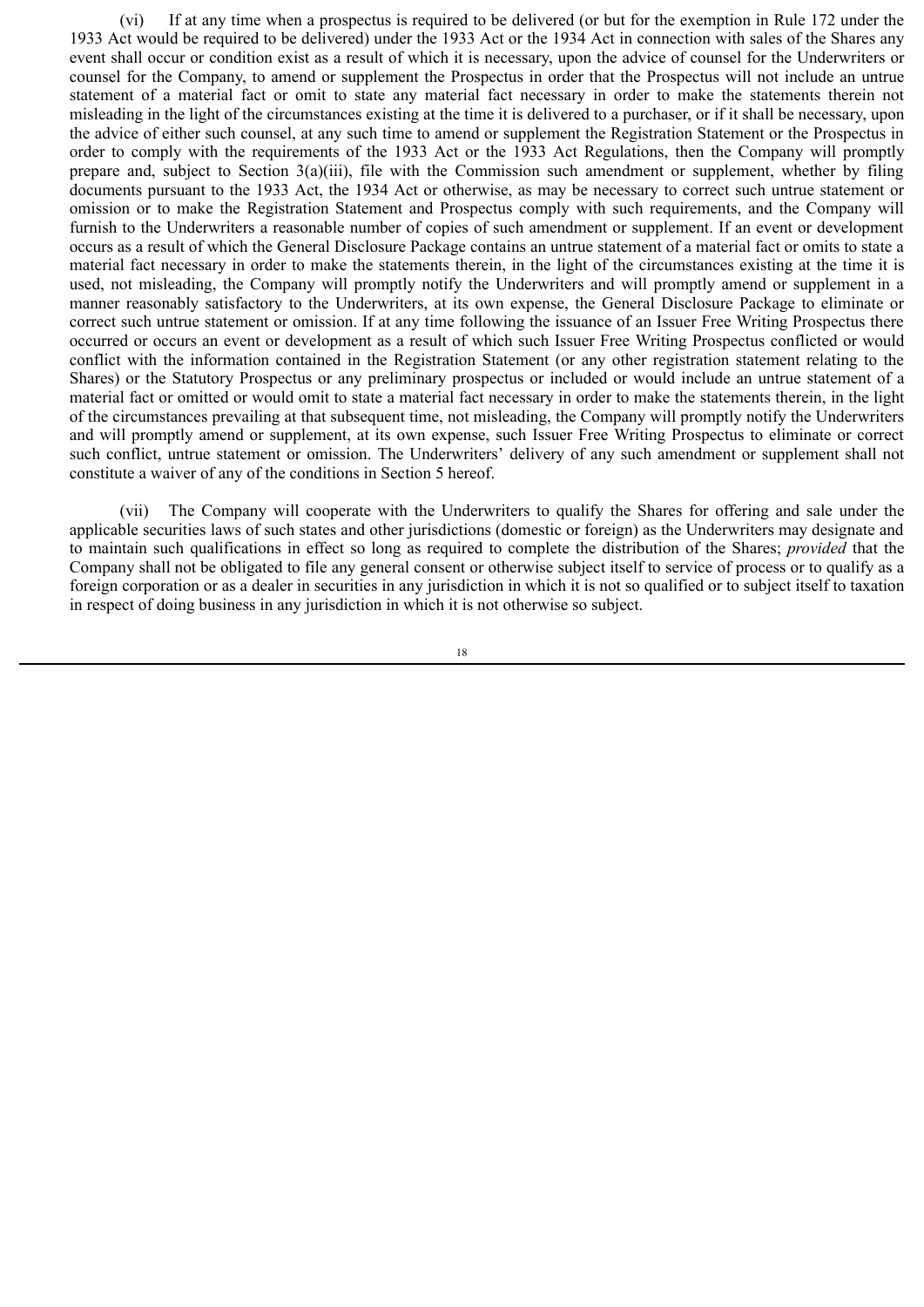(viii) With respect to each sale of the Shares, the Company will make generally available to its security holders as soon as practicable, but not later than 90 days after the close of the period covered thereby, an earnings statement (in form complying with the provisions of Rule 158 of the 1933 Act Regulations) covering a twelve-month period beginning not later than the first day of the Company's fiscal quarter next following the "effective date" (as defined in such Rule 158) of the Registration Statement.

(ix) The Company, during the period when a prospectus is required to be delivered (or, but for the exemption in Rule 172 under the 1933 Act, would be required to be delivered) under the 1933 Act or the 1934 Act in connection with sales of the Shares, will file all documents required to be filed with the Commission pursuant to Section 13, 14 or 15 of the 1934 Act within the time period prescribed by the 1934 Act and the 1934 Act Regulations.

(x) The Company represents and agrees that, unless it obtains the prior written consent of the Underwriters, such consent not to be unreasonably withheld or delayed, and each Underwriter agrees that, unless it obtains the prior written consent of the Company and the other Underwriters, such consent not to be unreasonably withheld or delayed, it has not made and will not make any offer relating to the Shares that would constitute an "issuer free writing prospectus," as defined in Rule 433, or that would otherwise constitute a "free writing prospectus," as defined in Rule 405, in each case required to be filed with the Commission; *provided* that prior to the preparation of the Prospectus or, if applicable, the Final Term Sheet in accordance with Section 3(a)(iii), the Underwriters are authorized to use the information with respect to the final terms of the offering in communications orally, or distributed via Bloomberg, conveying information relating to the offering to investors. Any such free writing prospectus consented to by the Company and the Underwriters is hereinafter referred to as a "**Permitted Free Writing Prospectus**." The Company represents that it has treated or agrees that it will treat each Permitted Free Writing Prospectus as an "issuer free writing prospectus," as defined in Rule 433, and has complied and will comply with the requirements of Rule 433 applicable to any Permitted Free Writing Prospectus, including timely filing with the Commission where required, legending and record keeping.

(xi) During a period of 30 days from the date of the Prospectus, the Company will not, without the prior written consent of the Underwriters, (i) directly or indirectly, offer, pledge, sell, contract to sell, sell any option or contract to purchase, purchase any option or contract to sell, grant any option, right or warrant to purchase or otherwise transfer or dispose of any preferred shares or depositary shares having an interest therein (including any Preferred Shares) or any securities convertible into or exercisable or exchangeable for any preferred shares or depositary shares having an interest therein (including any Preferred Shares) or file any registration statement under the 1933 Act with respect to any of the foregoing or (ii) enter into any swap or any other agreement or any transaction that transfers, in whole or in part, directly or indirectly, the economic consequence of ownership of any preferred shares or depositary shares having an interest therein (including any Preferred Shares), whether any such swap or transaction described in clause (i) or (ii) above is to be settled by delivery of any preferred shares or depositary shares having an interest therein (including any Preferred Shares) or such other securities, in cash or otherwise. The foregoing sentence shall not apply to (A) the Shares to be sold hereunder or (B) in connection with the grant, assignment and exercise of options under, or the issuance and sale of common shares pursuant to, the Fortress Transportation and Infrastructure Investors LLC Nonqualified Stock Option and Incentive Award Plan, as amended from time to time, as in effect on the date hereof.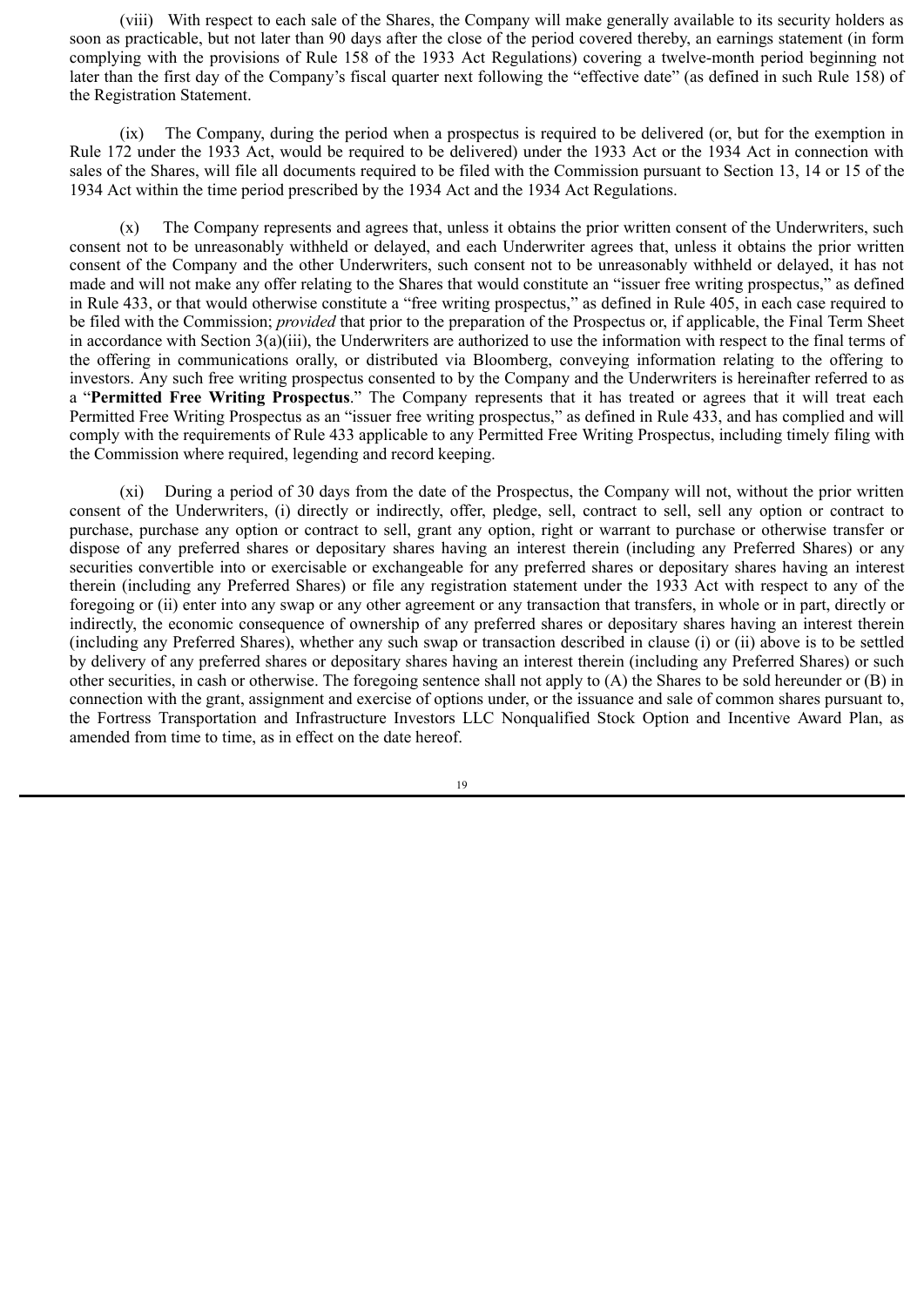(xii) The Company will use its best efforts to list, subject to notice of issuance, the Shares on the NYSE within 30 days after the Closing Time.

(xiii) The Company will apply the net proceeds from the sale of the Shares as set forth under "Use of Proceeds" in the Prospectus.

(xiv) Prior to the Closing Time, the Company shall have filed the Form 8-A Registration Statement relating to the Shares with the Commission pursuant to Section 12 of the 1934 Act (the "**Form 8-A Registration Statement**") and the Form 8-A Registration Statement shall be effective.

SECTION 4. Payment of Expenses. (a) *Expenses*. Whether or not the transactions contemplated in this Agreement are consummated or this Agreement is terminated, the Company will pay all expenses incident to the performance of its obligations under this Agreement, including (i) the filing of the Form 8-A Registration Statement, the Original Registration Statement and of each amendment thereto, (ii) the reproduction and filing of this Agreement, (iii) the preparation, issuance and delivery of the Shares to the Underwriters, including any stock transfer taxes payable in connection therewith, (iv) the fees and disbursements of the Company's counsel and accountants, (v) the qualification of the Shares under securities laws in accordance with the provisions of Section 3(a)(vii), including filing fees and the related reasonable and documented fees and expenses of counsel for the Underwriters in connection therewith and in connection with the preparation of any Blue Sky Survey (if applicable), *provided* that all such fees and disbursements shall not exceed \$10,000, (vi) the reproduction and delivery to the Underwriters of copies of any Blue Sky Survey (if applicable), (vii) the printing and delivery to the Underwriters of copies of the Original Registration Statement and of each amendment thereto, each preliminary prospectus, the Prospectus, any Permitted Free Writing Prospectus and any amendments or supplements thereto, (viii) the fees and expenses incurred with respect to the listing of the Shares on the NYSE and for clearance, settlement and book entry transfer through the Depositary Trust Company ("**DTC**"), (ix) the fees and expenses, if any, incurred with respect to any filing with FINRA (if applicable) and (x) all travel expenses of the Company's officers and employees and any other expense of the Company incurred in connection with attending or hosting meetings with prospective purchasers of the Shares (other than as shall have been specifically approved by the Underwriters to be paid for by the Underwriters). The Company also will pay or cause to be paid: (i) the cost of preparing share certificates; (ii) the cost and charges of any transfer agent or registrar; and (iii) all other costs and expenses incident to the performance of its obligations hereunder which are not otherwise specifically provided for in this Section 4. It is understood, however, that except as provided in this Section 4, Section 6 and Section 7 hereof, the Underwriters will pay all of their own costs and expenses, including the fees of their counsel, stock transfer taxes on resale of any of the Shares by them and any advertising expenses connected with any offers they may make.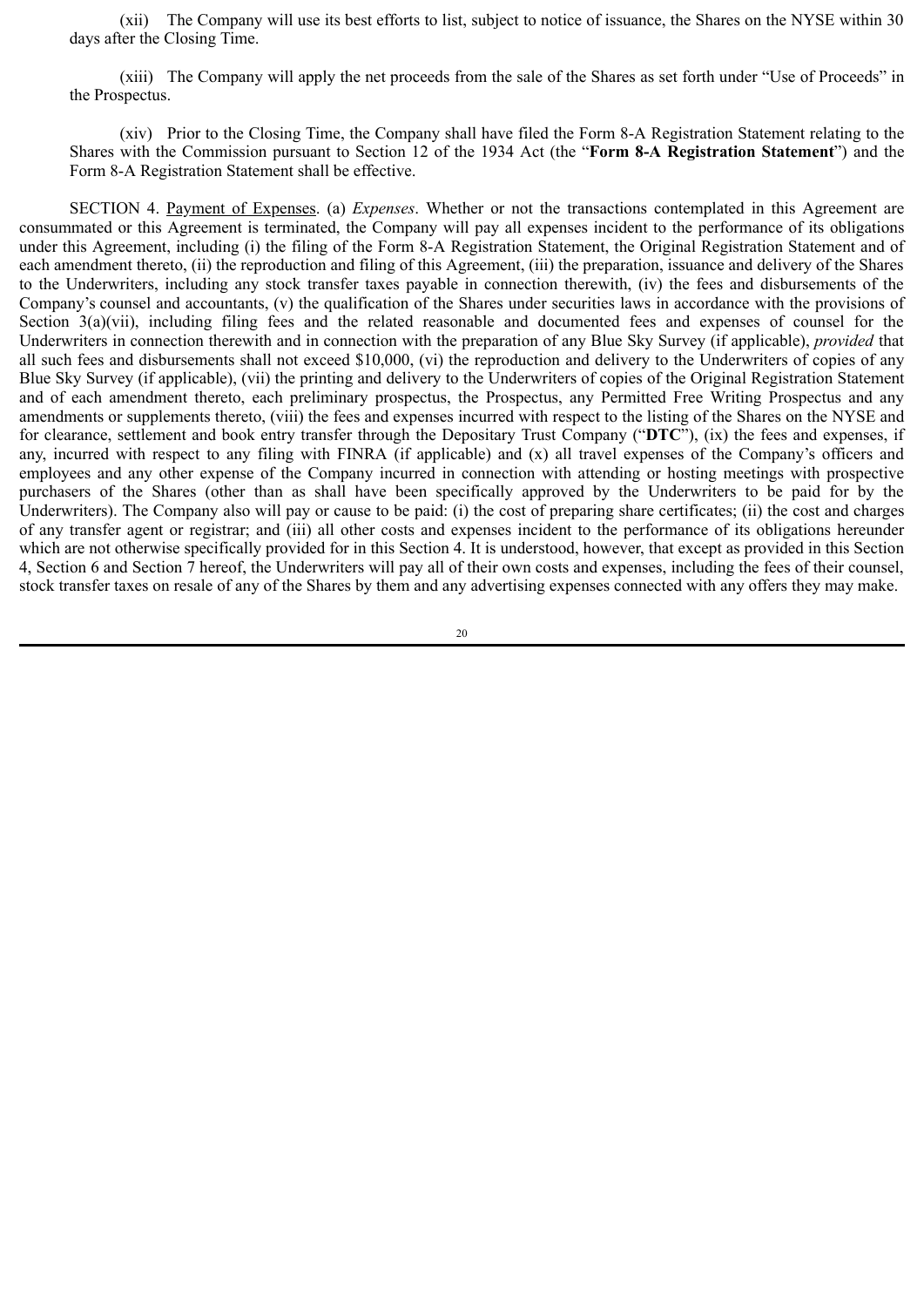(b) *Termination of Agreement*. If this Agreement is terminated by the Underwriters in accordance with the provisions of Section  $5(n)$ , Section  $8(a)(i)$  or Section  $8(a)(iii)(A)$  hereof, the Company shall reimburse the Underwriters for all of their out-ofpocket expenses, including the reasonable fees and disbursements of counsel for the Underwriters, reasonably incurred in connection herewith.

SECTION 5. Conditions of Underwriters' Obligations. The several obligations of the Underwriters to purchase the Initial Shares at the Closing Time or the Option Shares on a Date of Delivery, as the case may be, pursuant to the terms hereof are subject to (1) the accuracy of the representations and warranties of the Company set forth in Section 1(a) as of the date hereof, the Applicable Time and the Closing Time or relevant Date of Delivery, as the case may be, (2) the absence from any certificates, opinions, written statements or letters furnished to the Underwriters or to Cahill Gordon & Reindel LLP ("**Underwriters' Counsel**") pursuant to this Section 5, of any misstatement or omission, (3) the performance by the Company of its obligations hereunder and (4) each of the following additional terms and conditions:

(a) (i) No stop order suspending the effectiveness of the Registration Statement shall have been issued under the 1933 Act or proceedings therefor initiated or threatened by the Commission and the Company shall not have received from the Commission any notice objecting to the use of an automatic shelf registration statement pursuant to Rule  $401(g)(2)$  under the 1933 Act, (ii) each preliminary prospectus and the Prospectus containing the Rule 430B Information shall have been filed with the Commission in the manner and within the time period required by Rule 424(b) without reliance on Rule 424(b)(8) (or a posteffective amendment providing such information shall have been filed and become effective in accordance with the requirements of Rule 430B), (iii) any material required to be filed by the Company pursuant to Rule 433(d) of the 1933 Act Regulations shall have been filed with the Commission within the applicable time periods prescribed for such filings under Rule 433, and (iv) there shall not have come to any Underwriter's attention any facts that would cause such Underwriter to believe that (A) the General Disclosure Package, at the Applicable Time or on the relevant Date of Delivery, as the case may be, or (B) the Prospectus, at the time it was required to be delivered (or, but for the exemption in Rule 172 under the 1933 Act, would be required to be delivered) to purchasers of the Shares, included an untrue statement of a material fact or omitted to state a material fact necessary in order to make the statements therein, in light of the circumstances existing at such time, not misleading.

(b) At the Closing Time, the Underwriters shall have received the written opinion and negative assurance letter of Cravath, Swaine and Moore LLP, counsel for the Company, dated the Closing Time and based upon certificates containing certain factual representations and covenants of the Company, addressed to the Underwriters, in form and substance reasonably satisfactory to the Underwriters.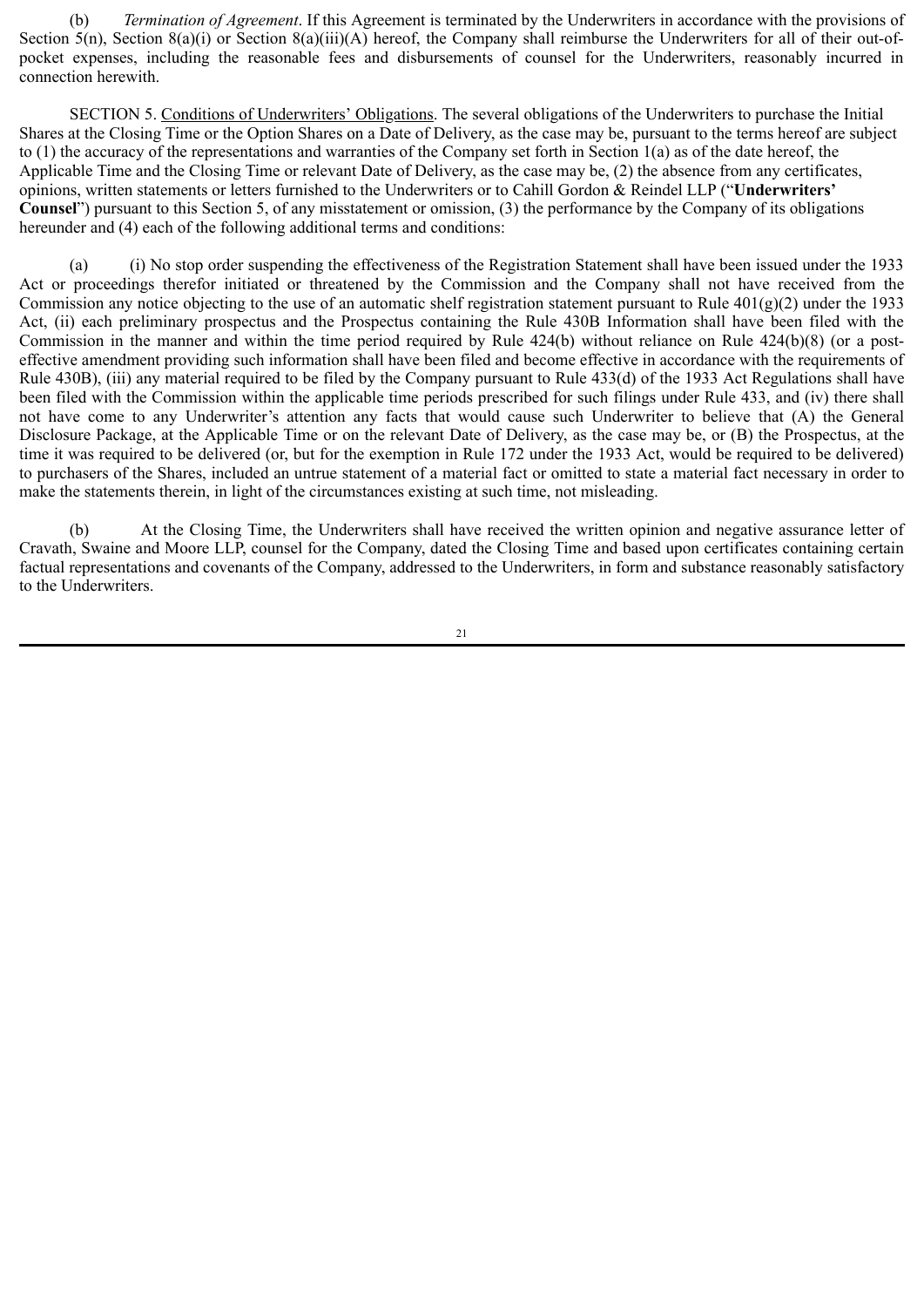(c) All proceedings taken in connection with the sale of the Shares as contemplated by this Agreement shall be satisfactory in form and substance to the Underwriters and to Underwriters' Counsel, and the Underwriters shall have received from Underwriters' Counsel a favorable opinion and negative assurance letter, dated as of the Closing Time, with respect to the issuance and sale of the Shares, the Registration Statement, the General Disclosure Package and the Prospectus and such other related matters as the Underwriters may reasonably require, and the Company shall have furnished to Underwriters' Counsel such documents as they request for the purpose of enabling them to pass upon such matters.

(d) Subsequent to the earlier of (A) the Applicable Time and (B) the execution and delivery of this Agreement, (i) no downgrading shall have occurred in the rating accorded any debt securities or preferred shares issued or guaranteed by the Issuer or any of its subsidiaries by any "nationally recognized statistical rating organization," as such term is defined under Section 3(a)(62) under the Exchange Act; and (ii) no such organization shall have publicly announced that it has under surveillance or review, or has changed its outlook with respect to, its rating of any such debt or preferred shares issued or guaranteed by the Issuer or any of its subsidiaries (other than an announcement with positive implications of a possible upgrading).

(e) At the Closing Time, the Underwriters shall have received a certificate of the Chief Executive Officer and Chief Financial Officer of the Company, dated the Closing Time, to the effect that (i) the condition set forth in subsections (a) of this Section 5 has been satisfied, (ii) as of the date hereof and as of the Closing Time, the representations and warranties of the Company set forth in Section 1(a) hereof are accurate, in the case of representations and warranties that are qualified as to materiality, and accurate in all material respects, in the case of representations and warranties that are not so qualified, (iii) as of the Closing Time, the obligations of the Company to be performed hereunder on or prior thereto have been duly performed and (iv) subsequent to the respective dates as of which information is given in the Registration Statement, the General Disclosure Package and the Prospectus, the Company and its subsidiaries have not sustained any material loss or interference with their respective businesses or properties from fire, flood, hurricane, accident or other calamity, whether or not covered by insurance, or from any labor dispute or any legal or governmental proceeding, and there has not been any Material Adverse Effect, or any development involving a Material Adverse Effect, except in each case as described in or contemplated by the Registration Statement, the General Disclosure Package and the Prospectus.

(f) No event or condition of a type described in Section  $1(a)(viii)$  hereof shall have occurred or shall exist (other than such an event or condition that is described in each of the General Disclosure Package (excluding any amendment or supplement thereto) and the Prospectus (excluding any amendment or supplement thereto)), the effect of which is, in the judgment of the Underwriters, so material and adverse as to make it impracticable or inadvisable to proceed with the offering, sale or delivery of the Initial Shares or the Option Shares, as applicable, on the terms and in the manner contemplated by this Agreement, the General Disclosure Package and the Prospectus.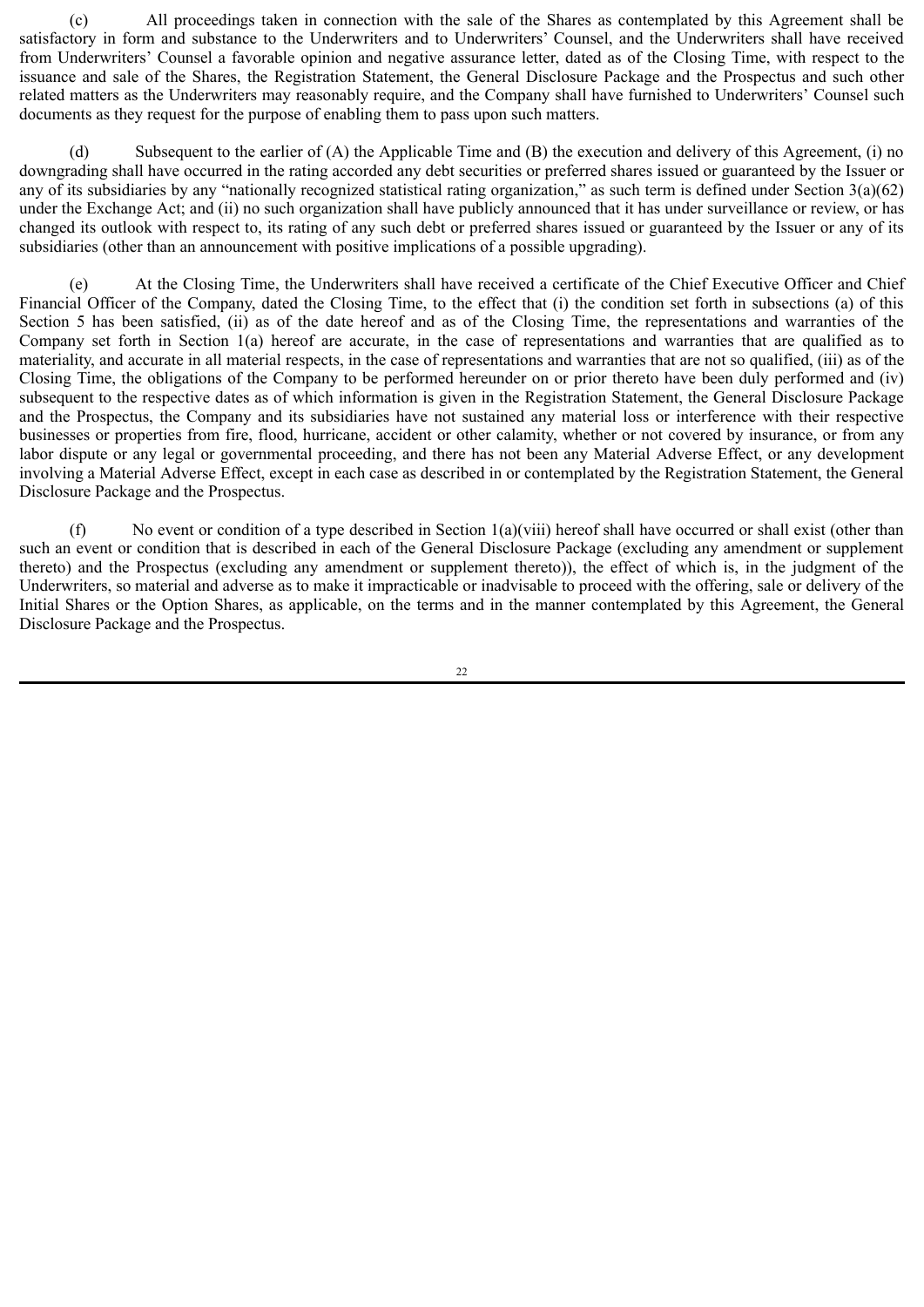(g) The Company shall have adopted and approved the Share Designation and the Amended LLC Agreement, and the Share Designation and the Amended LLC Agreement shall be in full force and effect.

(h) The Underwriters shall have received comfort letters from Ernst & Young LLP, independent registered public accountants for the Company, dated as of the date of this Agreement and as of the Closing Time, addressed to the Underwriters and in form and substance satisfactory to the Underwriters and Underwriters' Counsel.

(i) The Shares shall have been declared eligible for clearance and settlement through DTC.

(j) The Company shall have filed the Form 8-A Registration Statement and the Form 8-A Registration Statement shall be effective.

(k) The Company shall have complied with the provisions of Section  $3(a)(v)$  hereof with respect to the furnishing of prospectuses.

(l) The Company shall have furnished the Underwriters and Underwriters' Counsel with such other certificates, opinions or other documents as they may have reasonably requested.

(m) In the event the Underwriters exercise the option to purchase additional Shares described in Section 2(b) hereof to purchase all or any portion of the Option Shares, the representations and warranties of the Company contained herein and the statements in any certificates furnished by the Company hereunder shall be true and correct as of each Date of Delivery (except those which speak as of a certain date, in which case as of such date), and, at the relevant Date of Delivery, the Underwriters shall have received:

(i) A certificate, dated such Date of Delivery, of the Chief Executive Officer and Chief Financial Officer of the Company, confirming that the certificate delivered at the Closing Time pursuant to Section 5(e) hereof remains true and correct as of such Date of Delivery.

(ii) The favorable opinion and negative assurance letter of Cravath, Swaine and Moore LLP, counsel for the Company, in form and substance satisfactory to Underwriters' Counsel, dated such Date of Delivery, relating to the Option Shares and otherwise substantially to the same effect as the opinion required by Section 5(b) hereof.

(iii) The favorable opinion and negative assurance letter of Underwriters' Counsel, dated such Date of Delivery, relating to the Option Shares and otherwise to the same effect as the opinion required by Section 5(c) hereof.

(iv) A letter from Ernst & Young LLP, independent public accountants for the Company, in form and substance satisfactory to the Underwriters and dated such Date of Delivery, substantially the same in scope and substance as the letter furnished to the Underwriters pursuant to Section 5(h) hereof.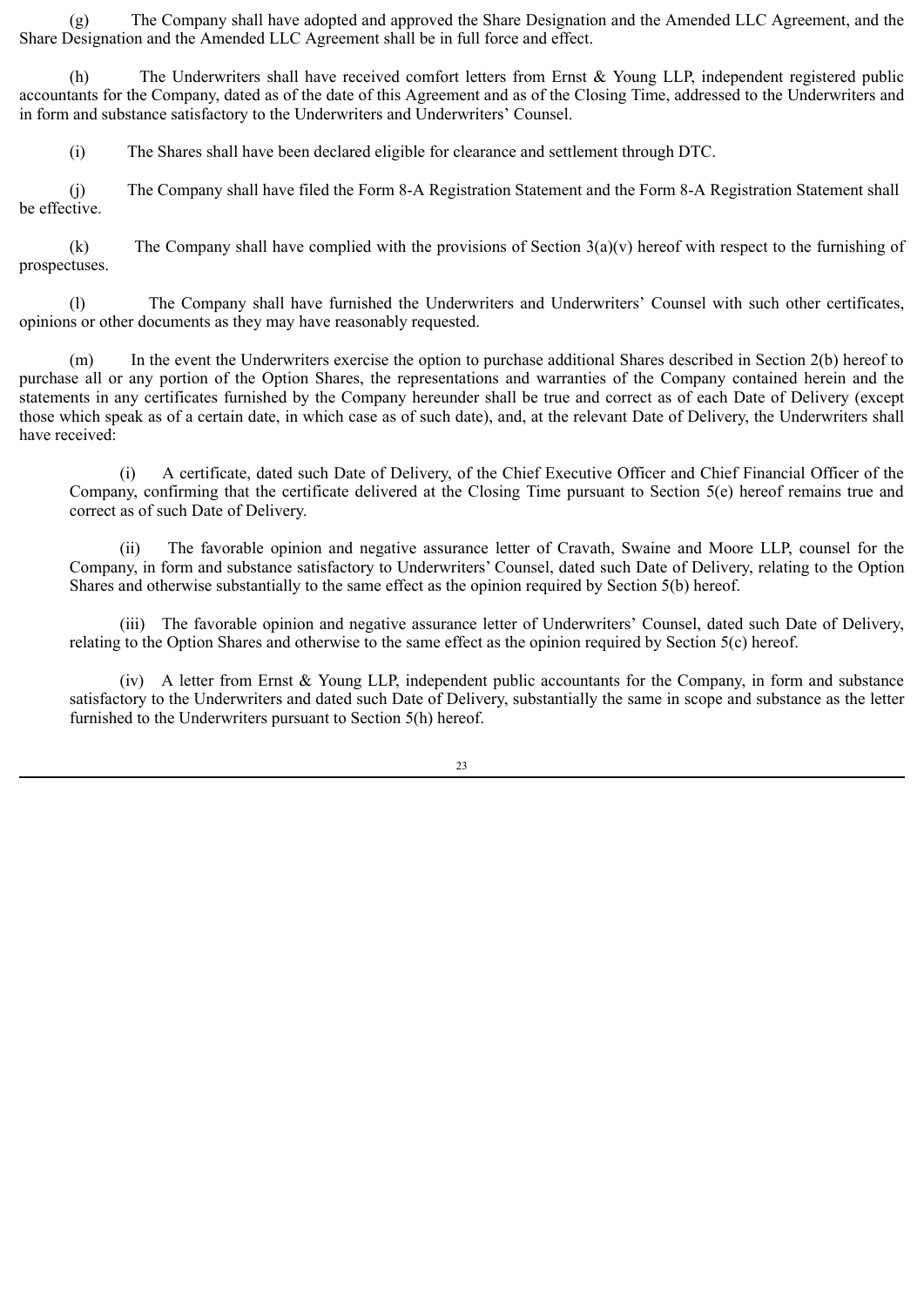(n) If any condition specified in this Section 5 shall not have been fulfilled when and as required to be fulfilled, this Agreement may be terminated by the Underwriters by notice to the Company at any time at or prior to the Closing Time or the relevant Date of Delivery, as the case may be, which notice shall be confirmed in writing by the Underwriters as soon as reasonably practicable if so requested by the Company, and such termination shall be without liability of any party to any other party except as provided in Section 4 and except that Sections 1, 6, 7 and 11 shall survive any such termination and remain in full force and effect pursuant to Section 11.

SECTION 6. Indemnification. (a) *Indemnification of the Underwriters by the Company*. The Company agrees to indemnify and hold harmless each Underwriter, its affiliates, as such term is defined in Rule 501(b) under the 1933 Act (each, an "**Affiliate**"), its selling agents, directors, officers, agents and employees and each person, if any, who controls any Underwriter within the meaning of Section 15 of the 1933 Act or Section 20 of the 1934 Act as follows:

(i) against any and all loss, liability, claim, damage and expense whatsoever, as incurred, arising out of any untrue statement or alleged untrue statement of a material fact contained in the Registration Statement (or any amendment thereto), including the Rule 430B Information, or the omission or alleged omission therefrom of a material fact required to be stated therein or necessary to make the statements therein not misleading or arising out of any untrue statement or alleged untrue statement of a material fact included in the General Disclosure Package, any preliminary prospectus, the Prospectus or any Issuer Free Writing Prospectus (or any amendment or supplement thereto), or the omission or alleged omission therefrom of a material fact necessary in order to make the statements therein, in the light of the circumstances under which they were made, not misleading;

(ii) against any and all loss, liability, claim, damage and expense whatsoever, as incurred, to the extent of the aggregate amount paid in settlement of any litigation, or any investigation or proceeding by any governmental agency or body, commenced or threatened, or of any claim whatsoever based upon any such untrue statement or omission, or any such alleged untrue statement or omission; *provided* that any such settlement is effected with the written consent of the Company;

(iii) against any and all expense whatsoever, as incurred (including the fees and disbursements of counsel chosen by the Underwriters), reasonably incurred in investigating, preparing or defending against any litigation, or any investigation or proceeding by any governmental agency or body, commenced or threatened, or any claim whatsoever based upon any such untrue statement or omission, or any such alleged untrue statement or omission, to the extent that any such expense is not paid under (i) or (ii) above;

*provided*, *however*, that this indemnity provision shall not apply to any loss, liability, claim, damage or expense to the extent arising out of any untrue statement or omission or alleged untrue statement or omission made in reliance upon and in conformity with written information furnished to the Company by or on behalf of any Underwriter expressly for use in the Registration Statement (or any amendment thereto), including the Rule 430B Information, or in the General Disclosure Package, any preliminary prospectus, the Prospectus or any Issuer Free Writing Prospectus (or any amendment or supplement thereto), which information is specified in Section 6(d).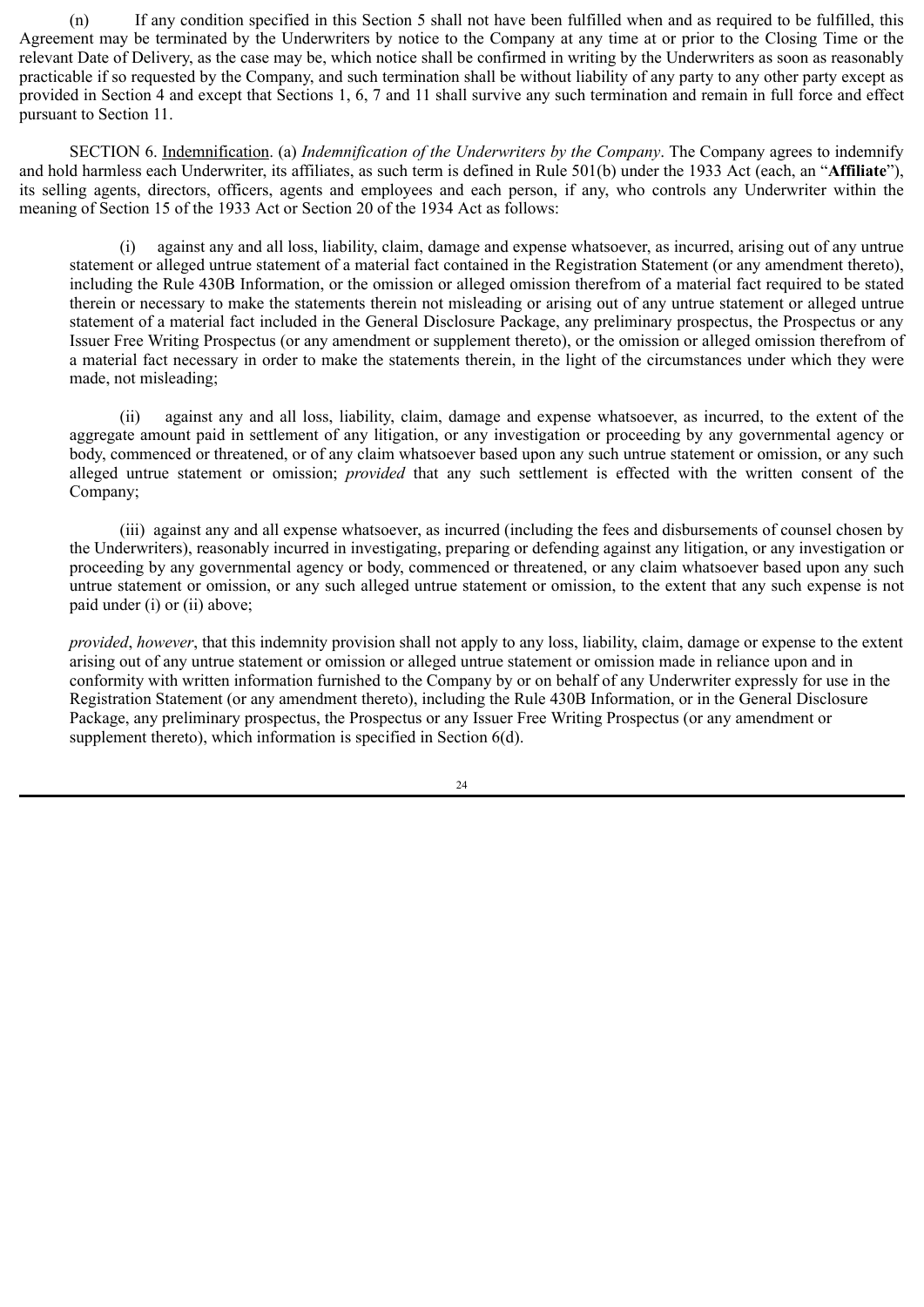(b) *Indemnification of the Company by the Underwriters*. Each Underwriter severally (not jointly) agrees to indemnify and hold harmless the Company, its directors, each of its officers who signed the Registration Statement, and each person, if any, who controls the Company within the meaning of Section 15 of the 1933 Act or Section 20 of the 1934 Act against any and all loss, liability, claim, damage and expense described in the indemnity contained in subsection (a) of this Section 6, as incurred, but only with respect to untrue statements or omissions, or alleged untrue statements or omissions, made in the Registration Statement (or any amendment thereto), including the Rule 430B Information, or in the General Disclosure Package, any preliminary prospectus, the Prospectus or any Issuer Free Writing Prospectus (or any amendment or supplement thereto) in reliance upon and in conformity with written information furnished to the Company by such Underwriter expressly for use in the Registration Statement (or any amendment thereto), including the Rule 430B Information, or in the General Disclosure Package, such preliminary prospectus, the Prospectus or such Issuer Free Writing Prospectus (or any amendment or supplement thereto), which information is specified in Section  $6(d)$ .

(c) *Actions against Parties; Notification*. Each indemnified party shall give notice as promptly as reasonably practicable to each indemnifying party of any action commenced against it in respect of which indemnity may be sought hereunder, but failure to so notify an indemnifying party shall not relieve such indemnifying party from any liability hereunder to the extent it is not materially prejudiced as a result thereof and in any event shall not relieve it from any liability which it may have otherwise than on account of this indemnity agreement. In case any such action is brought against any indemnified party and such indemnified party seeks or intends to seek indemnity from an indemnifying party, the indemnifying party will be entitled to participate in, and, to the extent that it shall elect, jointly with all other indemnifying parties similarly notified, by written notice delivered to the indemnified party promptly after receiving the aforesaid notice from such indemnified party, to assume the defense thereof with counsel reasonably satisfactory to such indemnified party; *provided*, that if the defendants in any such action include both the indemnified party and the indemnifying party and the indemnified party shall have reasonably concluded that a conflict may arise between the positions of the indemnifying party and the indemnified party in conducting the defense of any such action or that there may be legal defenses available to it and/or other indemnified parties that are different from or additional to those available to the indemnifying party, the indemnified party or parties shall have the right to select separate counsel to assume such legal defenses and to otherwise participate in the defense of such action on behalf of such indemnified party or parties. Upon receipt of notice from the indemnifying party to such indemnified party of such indemnifying party's election so to assume the defense of such action and approval by the indemnified party of counsel, the indemnifying party will not be liable to such indemnified party under this Section 6 for any legal or other expenses subsequently incurred by such indemnified party in connection with the defense thereof unless (i) the indemnified party shall have employed separate counsel in accordance with the proviso to the preceding sentence (it being understood, however, that the indemnifying party shall not be liable for the expenses of more than one separate counsel (other than one local counsel in each applicable jurisdiction), reasonably approved by the indemnifying party (or by the Underwriters in the case of Section 6(b)), representing the indemnified parties who are parties to such action) or (ii) the indemnifying party shall not have employed counsel reasonably satisfactory to the indemnified party to represent the indemnified party within a reasonable time after notice of commencement of the action, in each of which cases the fees and expenses of counsel shall be at the expense of the indemnifying party. No indemnifying party shall, without the prior written consent of the indemnified parties, settle or compromise or consent to the entry of any judgment with respect to any litigation, or any investigation or proceeding by any governmental agency or body, commenced or threatened, or any claim whatsoever in respect of which indemnification or contribution could be sought under this Section 6 or Section 7 hereof (whether or not the indemnified parties are actual or potential parties thereto), unless such settlement, compromise or consent (i) includes an unconditional release of each indemnified party from all liability arising out of such litigation, investigation, proceeding or claim and (ii) does not include a statement as to or an admission of fault, culpability or a failure to act by or on behalf of any indemnified party.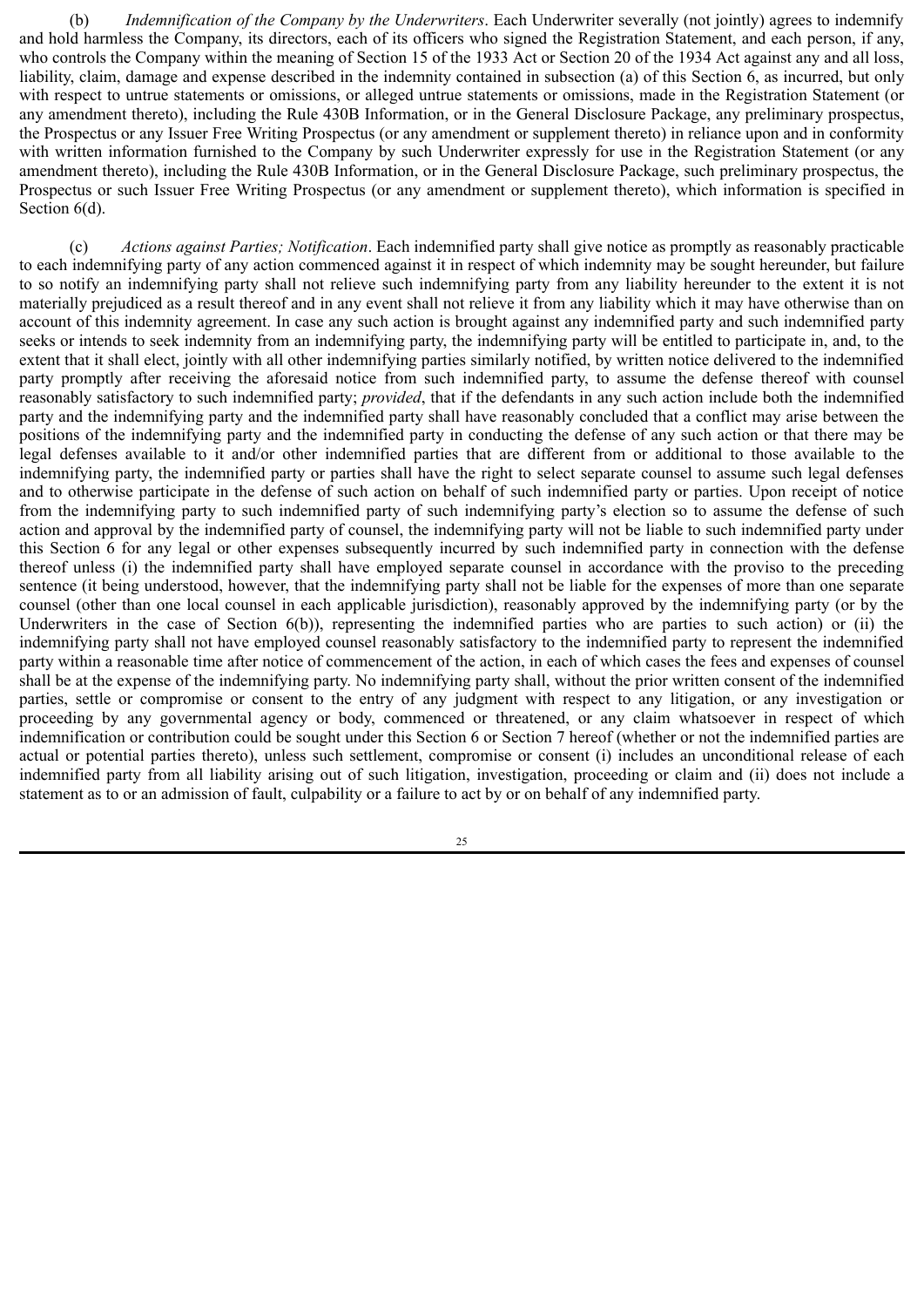(d) The Underwriters severally confirm and the Company acknowledges and agrees that the statements regarding delivery of shares by the Underwriters set forth on the cover page of, and the concession and reallowance figures and the paragraph relating to stabilization by the Underwriters appearing under the caption "Underwriting" in, the most recent preliminary prospectus and the Prospectus are correct and constitute the only information concerning such Underwriters furnished in writing to the Company by or on behalf of the Underwriters specifically for inclusion in any preliminary prospectus, the Registration Statement, the Prospectus, any Issuer Free Writing Prospectus or in any amendment or supplement thereto.

SECTION 7. Contribution. If the indemnification provided for in Section 6 hereof is for any reason unavailable to or insufficient to hold harmless an indemnified party in respect of any losses, liabilities, claims, damages or expenses referred to therein, then each indemnifying party shall contribute to the aggregate amount of such losses, liabilities, claims, damages and expenses incurred by such indemnified party, as incurred, (i) in such proportion as is appropriate to reflect the relative benefits received by the Company and the Underwriters from the offering of the Shares pursuant to this Agreement or (ii) if the allocation provided by clause (i) is not permitted by applicable law, in such proportion as is appropriate to reflect not only the relative benefits referred to in clause (i) above but also the relative fault of the Company and the Underwriters in connection with the statements or omissions which resulted in such losses, liabilities, claims, damages or expenses, as well as any other relevant equitable considerations.

The relative benefits received by the Company and the Underwriters in connection with the offering of the Shares pursuant to this Agreement shall be deemed to be equal to the total net proceeds from the offering of the Shares (before deducting expenses) received by the Company, and the total underwriting discount received by the Underwriters, in each case as set forth on the cover of the Prospectus.

The relative fault of the Company on the one hand and the Underwriters on the other hand shall be determined by reference to, among other things, whether any such untrue or alleged untrue statement of a material fact or omission or alleged omission to state a material fact relates to information supplied by the Company or by the Underwriters and the parties' relative intent, knowledge, access to information and opportunity to correct or prevent such statement or omission.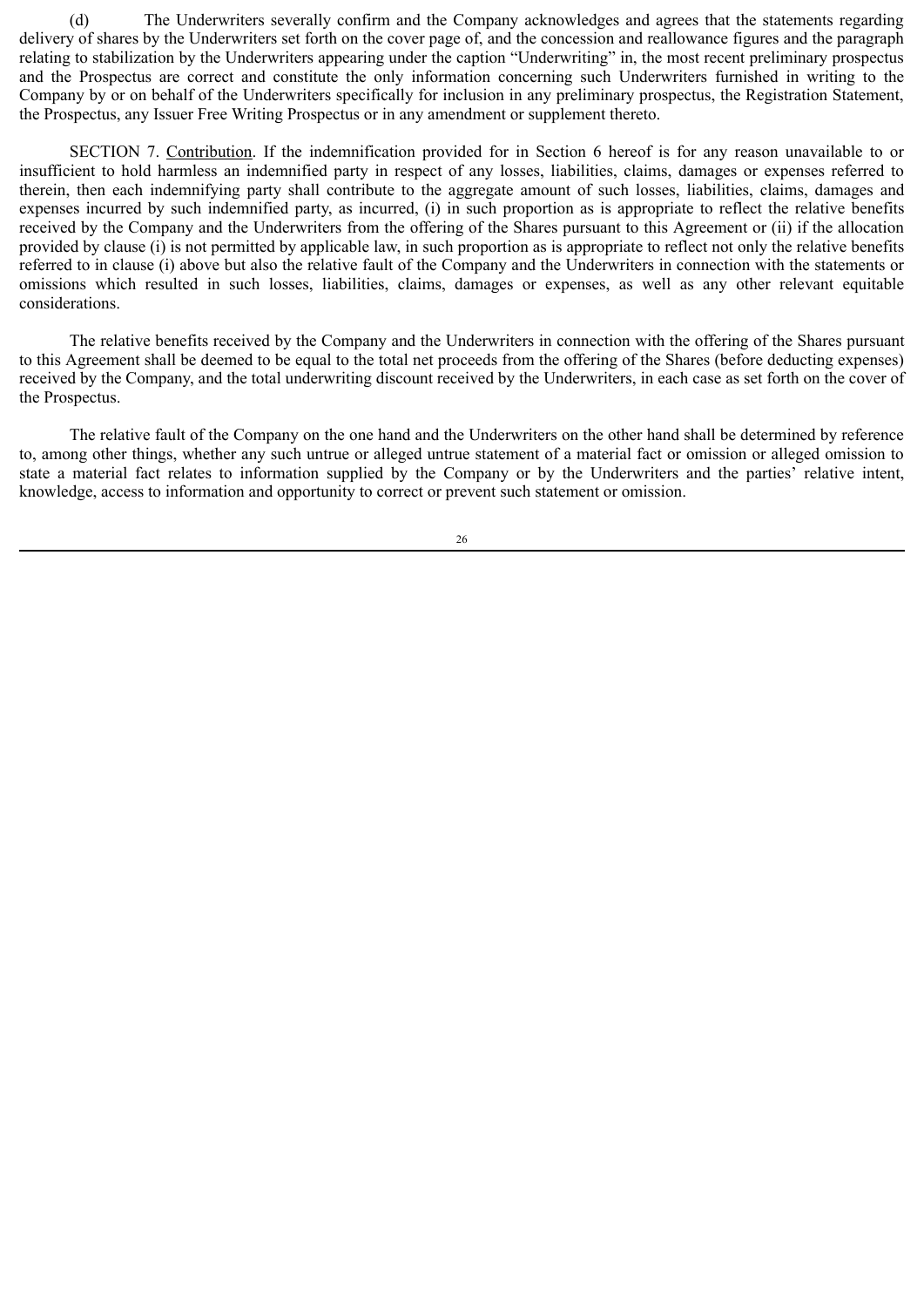The Company and the Underwriters agree that it would not be just and equitable if contribution pursuant to this Section 7 were determined by pro rata allocation (even if the Underwriters were treated as one entity for such purpose) or by any other method of allocation which does not take account of the equitable considerations referred to above in this Section 7. The aggregate amount of losses, liabilities, claims, damages and expenses incurred by an indemnified party and referred to above in this Section 7 shall be deemed to include any legal or other expenses reasonably incurred by such indemnified party in investigating, preparing or defending against any litigation, or any investigation or proceeding by any governmental agency or body, commenced or threatened, or any claim whatsoever based upon any such untrue or alleged untrue statement or omission or alleged omission.

Notwithstanding the provisions of this Section 7, no Underwriter shall be required to contribute any amount in excess of the underwriting discount received by such Underwriter in connection with the Shares underwritten by it and distributed to the public.

No person guilty of fraudulent misrepresentation (within the meaning of Section 11(f) of the 1933 Act) shall be entitled to contribution from any person who was not guilty of such fraudulent misrepresentation.

For purposes of this Section 7, each person, if any, who controls an Underwriter within the meaning of Section 15 of the 1933 Act or Section 20 of the 1934 Act and each Underwriter's Affiliates, directors, officers, agents, employees and selling agents shall have the same rights to contribution as such Underwriter, each director of the Company, each officer of the Company who signed the Registration Statement, and each person, if any, who controls the Company within the meaning of Section 15 of the 1933 Act or Section 20 of the 1934 Act shall have the same rights to contribution as the Company. The Underwriters' respective obligations to contribute pursuant to this Section 7 are several (and not joint) in proportion to the number of Initial Shares set forth opposite their respective names in Schedule  $\triangle$  hereto.

SECTION 8. Termination. (a) *Termination; General*. The Underwriters may terminate this Agreement, by notice to the Company, at any time at or prior to the Closing Time (i) if there has been, since the time of execution of this Agreement or since the respective dates as of which information is given in the Registration Statement, the General Disclosure Package and the Prospectus, any Material Adverse Effect, or (ii) if there has occurred any material adverse change in the financial markets in the United States or the international financial markets, any outbreak of hostilities or escalation thereof or other calamity or crisis or any change or development involving a prospective change in national or international political, financial or economic conditions, in each case the effect of which is such as to make it, in the judgment of the Underwriters, impracticable or inadvisable to market the Shares or to enforce contracts for the sale of the Shares, or (iii) (A) if trading in any securities of the Company has been suspended or materially limited by the Commission or the NYSE, or (B) if trading generally on the NYSE has been suspended or materially limited, or minimum or maximum prices for trading have been fixed, or maximum ranges for prices have been required, by said exchange or by such system or by order of the Commission, FINRA or any other governmental authority having jurisdiction, or (iv) if a material disruption has occurred in commercial banking or securities settlement or clearance services in the United States, or (v) if a banking moratorium has been declared by either Federal or New York authorities.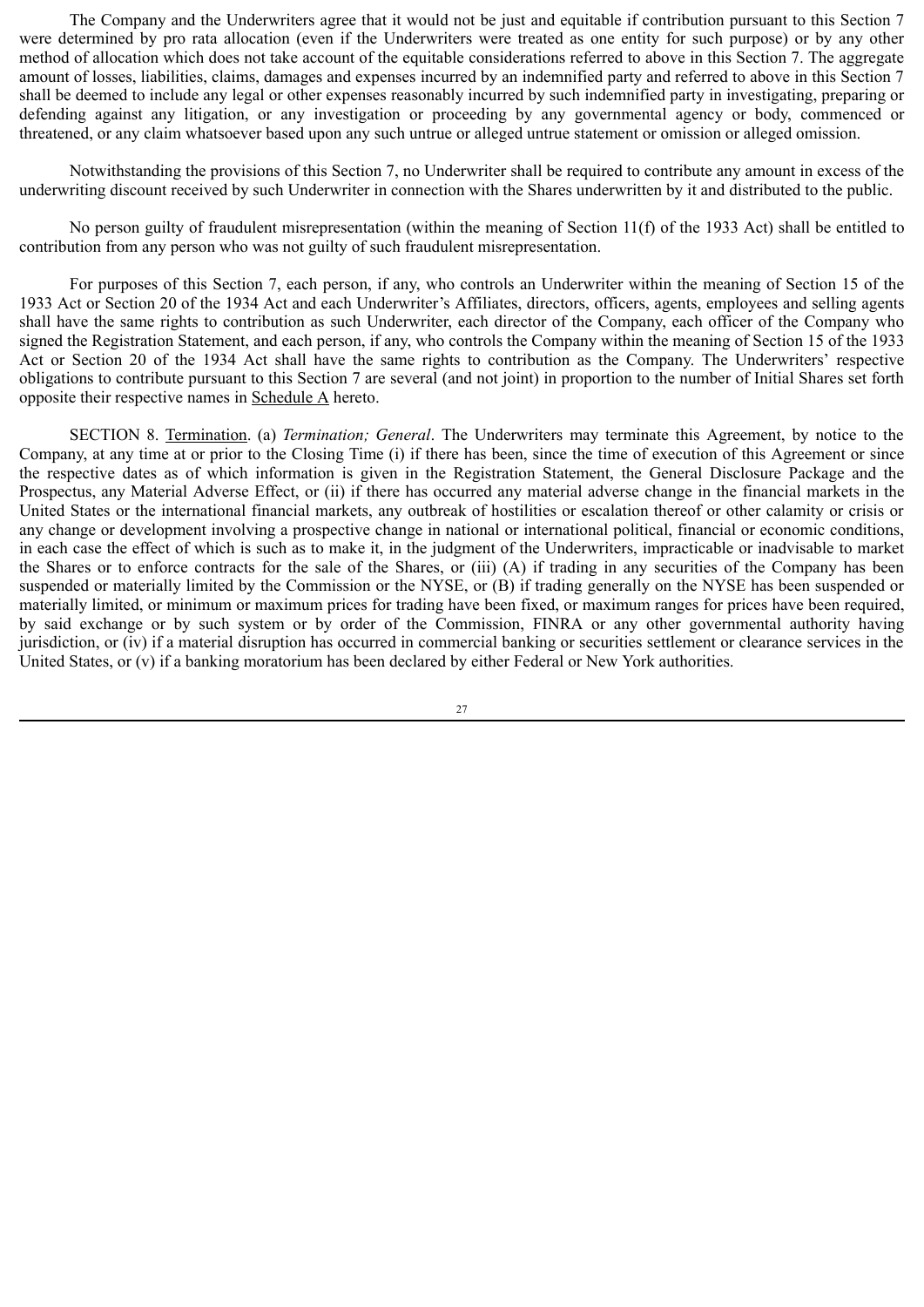(b) *Liabilities*. If this Agreement is terminated pursuant to this Section 8, such termination shall be without liability of any party to any other party except as provided in Section 4 hereof, and *provided further,* that Sections 1, 6, 7 and 11 shall survive such termination and remain in full force and effect.

SECTION 9. Default by One or More of the Underwriters. (a) If any Underwriter or Underwriters shall default in its or their obligation to purchase the Shares pursuant to this Agreement, and if the Shares with respect to which such default relates do not (after giving effect to arrangements, if any, made by the Underwriters pursuant to subsection (b) below) exceed in the aggregate 10% of the number of the Shares, the Shares to which the default relates shall be purchased by the non-defaulting Underwriters in proportion to the respective proportions which the numbers of the Shares set forth opposite their respective names in Schedule A hereto bear to the aggregate number of Shares set forth opposite the names of the non-defaulting Underwriters.

(b) In the event that such default relates to more than 10% of the Shares, the non- defaulting Underwriters may in their discretion arrange for themselves or for another party or parties (including any non-defaulting Underwriter or Underwriters who so agree) to purchase such Shares to which such default relates on the terms contained herein. In the event that within five calendar days after such a default the non-defaulting Underwriters do not arrange for the purchase of the Shares to which such default relates as provided in this Section 9, this Agreement or, in the case of a default with respect to the Option Shares, the obligations of the Underwriters to purchase and of the Company to sell the Option Shares shall thereupon terminate, without liability on the part of the Company with respect thereto (except in each case as provided in Sections 4, 6 and 7 hereof) or the Underwriters, but nothing in this Agreement shall relieve a defaulting Underwriter or Underwriters of its or their liability, if any, to the other Underwriters and the Company for damages occasioned by its or their default hereunder.

(c) In the event that the Shares to which the default relates are to be purchased by the non-defaulting Underwriter or Underwriters, or are to be purchased by another party or parties as aforesaid, the non-defaulting Underwriters or the Company shall have the right to postpone the Closing Time or Date of Delivery, as the case may be, for a period, not exceeding five business days, in order to effect whatever changes may thereby be made necessary in the Registration Statement or the Prospectus or in any other documents and arrangements, and the Company agrees to file promptly any amendment or supplement to the Registration Statement or the Prospectus which, in the opinion of Underwriters' Counsel, may thereby be made necessary or advisable. The term "Underwriter" as used in this Agreement shall include any party substituted under this Section 9 with like effect as if it had originally been a party to this Agreement.

SECTION 10. Default by the Company. If the Company shall fail at the Closing Time to sell the number of Shares that it is obligated to sell hereunder, then this Agreement shall terminate without any liability on the part of any nondefaulting party; *provided*, *however*, that the provisions of Sections 1, 4, 6, 7 and 11 shall remain in full force and effect. No action taken pursuant to this Section shall relieve the Company from liability, if any, in respect of such default.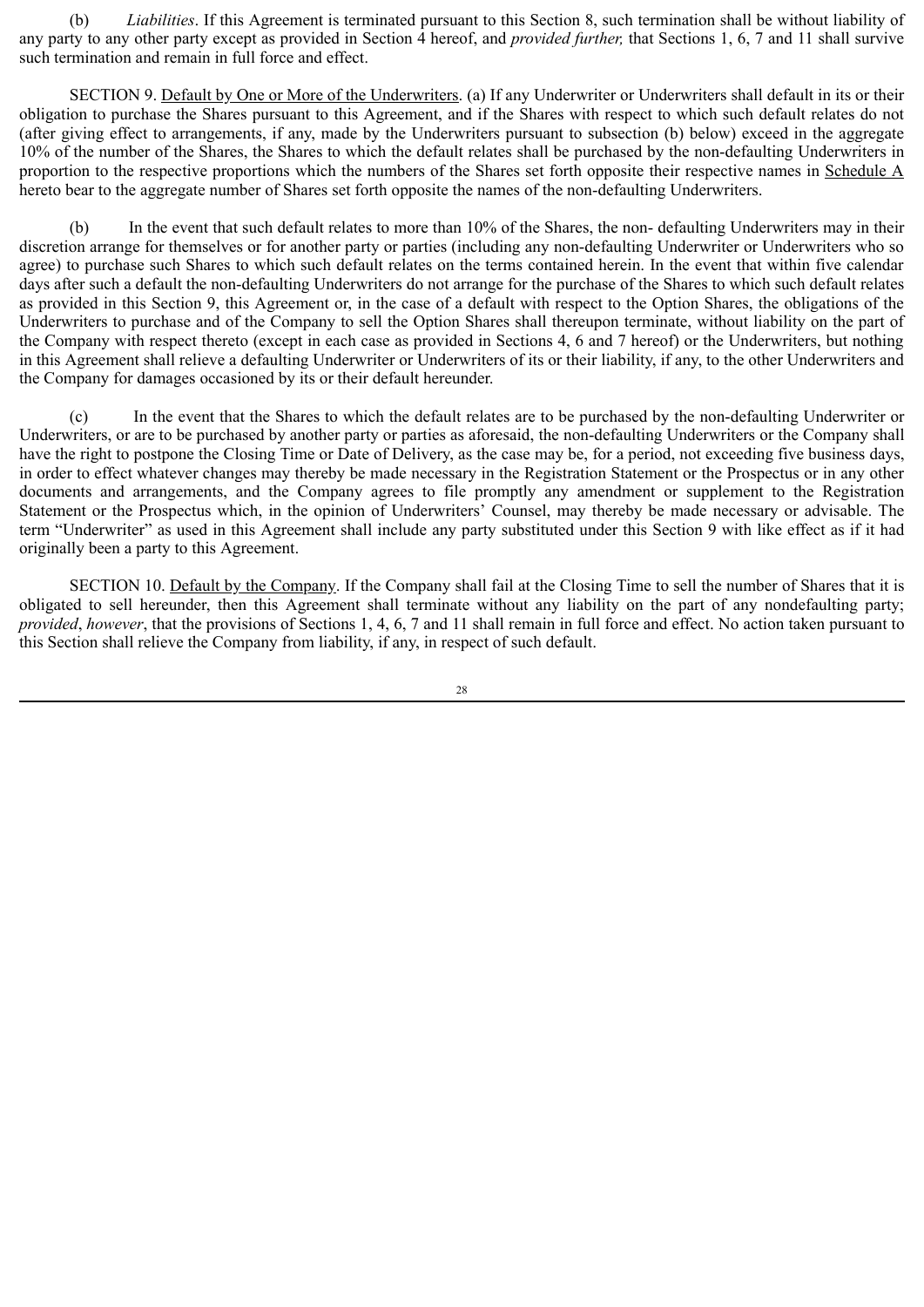SECTION 11. Survival of Representations and Agreements. All representations and warranties, covenants and agreements of the Underwriters and the Company contained in this Agreement, including the agreements contained in Section 4, the indemnity agreements contained in Section 6 and the contribution agreements contained in Section 7, shall remain operative and in full force and effect regardless of any investigation made by or on behalf of any Underwriter or any controlling person thereof or by or on behalf of the Company, any of its respective officers, directors, partners or members or any controlling person thereof, and shall survive delivery of and payment for the Shares to and by the Underwriters. The representations contained in Section 1 and the agreements contained in this Section 11 and Sections 4, 6 and 7 hereof shall survive the termination of this Agreement, including termination pursuant to Section 5 or 9 hereof.

SECTION 12. Notices. All notices and other communications hereunder shall be in writing and shall be deemed to have been duly given if mailed or transmitted by any standard form of telecommunication. Notices to the Underwriters shall be directed to Morgan Stanley & Co. LLC, 1585 Broadway New York, NY 10036, Attention: Equity Syndicate Desk, with a copy to the Legal Department, to J.P. Morgan Securities LLC, 383 Madison Avenue, New York, New York 10019, Attention: Investment Grade Syndicate Desk, to UBS Securities LLC, 1285 Avenue of the Americas, New York, New York 10019, Attention: Fixed Income Syndicate and to Stifel, Nicolaus & Company, Incorporated, One South Street, 15th Floor, Baltimore, Maryland 21202; Attention: Syndicate Department, with a copy to Cahill Gordon & Reindel LLP, 80 Pine Street, New York, New York 10005, Attention: William M. Hartnett: notices to the Company shall be directed as follows: Fortress Transportation and Infrastructure Investors LLC, 1345 Avenue of the Americas, 45th Floor, New York, New York 10105; Attention: Kevin P. Krieger, Secretary, with a copy to Cravath, Swaine and Moore LLP, 825 Eighth Avenue, New York, New York 10019, Attention: Johnny G. Skumpija; *provided* that any notice to the Underwriters pursuant to Section 6 shall be delivered or sent by mail or facsimile transmission to such Underwriter at its address set forth in its acceptance facsimile to the Company, which address will be supplied to any other party hereto by the Company upon request. Any such statements, requests, notices or agreements shall take effect at the time of receipt thereof.

SECTION 13. Parties. This Agreement shall inure solely to the benefit of and shall be binding upon the Underwriters and the Company and the controlling persons, directors, officers, employees and agents referred to in Sections 6 and 7, and their respective successors and assigns, and no other person shall have or be construed to have any legal or equitable right, remedy or claim under or in respect of or by virtue of this Agreement or any provision herein contained. The term "successors and assigns" shall not include a purchaser, in its capacity as such, of Shares from any of the Underwriters.

SECTION 14. GOVERNING LAW AND TIME. THIS AGREEMENT AND ANY CLAIM, CONTROVERSY OR DISPUTE ARISING UNDER OR RELATED TO THIS AGREEMENT SHALL BE GOVERNED BY AND CONSTRUED IN ACCORDANCE WITH THE LAWS OF THE STATE OF NEW YORK, BUT WITHOUT REGARD TO PRINCIPLES OF CONFLICTS OF LAW. SPECIFIED TIMES OF DAY REFER TO NEW YORK CITY TIME.

SECTION 15. WAIVER OF JURY TRIAL. THE COMPANY AND THE UNDERWRITERS HEREBY IRREVOCABLY WAIVE, TO THE FULLEST EXTENT PERMITTED BY APPLICABLE LAW, ANY AND ALL RIGHT TO TRIAL BY JURY IN ANY LEGAL PROCEEDING ARISING OUT OF OR RELATING TO THIS AGREEMENT OR THE TRANSACTIONS CONTEMPLATED HEREBY.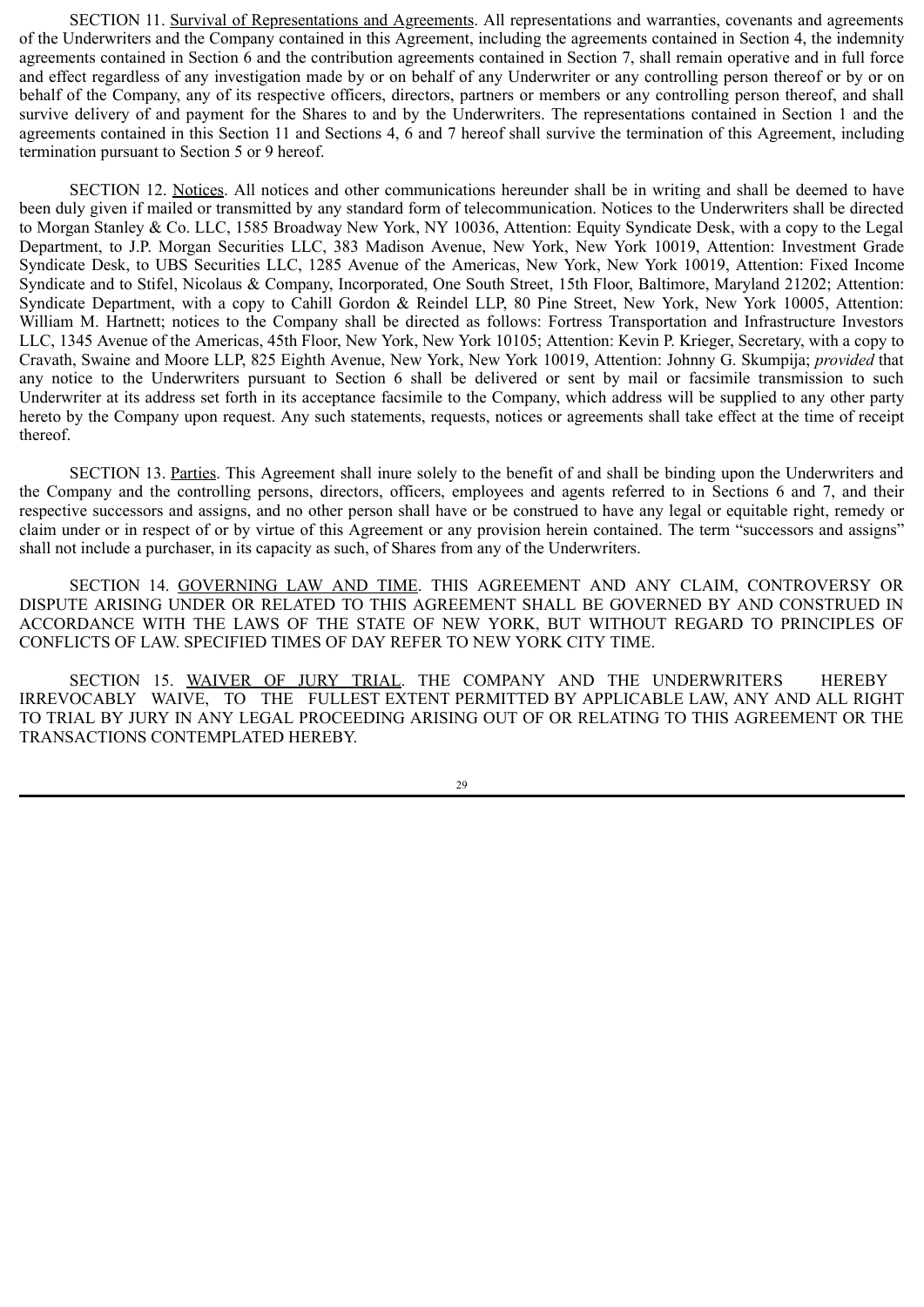SECTION 16. Counterparts. This Agreement may be executed in any number of counterparts, each of which shall be deemed to be an original, but all such counterparts shall together constitute one and the same instrument.

SECTION 17. Effect of Headings. The Section headings herein are for convenience only and shall not affect the construction hereof.

SECTION 18. Time is of the Essence. Time shall be of the essence of this Agreement. As used herein, the term "**business day**" shall mean any day when the Commission's office in Washington, D.C. is open for business.

SECTION 19. In accordance with the requirements of the USA Patriot Act (Title III of Pub. L. 107 56 (signed into law October 26, 2001)), the Underwriters are required to obtain, verify and record information that identifies their clients, including the Company, which information may include the name and address of their clients, as well as other information that will allow the Underwriters to property identify their clients.

#### SECTION 20. Recognition of the U.S. Special Resolution Regimes.

(a) For purposes of this Section 20, (a) the term "**BHC Act Affiliate**" has the meaning assigned to the term "affiliate" in, and shall be interpreted in accordance with, 12 U.S.C. § 1841(k); (b) the term "**Covered Entity**" means any of the following: (x) a "covered entity" as that term is defined in, and interpreted in accordance with, 12 C.F.R. § 252.82(b), (y) a "covered bank" as that term is defined in, and interpreted in accordance with, 12 C.F.R. § 47.3(b), or (z) a "covered FSI" as that term is defined in, and interpreted in accordance with, 12 C.F.R. § 382.2(b); (c) "**Default Right**" has the meaning assigned to that term in, and shall be interpreted in accordance with, 12 C.F.R. §§ 252.81, 47.2 or 382.1, as applicable; and (d) "**U.S. Special Resolution Regime**" means each of (x) the Federal Deposit Insurance Act and the regulations promulgated thereunder and (y) Title II of the Dodd-Frank Wall Street Reform and Consumer Protection Act and the regulations promulgated thereunder.

(b) In the event that any Underwriter that is a Covered Entity becomes subject to a proceeding under a U.S. Special Resolution Regime, the transfer from such Underwriter of this Agreement, and any interest and obligation in or under this Agreement, will be effective to the same extent as the transfer would be effective under the U.S. Special Resolution Regime if this Agreement, and any such interest and obligation, were governed by the laws of the United States or a state of the United States.

(c) In the event that any Underwriter that is a Covered Entity or a BHC Act Affiliate of such Underwriter becomes subject to a proceeding under a U.S. Special Resolution Regime, Default Rights under this Agreement that may be exercised against such Underwriter are permitted to be exercised to no greater extent than such Default Rights could be exercised under the U.S. Special Resolution Regime if this Agreement were governed by the laws of the United States or a state of the United States.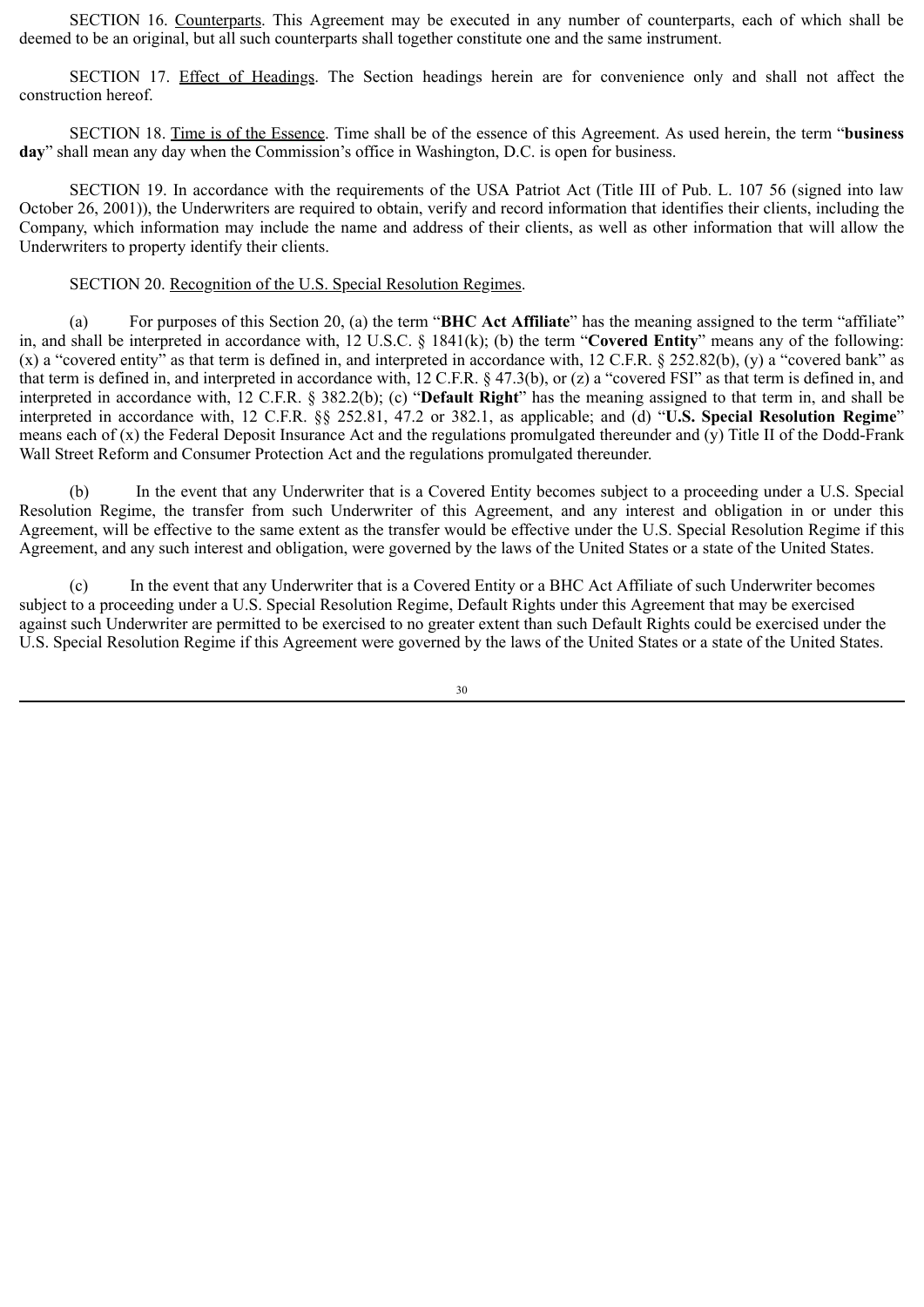If the foregoing is in accordance with your understanding of our agreement, please sign and return to the Company a counterpart hereof, whereupon this Agreement, along with all counterparts, will become a binding agreement among the Underwriters and the Company in accordance with its terms.

Very truly yours,

FORTRESS TRANSPORTATION AND INFRASTRUCTURE INVESTORS LLC

By: /s/ Scott Christopher

Name:Scott Christopher Title: Chief Financial Officer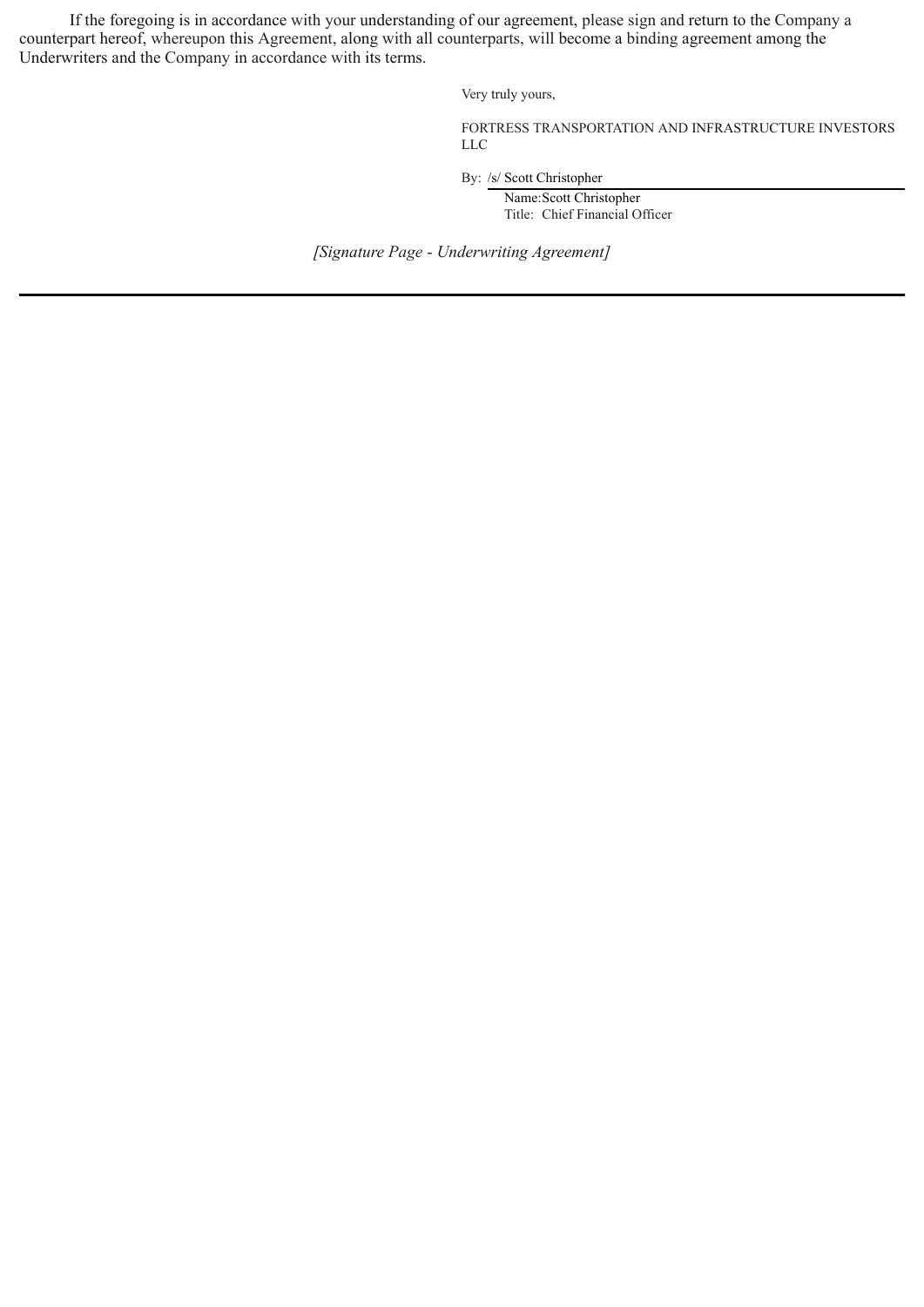The foregoing Agreement is hereby confirmed and accepted as of the date first above written.

MORGAN STANLEY & CO. LLC

By: /s/ Ian Drewe

Name:Ian Drewe Title: Executive Director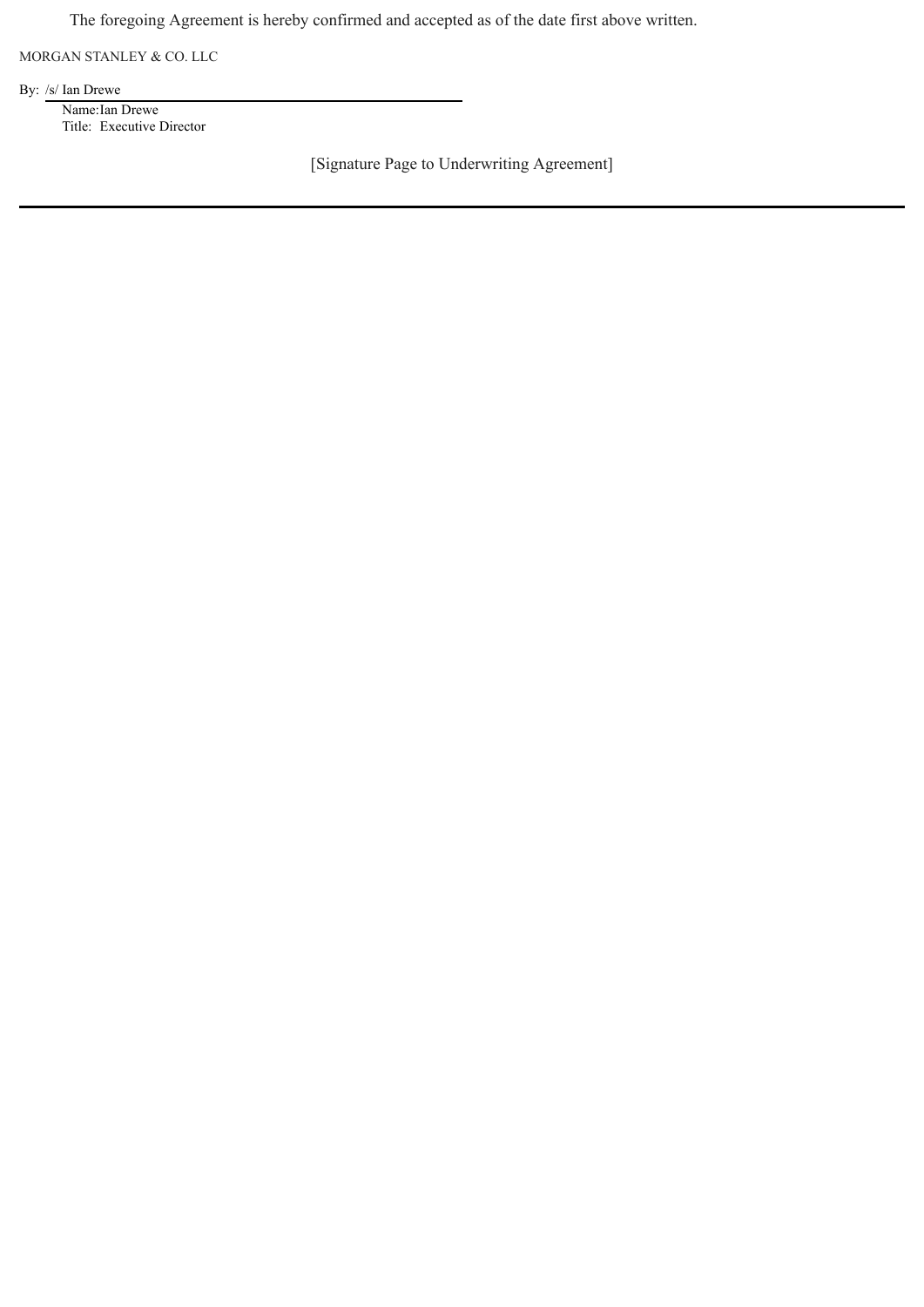By: /s/ Stephen L. Sheiner

Name:Stephen L. Sheiner Title: Executive Director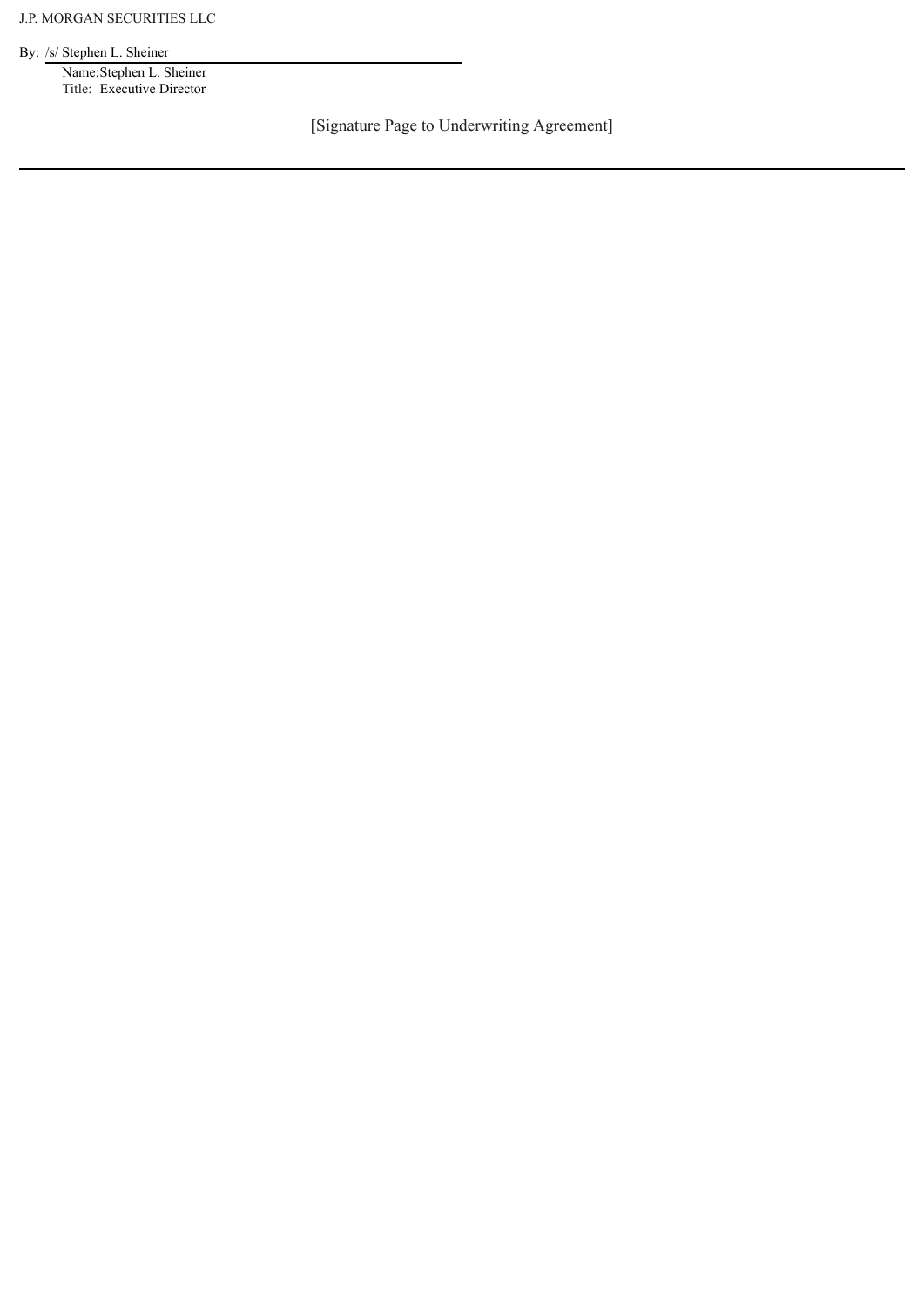UBS SECURITIES LLC<br>
Todd M. Mahoney

Title:

Managing Director By: /s/ Todd M. Mahoney Head of Debt Syndicate-Americas Name: UBS Investment Bank

Igor Grinberg By: /s/ Igor Grinberg Executive Director Name: Fixed Income Syndicate - Americas

Title: UBS Investment Bank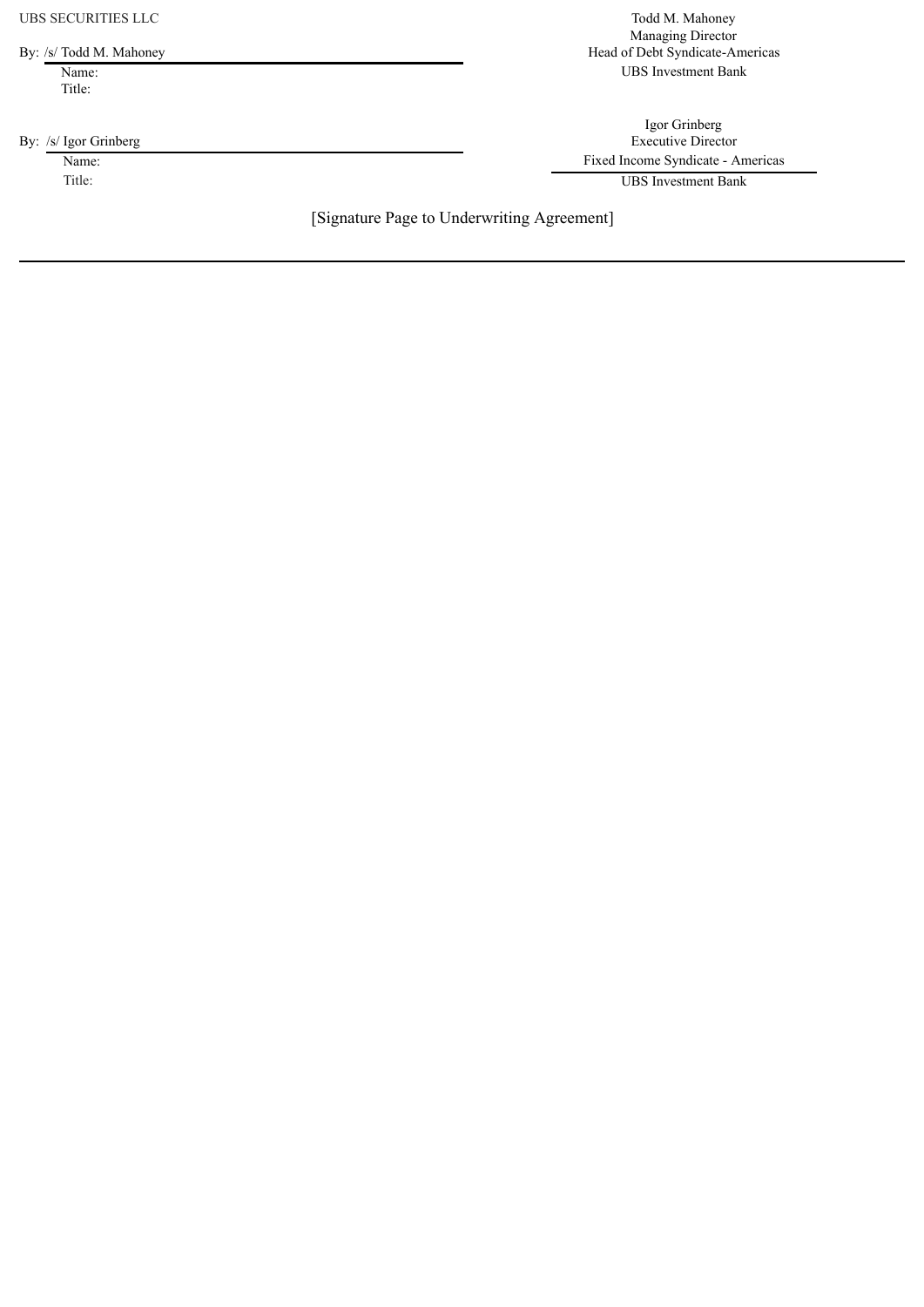STIFEL, NICOLAUS & COMPANY, INCORPORATED

By: /s/ Chris Weyers

Name:Chris Weyers Title: Managing Director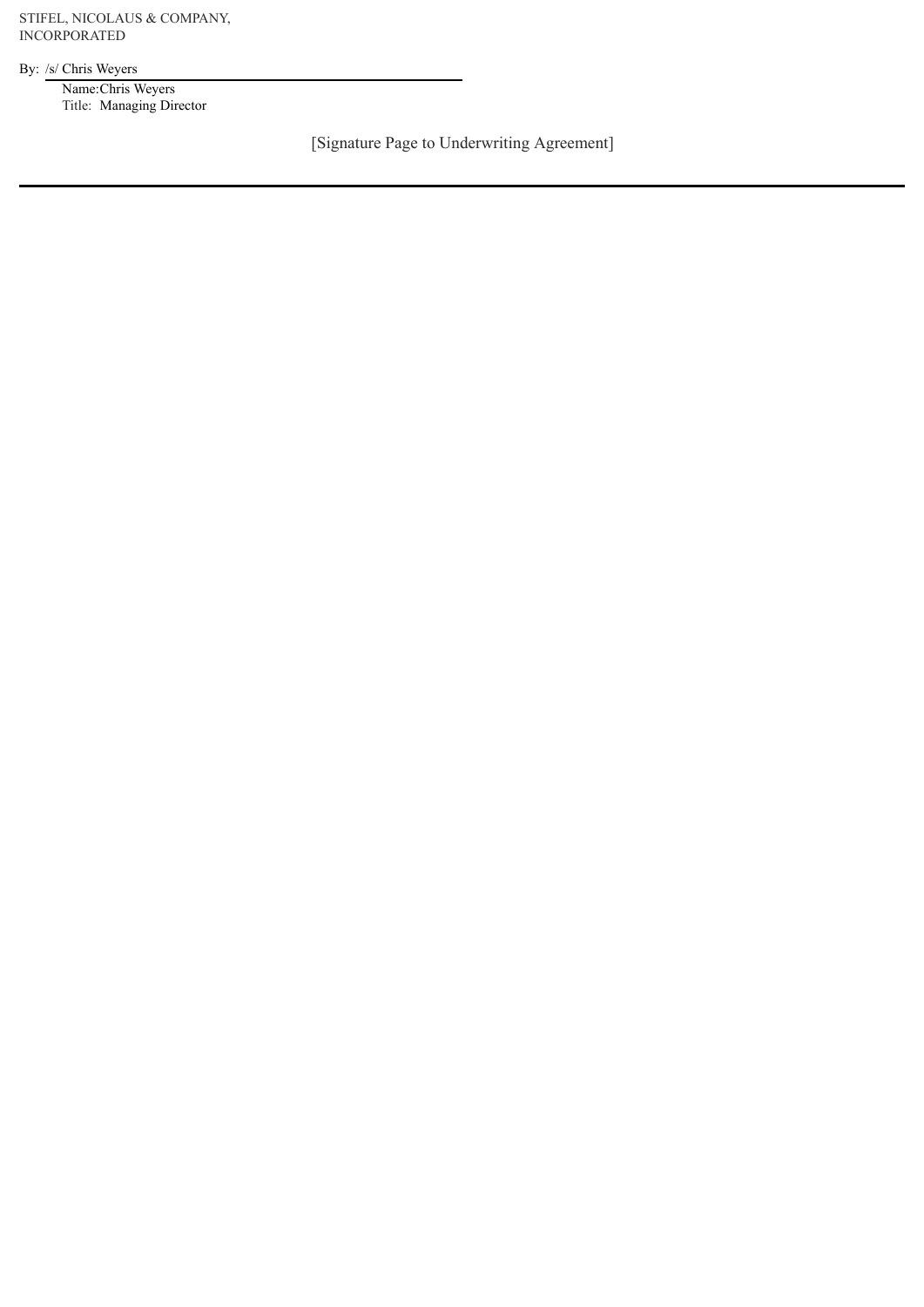## **Schedule A**

| Underwriter                              | Number of<br><b>Initial Shares</b> |
|------------------------------------------|------------------------------------|
| Morgan Stanley & Co. LLC                 | 840,000                            |
| J.P. Morgan Securities LLC               | 840,000                            |
| <b>UBS Securities LLC</b>                | 840,000                            |
| Stifel, Nicolaus & Company, Incorporated | 480,000                            |
| <b>Total</b>                             | 3,000,000                          |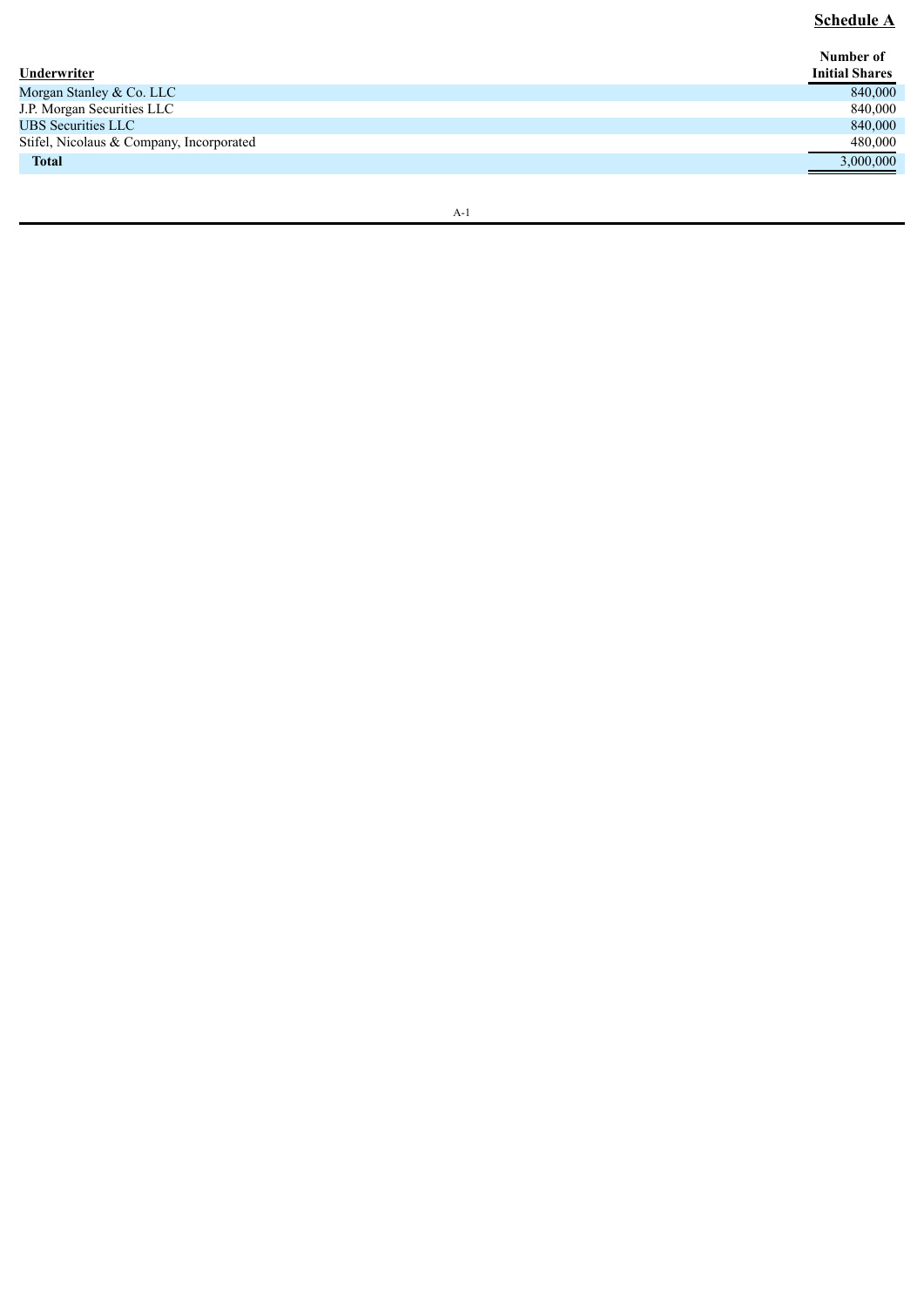#### **Schedule of Issuer Free Writing Prospectuses included in the General Disclosure Package**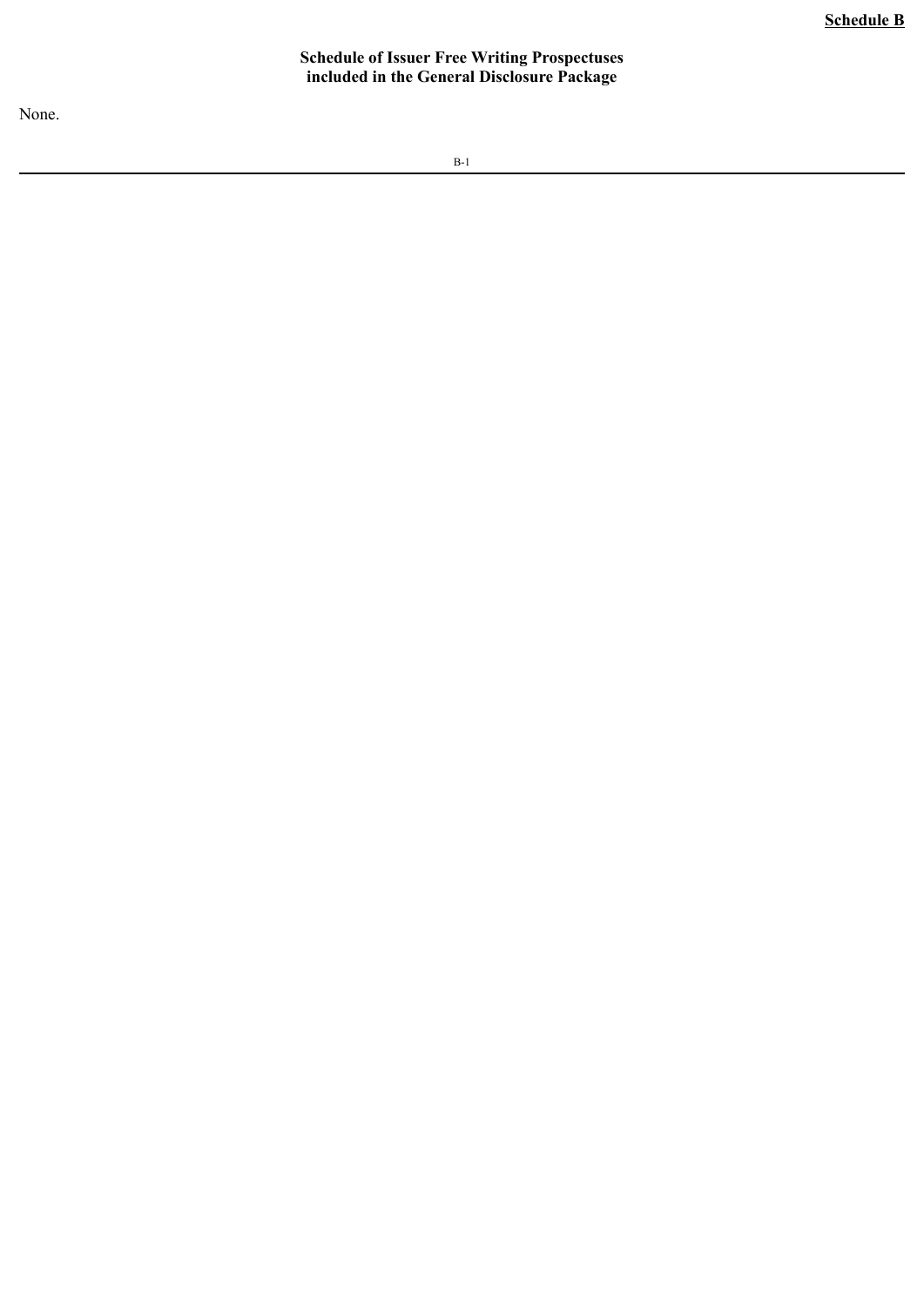**Schedule C**

**Term Sheet**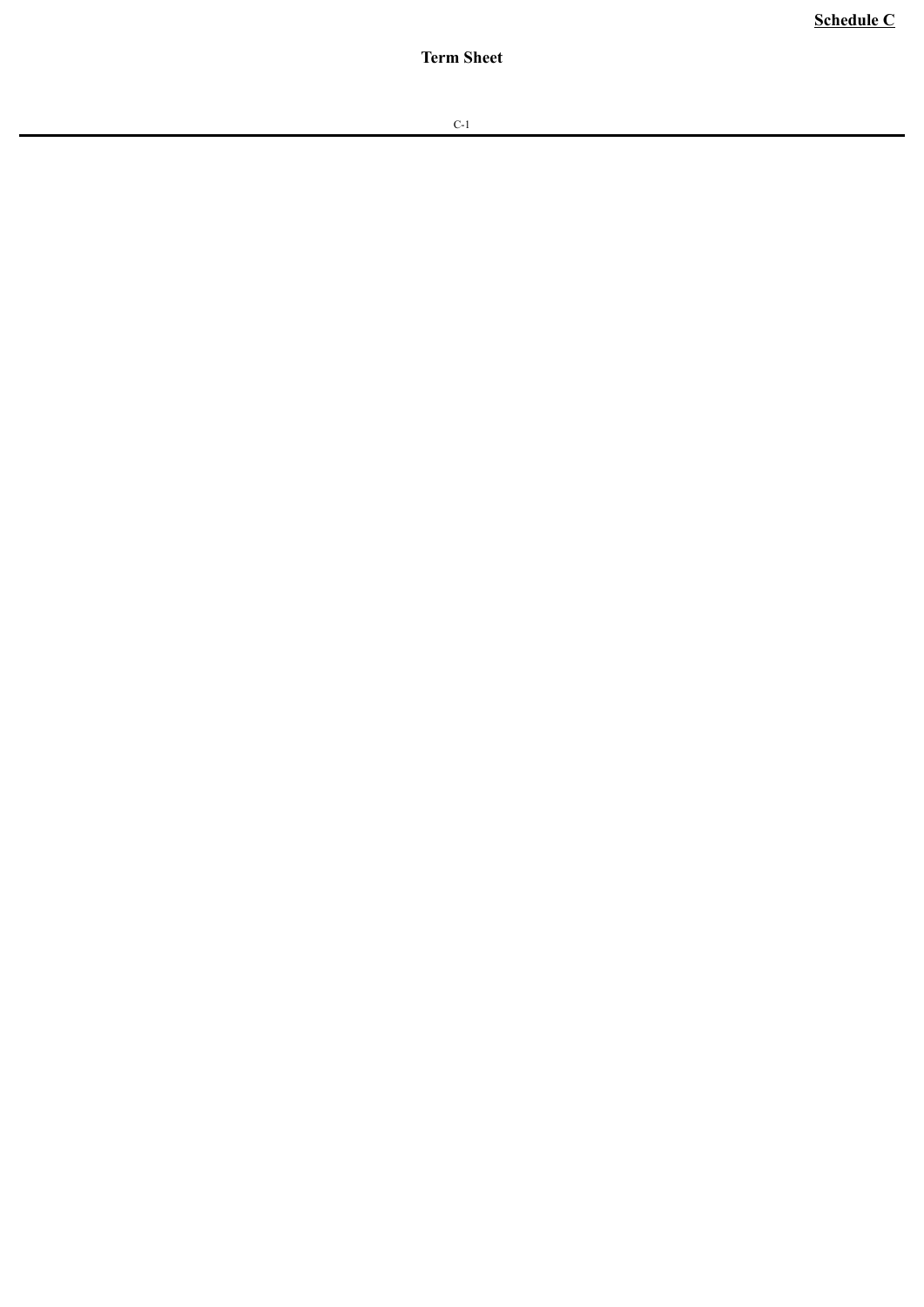| <b>Entity Name</b>                                               | <b>State of Incorporation/Formation</b> |
|------------------------------------------------------------------|-----------------------------------------|
| AirOpCo 1ASL Bermuda Ltd.                                        | Bermuda                                 |
| AirOpCo 1ET Bermuda Ltd.                                         | Bermuda                                 |
| AirOpCo 1JT Bermuda Ltd.                                         | Bermuda                                 |
| AirOpCo 2 UZ Ireland DAC                                         | Ireland                                 |
| AirOpCo I SD Ireland DAC                                         | Ireland                                 |
| AirOpCo II KO Ireland DAC                                        | Ireland                                 |
| AirOpCo II ME Ireland DAC                                        | Ireland                                 |
| Central Maine & Quebec Railway Canada Inc.                       | Canada                                  |
| Central Maine & Quebec Railway US Inc.                           | Delaware                                |
| CMQ Canada LLC                                                   | Delaware                                |
| Delaware River Partners Holdco LLC                               | Delaware                                |
| Delaware River Partners LLC                                      | Delaware                                |
| <b>DRP</b> Trading LLC                                           | Delaware                                |
| DRP Urban Renewal 1, LLC                                         | New Jersey                              |
| DRP Urban Renewal 2, LLC                                         | New Jersey                              |
| Fortress Worldwide Transportation and Infrastructure General     | Delaware                                |
| Partnership                                                      |                                         |
| FTAI AirOpCo UK Ltd.                                             | <b>England and Wales</b>                |
| <b>FTAI Aviation OpCo LLC</b>                                    | Delaware                                |
| <b>FTAI CHR JV Holdings LLC</b>                                  | Delaware                                |
| FTAI Energy Co 1 Ltd. (process of dissolution – postponed by KK) | Bermuda                                 |
| FTAI Energy Co1 LLC                                              | Delaware                                |
| FTAI Energy Development Holdings LLC                             | Delaware                                |
| <b>FTAI Energy Downstream Holdings LLC</b>                       | Delaware                                |
| <b>FTAI Energy Holdings LLC</b>                                  | Delaware                                |
| FTAI Energy Marketing LLC                                        | Delaware                                |
| FTAI Energy Partners LLC                                         | Delaware                                |
| FTAI Finance Holdco Ltd.                                         | Cayman Islands                          |
| <b>FTAI Finance JV LLC</b>                                       | Delaware                                |
| FTAI IES Pioneer Ltd.                                            | Malaysia                                |
| FTAI Midstream GP Holdings LLC                                   | Delaware                                |
| FTAI Midstream GP LLC                                            | Delaware                                |
| FTAI Midstream Holdings LLC                                      | Delaware                                |
| <b>FTAI Ocean LLC</b>                                            | Marshall Islands                        |
| FTAI Offshore Holdco LLC                                         | Delaware                                |
| FTAI Offshore Holdings L.P.                                      | Cayman Islands                          |
| FTAI Offshore Pte Ltd.                                           | Singapore                               |
| <b>FTAI Partners Holdings LLC</b>                                | Delaware                                |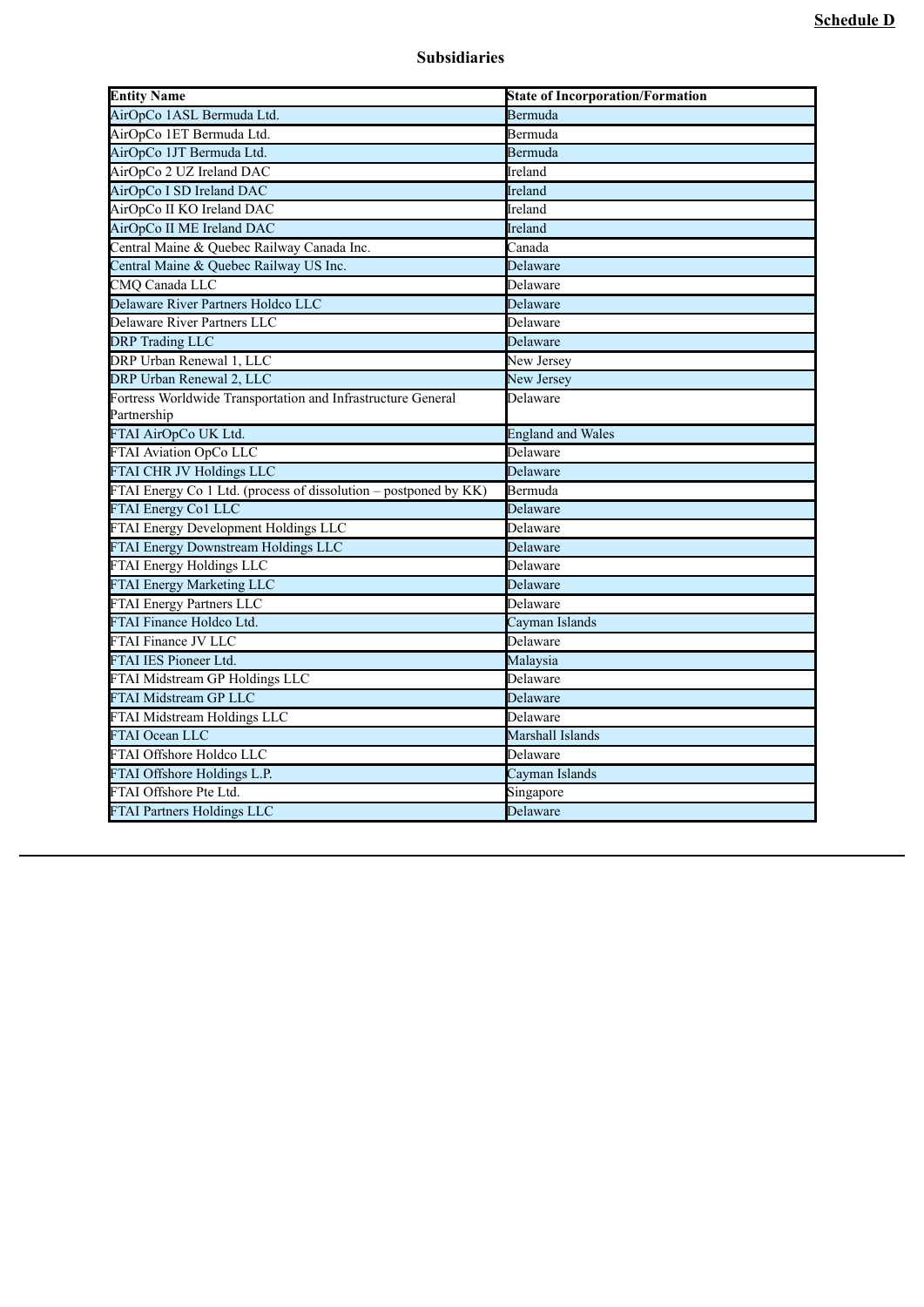| FTAI Pioneer Malaysia Shareholder LLC                          | Delaware         |
|----------------------------------------------------------------|------------------|
| <b>FTAI Pioneer MI LLC</b>                                     | Marshall Islands |
| <b>FTAI Pioneer SDN Bhd</b>                                    | Malaysia         |
| <b>FTAI Pride Chartering LLC</b>                               | Marshall Islands |
| FTAI Pride Labuan Ltd.                                         | Malaysia         |
| <b>FTAI Pride LLC</b>                                          | Marshall Islands |
| FTAI Pride Malaysia SDN BHD                                    | Malaysia         |
| <b>FTAI Railcar Holdings LLC</b>                               | Delaware         |
| FTAI Subsea 88 Ltd.                                            | Bermuda          |
| High Turbine Technologies LLC                                  | Delaware         |
| Intermodal Finance 1 Ltd.                                      | Cayman Islands   |
| <b>JCCOM Holdco LLC</b>                                        | Delaware         |
| Jefferson 2010 Bond Holdings LLC                               | Delaware         |
| Jefferson 2012 Bond Holdings LLC                               | Delaware         |
| Jefferson Canadian Oil Marketing ULC                           | Canada           |
| Jefferson Cross Channel Pipeline LLC                           | Delaware         |
| Jefferson Docks I LLC                                          | Delaware         |
| Jefferson DRE Liabilities LLC                                  | Delaware         |
| Jefferson Energy Canada ULC                                    | Canada           |
| Jefferson Energy Canco LLC                                     | Delaware         |
| Jefferson Energy Marketing LLC                                 | Delaware         |
| Jefferson Ethanol Holdings LLC                                 | Delaware         |
| Jefferson Gas Processing LLC                                   | Delaware         |
| Jefferson Gulf Coast Energy Holdings LLC                       | Delaware         |
| Jefferson Gulf Coast Energy Partners LLC                       | Delaware         |
| Jefferson Gulf Coast Management LLC                            | Delaware         |
| Jefferson Gulf Coast Real Estate LLC                           | Delaware         |
| Jefferson Investment Holdings LLC                              | Delaware         |
| Jefferson LNG Holdings LLC                                     | Delaware         |
| Jefferson Pipeline I LLC                                       | Delaware         |
| Jefferson Railport Terminal I (Texas) LLC                      | Texas            |
| Jefferson Railport Terminal I LLC                              | Delaware         |
| Jefferson Railport Terminal II Holdings LLC                    | Delaware         |
| Jefferson Railport Terminal II LLC                             | Delaware         |
| Jefferson Southern Star Pipeline LLC                           | Delaware         |
| Jefferson Storage I LLC                                        | Delaware         |
| Jefferson Terminal Logistics LLC                               | Delaware         |
| Jefferson Truck Terminal I LLC                                 | Delaware         |
| <b>JGC Investment Holdings LLC</b>                             | Delaware         |
| JGC Management Holdings LLC                                    | Delaware         |
| JGP Energy Partners LLC (f/k/a Jefferson Ethanol Partners LLC) | Delaware         |